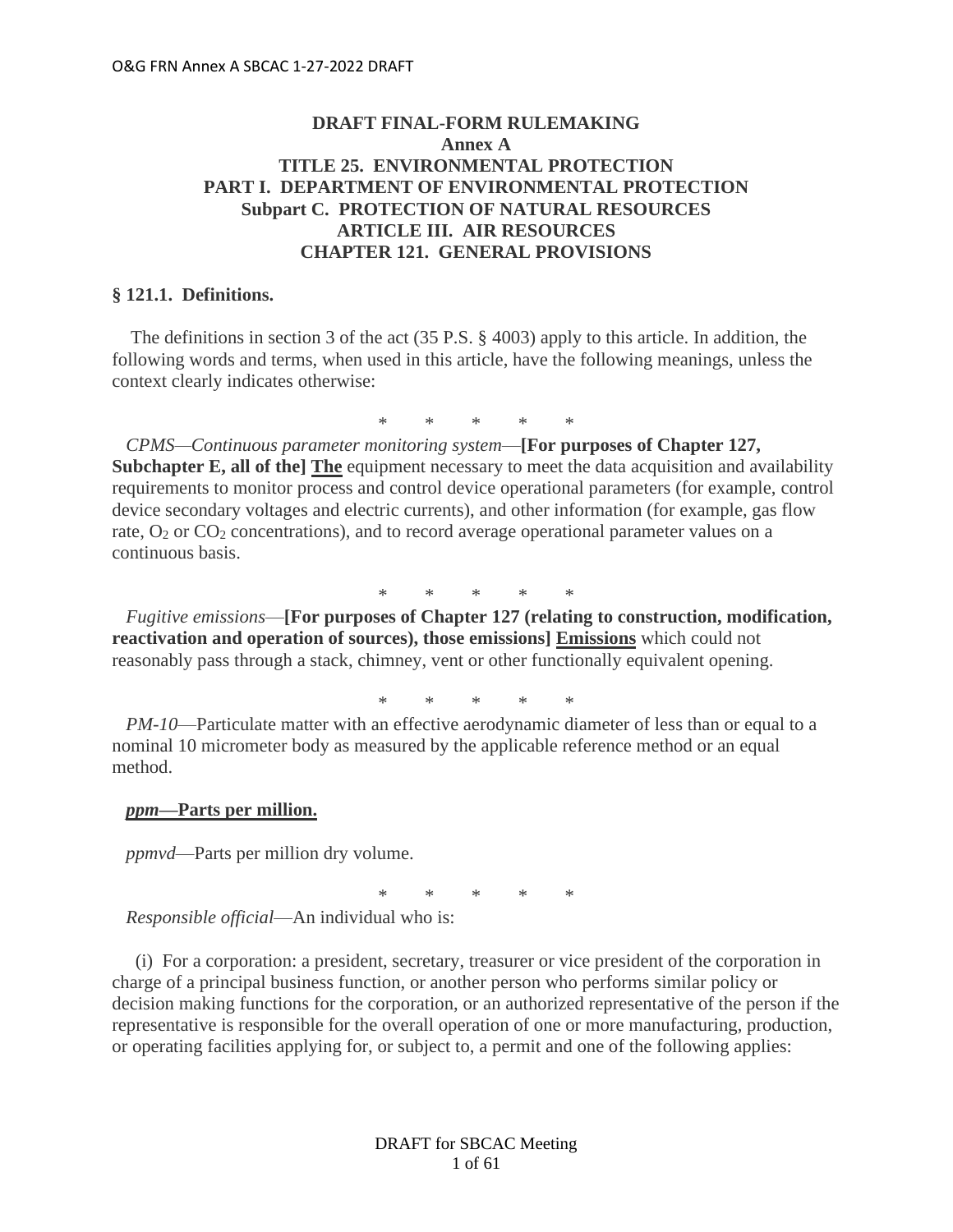(A) The facility employs more than 250 persons or has gross annual sales or expenditures exceeding \$25 million (in second quarter 1980 dollars).

 (B) The delegation of authority to the representative is approved, in advance, in writing, by the Department.

(ii) For a partnership or sole proprietorship: a general partner or the proprietor, respectively.

 (iii) For a municipality, State, Federal or other public agency: a principal executive officer or ranking elected official. A principal executive officer of a Federal agency includes the chief executive officer having responsibility for the overall operations of a principal geographic unit of the agency—for example, a regional administrator of the EPA.

(iv) For affected sources:

 (A) The designated representatives in so far as actions, standards, requirements or prohibitions under Title IV of the Clean Air Act (42 U.S.C.A. §§ 7641 and 7642) or the regulations thereunder are concerned.

 (B) The designated representative or a person meeting provisions of subparagraphs (i)—(iii) for any other purpose under 40 CFR Part 70 (relating to operating permit programs) **[or],** Chapter 127 (relating to construction, modification, reactivation and operation of sources) **or Chapter 129**.

\* \* \* \* \*

# **CHAPTER 129. STANDARDS FOR SOURCES**

## **Control of VOC Emissions from Oil and Natural Gas Sources**

(*Editor's Note*: Sections 129.121—129.130 are proposed to be added and are printed in regular type to enhance readability.)

## **§ 129.121. General provisions and applicability.**

(a) *Applicability*. Beginning **\_\_\_\_\_\_**(*Editor's Note*: The blank refers to the effective date of this rulemaking, when published as a final-form rulemaking.), this section and §§ 129.122—129.130 apply to an owner or operator of one or more of the following oil and natural gas sources of VOC emissions in this Commonwealth which were **in existence CONSTRUCTED** on or before

\_\_\_\_\_\_ (*Editor's Note*: The blank refers to the effective date of this rulemaking, when published as a final-form rulemaking.):

(1) Storage vessels in all segments except natural gas distribution.

(2) Natural gas-driven **CONTINUOUS BLEED** pneumatic controllers.

(3) Natural gas-driven diaphragm pumps.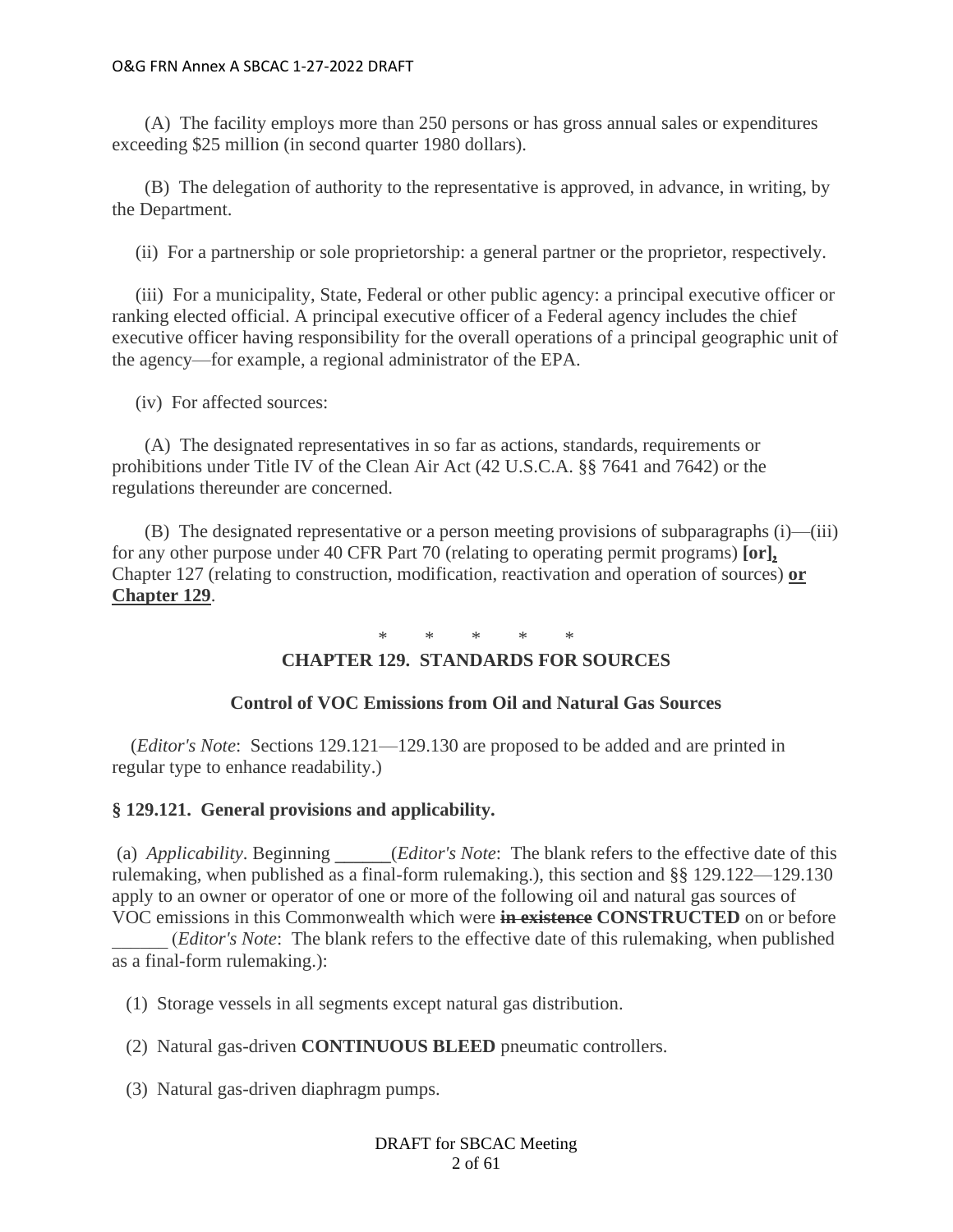- (4) Reciprocating compressors and centrifugal compressors.
- (5) Fugitive emissions components.

(b) *Existing RACT permit*. Compliance with the requirements of this section and §§ 129.122— 129.130 assures compliance with the requirements of a permit issued under §§ 129.91—129.95 (relating to stationary sources of  $NO<sub>x</sub>$  and VOCs) or §§ 129.96—129.100 (relating to additional RACT requirements for major sources of  $NO<sub>x</sub>$  and VOCs) to the owner or operator of a source subject to subsection (a) prior to \_\_\_\_\_\_(*Editor's Note*: The blank refers to the effective date of this rulemaking, when published as a final-form rulemaking.), to control, reduce or minimize VOC emissions from oil and natural gas sources listed in subsection (a), except to the extent the operating permit contains more stringent requirements.

### **§ 129.122. Definitions, acronyms and EPA methods.**

(a) *Definitions and acronyms*. The following words and terms, when used in this section, §§ 129.121 **(RELATING TO GENERAL PROVISIONS AND APPLICABILITY)** and 129.123—129.130, have the following meanings, unless the context clearly indicates otherwise:

 *AVO*—Audible, visual and olfactory.

 *Bleed rate*—The rate in standard cubic feet per hour at which natural gas is continuously vented from a **NATURAL GAS-DRIVEN CONTINUOUS BLEED** pneumatic controller.

#### *Centrifugal compressor*—

 (i) A machine for raising the pressure of natural gas by drawing in low-pressure natural gas and discharging significantly higher pressure natural gas by means of mechanical rotating vanes or impellers.

 (ii) The term does not include a screw compressor, sliding vane compressor or liquid ring compressor.

 *Closed vent system*—A system that is not open to the atmosphere and that is composed of hardpiping, ductwork, connections and, if necessary, flow-inducing devices that transport gas or vapor from a piece or pieces of equipment to a control device or back to a process.

#### *Completion combustion device***—**

 **(i) An ignition device, installed horizontally or vertically, used in exploration and production operations to combust otherwise vented emissions from completions.**

 **(ii) The term includes pit flares.**

 *Compressor station***—**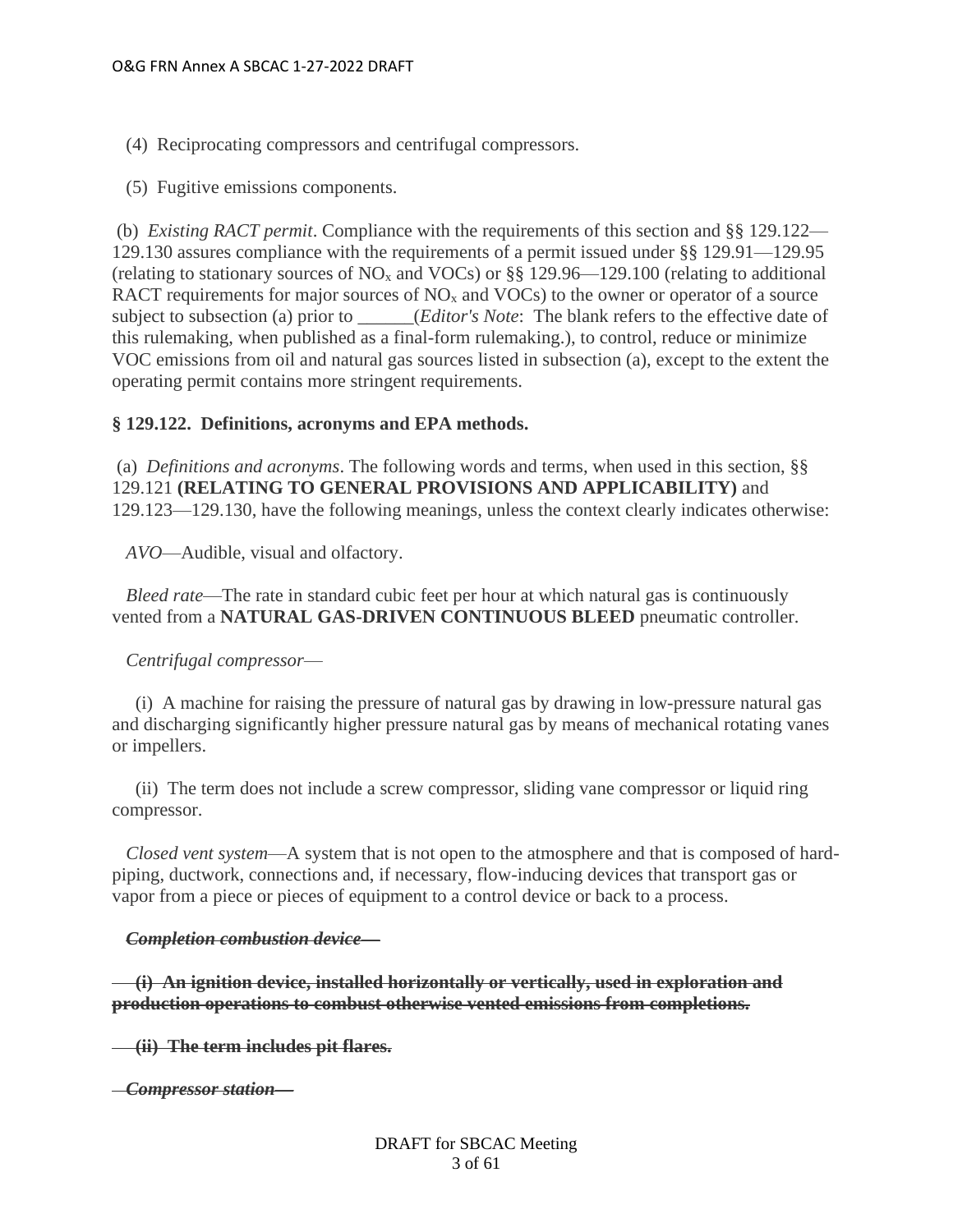**(i) A permanent combination of one or more compressors that move natural gas at increased pressure through a gathering or transmission pipeline or into or out of storage.**

 **(ii) The term includes a gathering and boosting station and a transmission compressor station.**

## **(iii) The term does not include the combination of one or more compressors located at a well site or located at an onshore natural gas processing plant.**

 *Condensate*—Hydrocarbon liquid separated from natural gas that condenses due to changes in the temperature, pressure, or both, and remains liquid at standard conditions.

## *Connector*—

 (i) A flanged fitting, screwed fitting or other joined fitting used to connect two **pipelines PIPES** or a **pipeline PIPE** and a piece of process equipment or that closes an opening in a pipe that could be connected to another pipe.

 (ii) The term does not include a joined fitting welded completely around the circumference of the interface.

## *Continuous bleed***—A continuous flow of pneumatic supply natural gas to a pneumatic controller.**

 *Control device*—An enclosed combustion device, vapor recovery system or flare.

 *Custody transfer*—The transfer of natural gas after processing or treatment, or both, in the producing operation or from a storage vessel or an automatic transfer facility or other equipment, including a product loading rack, to a pipeline or another form of transportation.

*Deviation*—An instance in which the owner or operator of a source subject to this section, §§ 129.121 and 129.123—129.130 fails to meet one or more of the following:

(i) A requirement or an obligation established in this section,  $\S$  129.121 or  $\S$ § 129.123— 129.130, including an emission limit, operating limit or work practice standard.

 (ii) A term or condition that is adopted to implement an applicable requirement in this section, § 129.121 or §§ 129.123—129.130 and which is included in the operating permit for the affected source.

 (iii) An emission limit, operating limit or work practice standard in this section, § 129.121 or §§ 129.123—129.130 during startup, shutdown or malfunction, regardless of whether a failure is permitted by this section, § 129.121 or §§ 129.123—129.130.

 *FID*—Flame ionization detector.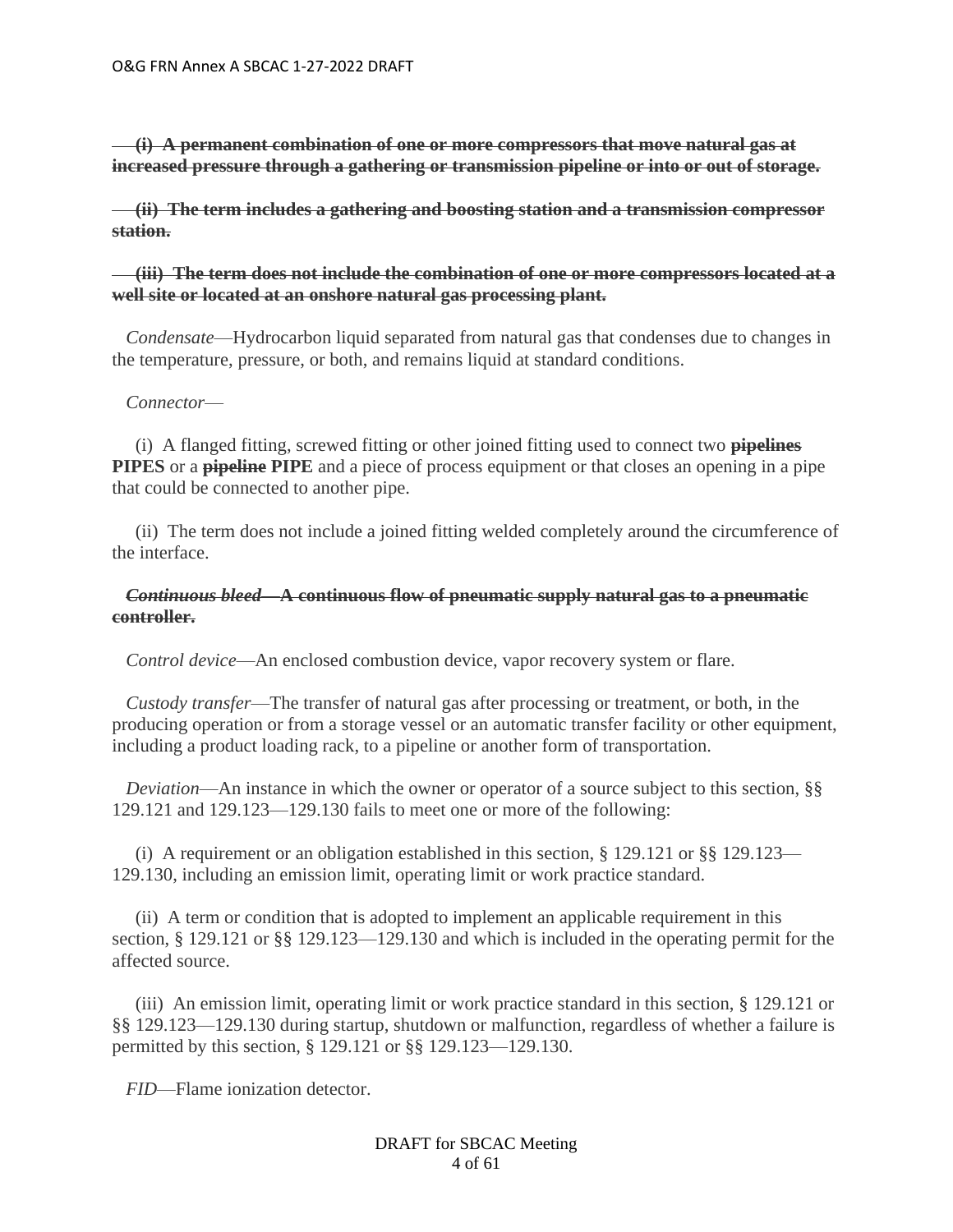*First attempt at repair*—**Action taken for the purpose of stopping or reducing leakage of organic material to the atmosphere using best practices. FOR PURPOSES OF § 129.127 (RELATING TO FUGITIVE EMISSIONS COMPONENTS):**

# **(i) AN ACTION USING BEST PRACTICES TAKEN TO STOP OR REDUCE FUGITIVE EMISSIONS TO THE ATMOSPHERE.**

# **(ii) THE TERM INCLUDES:**

 **(A) TIGHTENING BONNET BOLTS.**

 **(B) REPLACING BONNET BOLTS.**

 **(C) TIGHTENING PACKING GLAND NUTS.**

# **(D) INJECTING LUBRICANT INTO LUBRICATED PACKING.**

 *Flare*—

(i) A thermal oxidation system using an open flame without an enclosure.

# (ii) The term does not include a **completion combustion device HORIZONTALLY OR VERTICALLY INSTALLED IGNITION DEVICE OR PIT FLARE USED TO COMBUST OTHERWISE VENTED EMISSIONS FROM COMPLETIONS**.

 *Flow line*—A pipeline used to transport oil or gas, or both, to **a processing facility PROCESSING EQUIPMENT, COMPRESSION EQUIPMENT, STORAGE VESSEL OR OTHER COLLECTION SYSTEM FOR FURTHER HANDLING** or **TO** a mainline pipeline.

 *Fuel gas***—A gas that is combusted to derive useful work or heat.**

 *Fuel gas system***—The offsite and onsite piping and flow and pressure control system that gathers one or more gaseous streams generated by onsite operations, may blend them with other sources of gas and transports the gaseous stream for use as fuel gas in combustion devices or in-process combustion equipment, such as furnaces and gas turbines, either singly or in combination.**

 *Fugitive emissions component*—

 (i) A piece of equipment that has the potential to emit fugitive emissions of VOC at a well site, a gathering and boosting station or a natural gas processing plant, including the following:

(A) A valve.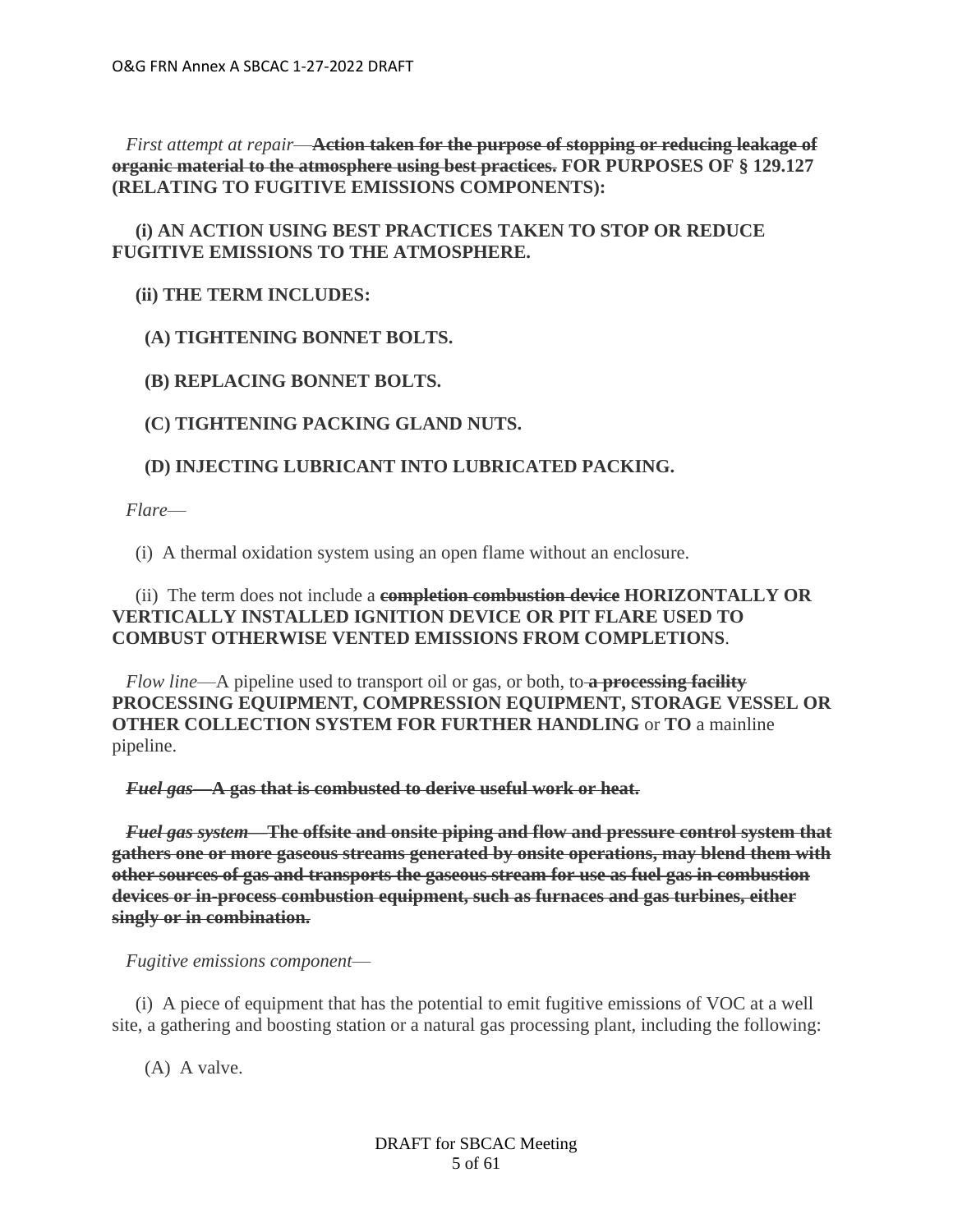- (B) A connector.
- (C) A pressure relief device.
- (D) An open-ended line.
- (E) A flange.
- (F) A compressor.
- (G) An instrument.
- (H) A meter.

 (I) A cover or closed vent system not subject to § 129.128 (relating to covers and closed vent systems).

 (J) A thief hatch or other opening on a controlled storage vessel not subject to § 129.123 (relating to storage vessels).

 (ii) The term does not include a device, such as a natural gas-driven **CONTINUOUS BLEED** pneumatic controller or a natural gas-driven diaphragm pump, that vents as part of normal operations if the gas is discharged from the device's vent.

 *GOR—Gas-to-oil ratio*—The ratio of the volume of gas at standard temperature and pressure that is produced from a volume of oil when depressurized to standard temperature and pressure.

 *Gathering and boosting station*—

 (i) A permanent combination of one or more compressors that collects natural gas from one or more well sites and moves the natural gas at increased pressure into a gathering pipeline to the natural gas processing plant or into the pipeline.

 (ii) The term does not include the combination of one or more compressors located at a well site or located at an onshore natural gas processing plant.

 *Hard-piping*—Pipe or tubing that is manufactured and properly installed using good engineering judgment and standards.

 *Hydraulic fracturing*—The process of directing pressurized fluids containing a combination of water, proppant and added chemicals to penetrate tight formations, such as shale or coal formations, that subsequently require high rate, extended flowback to expel fracture fluids and solids during a completion.

 *Hydraulic refracturing*—Conducting a subsequent hydraulic fracturing operation at a well that has previously undergone a hydraulic fracturing operation.

> DRAFT for SBCAC Meeting 6 of 61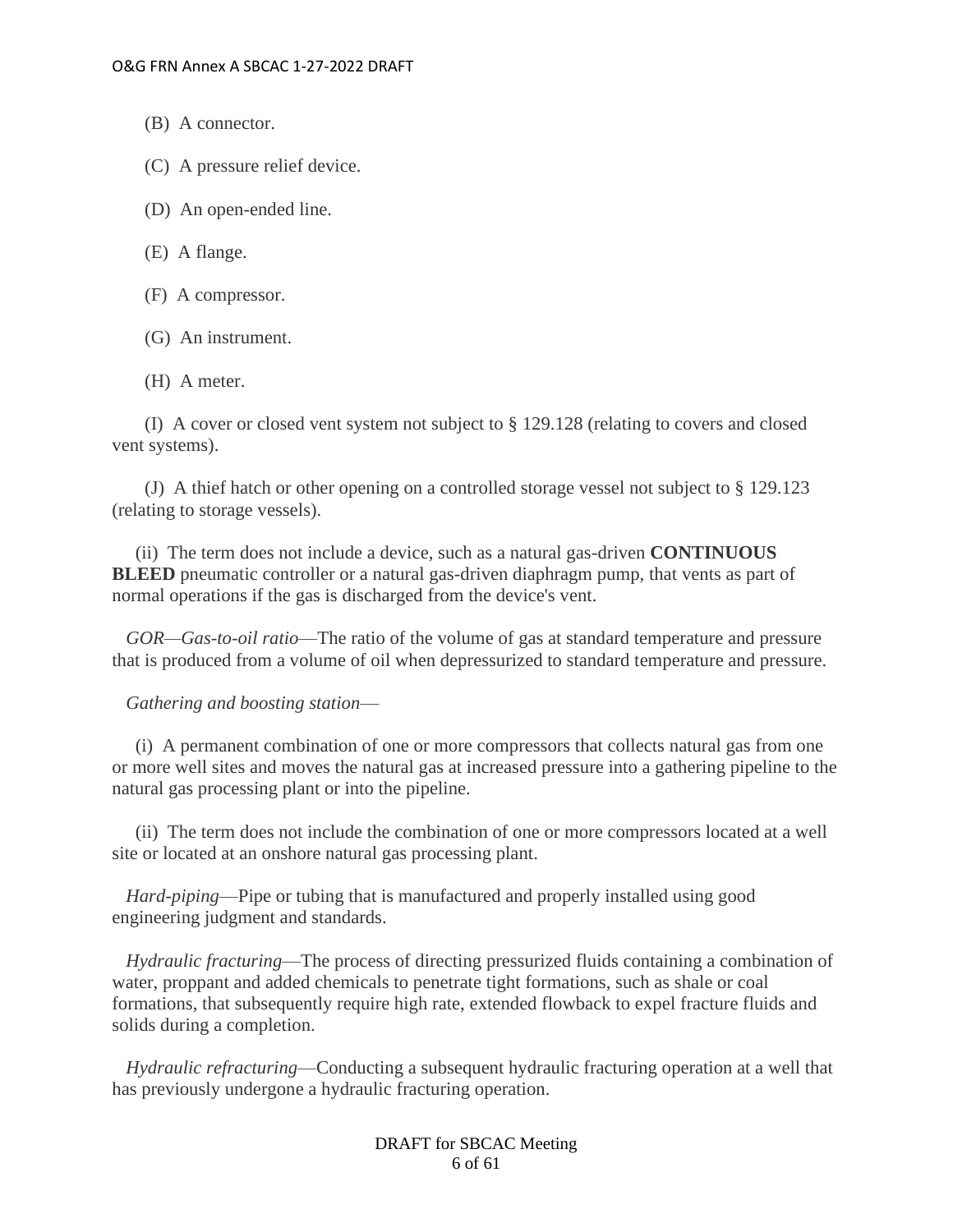*In-house engineer*—An individual who is **qualified BOTH OF THE FOLLOWING:**

# **(i) EMPLOYED BY THE SAME OWNER OR OPERATOR AS THE RESPONSIBLE OFFICIAL THAT SIGNS THE CERTIFICATION REQUIRED UNDER § 129.130(k) (RELATING TO RECORDKEEPING AND REPORTING).**

 **(ii) QUALIFIED** by education, technical knowledge and **experience to make an engineering judgment and the required specific EXPERTISE IN THE DESIGN AND OPERATION OF A NATURAL GAS-DRIVEN DIAPHRAGM PUMP OR CLOSED VENT SYSTEM TO MAKE THE** technical certification **REQUIRED UNDER § 129.125(c)(3)(ii) (RELATING TO NATURAL GAS-DRIVEN DIAPHRAGM PUMPS) OR § 129.128(c)(3), OR BOTH, AS APPLICABLE**.

 *Intermediate hydrocarbon liquid*—A naturally occurring, unrefined petroleum liquid.

 *LDAR*—Leak detection and repair.

## *Leak*—**AN EMISSION DETECTED USING ONE OR MORE OF THE FOLLOWING METHODS:**

 (i) **A positive indication, whether audible, visual or odorous, determined THROUGH AUDIBLE, VISUAL OR ODOROUS EVIDENCE** during an AVO inspection.

 (ii) **An emission detected by BY** OGI equipment calibrated according to **§ 129.127(g) § 129.127(h)** (relating to fugitive emissions components).

 (iii) **An emission detected with WITH** a concentration of 500 ppm or greater as methane or equivalent**, detected** by a gas leak detector calibrated according to **§ 129.127(h) § 129.127(i)**.

# **(iv) USING AN ALTERNATIVE LEAK DETECTION METHOD APPROVED BY THE DEPARTMENT IN § 129.127(c)(2)(ii)(C), (c)(3)(ii)(C) or (e)(2)(iii).**

 *Maximum average daily throughput*—The single highest daily average throughput during the 30-day potential to emit evaluation period employing generally accepted methods.

## *Monitoring system malfunction*—

 (i) A sudden, infrequent, not reasonably preventable failure of the monitoring system to provide valid data.

 (ii) The term does not include a system failure caused by poor maintenance or careless operation.

## *Natural gas and oil production segment***—**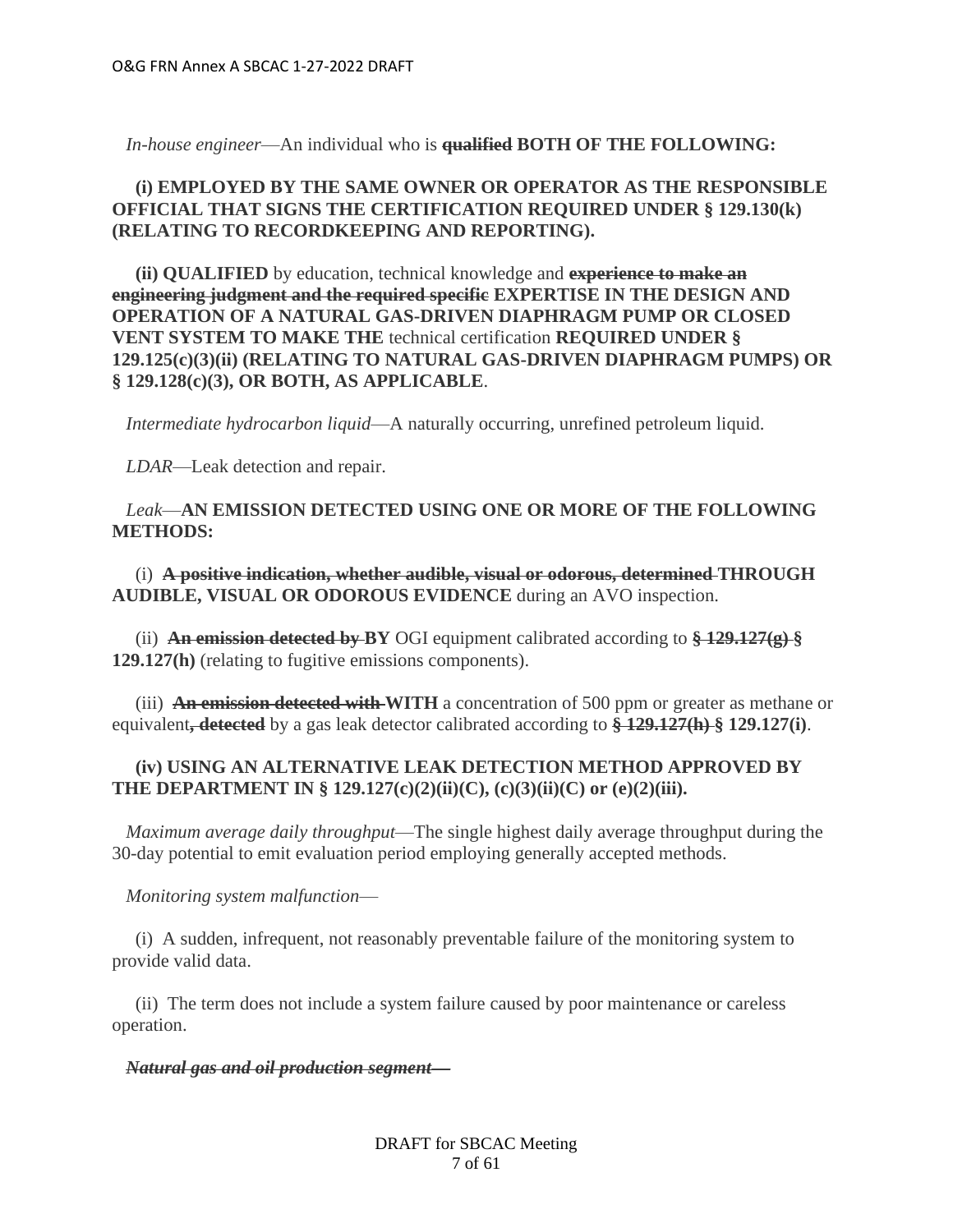**(i) The well and all related processes used in the extraction, production, recovery, lifting, stabilization, separation or treating of natural gas, condensate or oil.**

 **(ii) A stand-alone site where natural gas, condensate, oil and produced water from several wells may be separated, stored and treated.**

 **(iii) A low-pressure, small diameter gathering pipeline and related components that collect and transport the natural gas, condensate, oil and other materials and wastes from the well to the natural gas processing plant or refinery.**

 *Natural gas distribution segment*—The delivery of natural gas to the end user by a distribution company after the distribution company receives the natural gas from the natural gas transmission and storage segment.

 *Natural gas-driven diaphragm pump*—

 (i) A positive displacement pump powered by pressurized natural gas that uses the reciprocating action of flexible diaphragms in conjunction with check valves to pump a fluid.

(ii) The term does not include either of the following:

(A) A pump in which a fluid is displaced by a piston driven by a diaphragm.

 (B) A lean glycol circulation pump that relies on energy exchange with the rich glycol from the contactor.

 *Natural gas-driven CONTINUOUS BLEED pneumatic controller*—An automated instrument used for maintaining a process condition such as liquid level, pressure, delta-pressure or temperature powered by **A CONTINUOUS FLOW OF** pressurized natural gas.

 *Natural gas liquids*—The hydrocarbons, such as ethane, propane, butane and pentane that are extracted from field gas.

## *Natural gas processing plant or gas plant*—

 (i) A processing site engaged in the extraction of natural gas liquids from field gas, fractionation of mixed natural gas liquids to natural gas products, or both.

 (ii) The term does not include a Joule-Thompson valve, a dew point depression valve or an isolated or standalone Joule-Thompson skid.

 *Natural gas processing segment***—The separation and recovery of natural gas liquids or other non-methane gases and liquids from a stream of produced natural gas to produce pipeline quality dry natural gas.**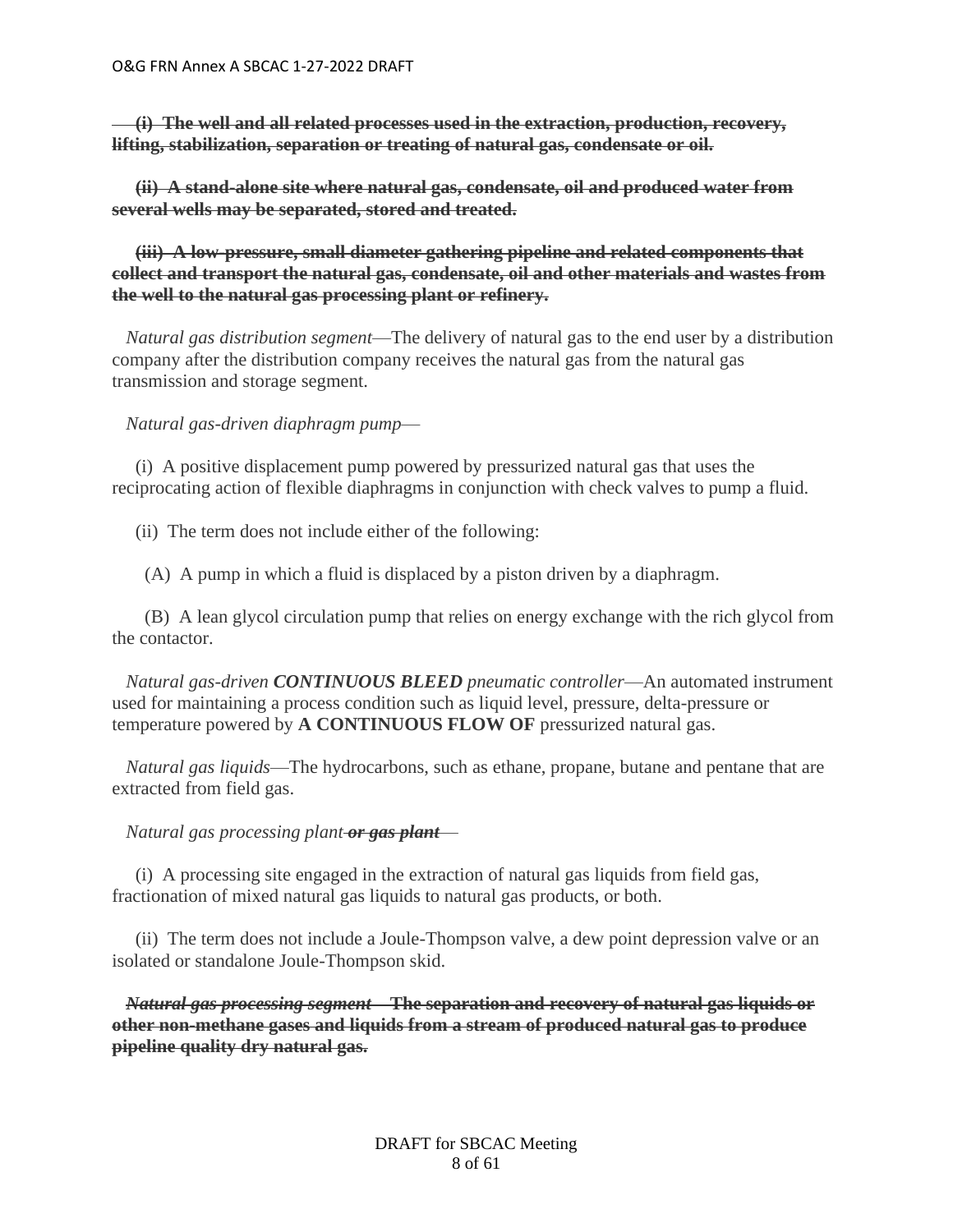*Natural gas transmission and storage segment*—**The pipelines, compressor stations, and THE TERM INCLUDES THE FOLLOWING:**

 **(i) THE PIPELINES USED FOR THE LONG-DISTANCE TRANSPORT OF NATURAL GAS, EXCLUDING PROCESSING.**

 **(ii) THE NATURAL GAS TRANSMISSION STATIONS WHICH INCLUDE THE FOLLOWING:**

 **(A) THE LAND, MAINS, VALVES, METERS, BOOSTERS, REGULATORS, STORAGE VESSELS, DEHYDRATORS AND COMPRESSORS.**

 **(B) THE DRIVING UNITS AND APPURTENANCES ASSOCIATED WITH THE ITEMS LISTED IN CLAUSE (A).**

# **(C) THE EQUIPMENT USED FOR TRANSPORTING GAS FROM A PRODUCTION PLANT, DELIVERY POINT OF PURCHASED GAS, GATHERING SYSTEM, STORAGE AREA OR OTHER WHOLESALE SOURCE OF GAS TO ONE OR MORE DISTRIBUTION AREAS.**

 **(iii) THE** aboveground storage facilities and underground storage facilities that transport and store natural gas between the natural gas processing plant and natural gas distribution segment.

 *OGI*—Optical gas imaging.

 *Open-ended valve* or *line*—A valve, except a safety relief valve, having one side of the valve seat in contact with process fluid and one side open to the atmosphere, either directly or through open piping.

 *Produced water*—Water that is extracted from the earth from an oil or natural gas production well or that is separated from crude oil, condensate or natural gas after extraction.

 *Qualified professional engineer*—

 (i) An individual who is licensed by a state as a Professional Engineer to practice one or more disciplines of engineering and who is qualified by education, technical knowledge and experience to make the required specific technical certification.

 (ii) The individual making this certification must be currently licensed in this Commonwealth or another state in which the responsible official, as defined in § 121.1 (relating to definitions), is located and with which the Commonwealth offers reciprocity.

 *Quality assurance* or *quality control activity*—An activity such as a system accuracy audit and a zero and span adjustment that ensures the proper calibration and operation of monitoring equipment.

> DRAFT for SBCAC Meeting 9 of 61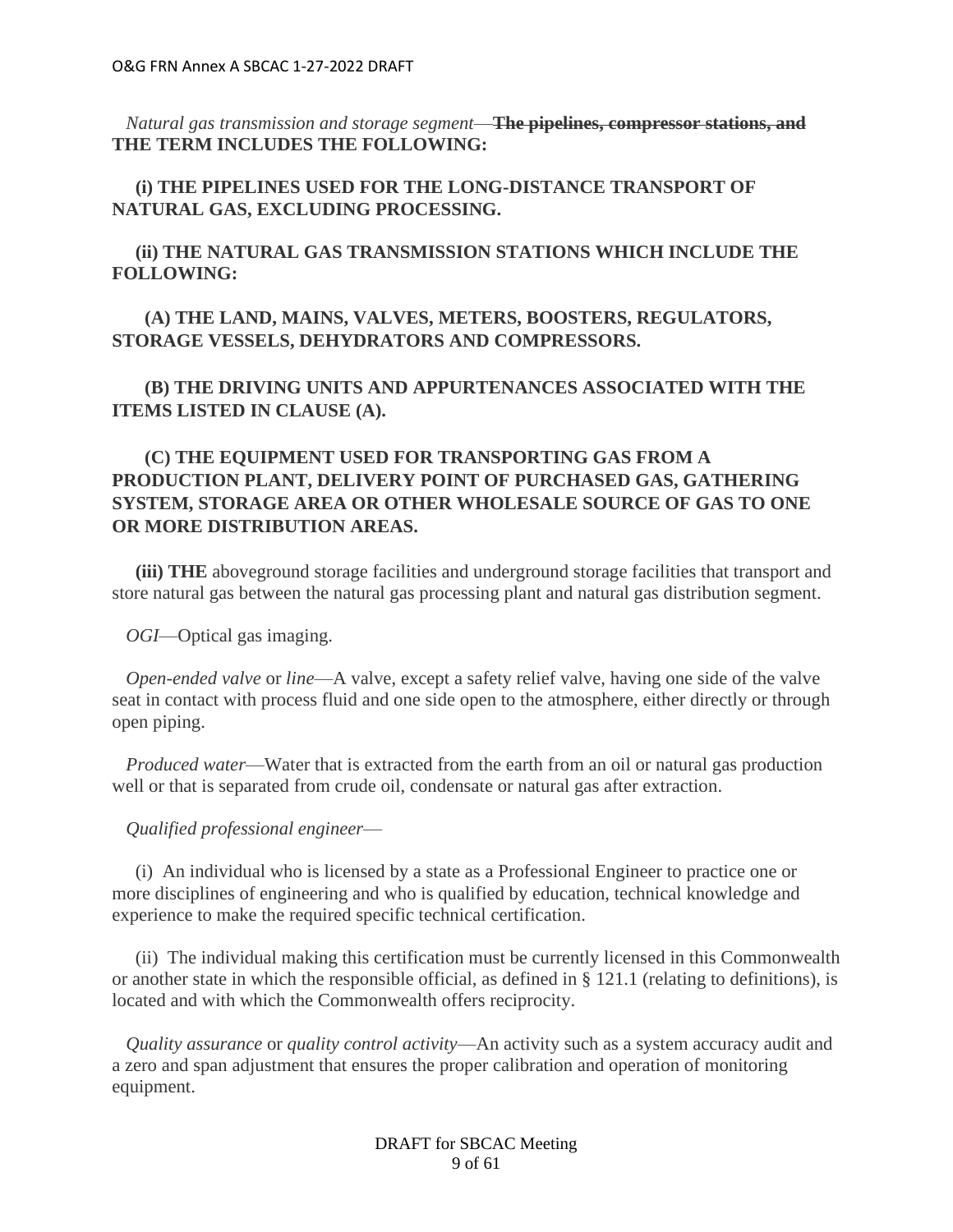*Reciprocating compressor*—A piece of equipment that employs linear movement of a driveshaft to increase the pressure of a process gas by positive displacement.

 *Reciprocating compressor rod packing*—

 (i) A series of flexible rings in machined metal cups that fit around the reciprocating compressor piston rod to create a seal limiting the amount of compressed natural gas that escapes to the atmosphere.

(ii) Another mechanism that provides the same function.

 *Removed from service*—A storage vessel that has been physically isolated and disconnected from the process for a purpose other than maintenance.

 *Repaired*—A piece of equipment that is adjusted or otherwise altered to eliminate a leak and is remonitored to verify that emissions from the equipment are at or below the applicable leak limitation.

 *Returned to service*—A storage vessel that was removed from service which has been:

 (i) Reconnected to the original source of liquids or has been used to replace another storage vessel.

 (ii) Installed in another location and introduced with crude oil, condensate, intermediate hydrocarbon liquids or produced water.

 *Routed to a process* or *route to a process*—The emissions are conveyed by means of a closed vent system to an enclosed portion of a process that is operational where the emissions are controlled in one or more of the following ways:

 (i) Predominantly recycled or consumed, or both, in the same manner as a material that fulfills the same function in the process.

(ii) Transformed by chemical reaction into materials that are not regulated.

(iii) Incorporated into a product.

(iv) Recovered for beneficial use.

 *Sensor*—A device that measures a physical quantity or the change in a physical quantity such as temperature, pressure, flow rate, pH or liquid level.

 *Storage vessel*—

DRAFT for SBCAC Meeting 10 of 61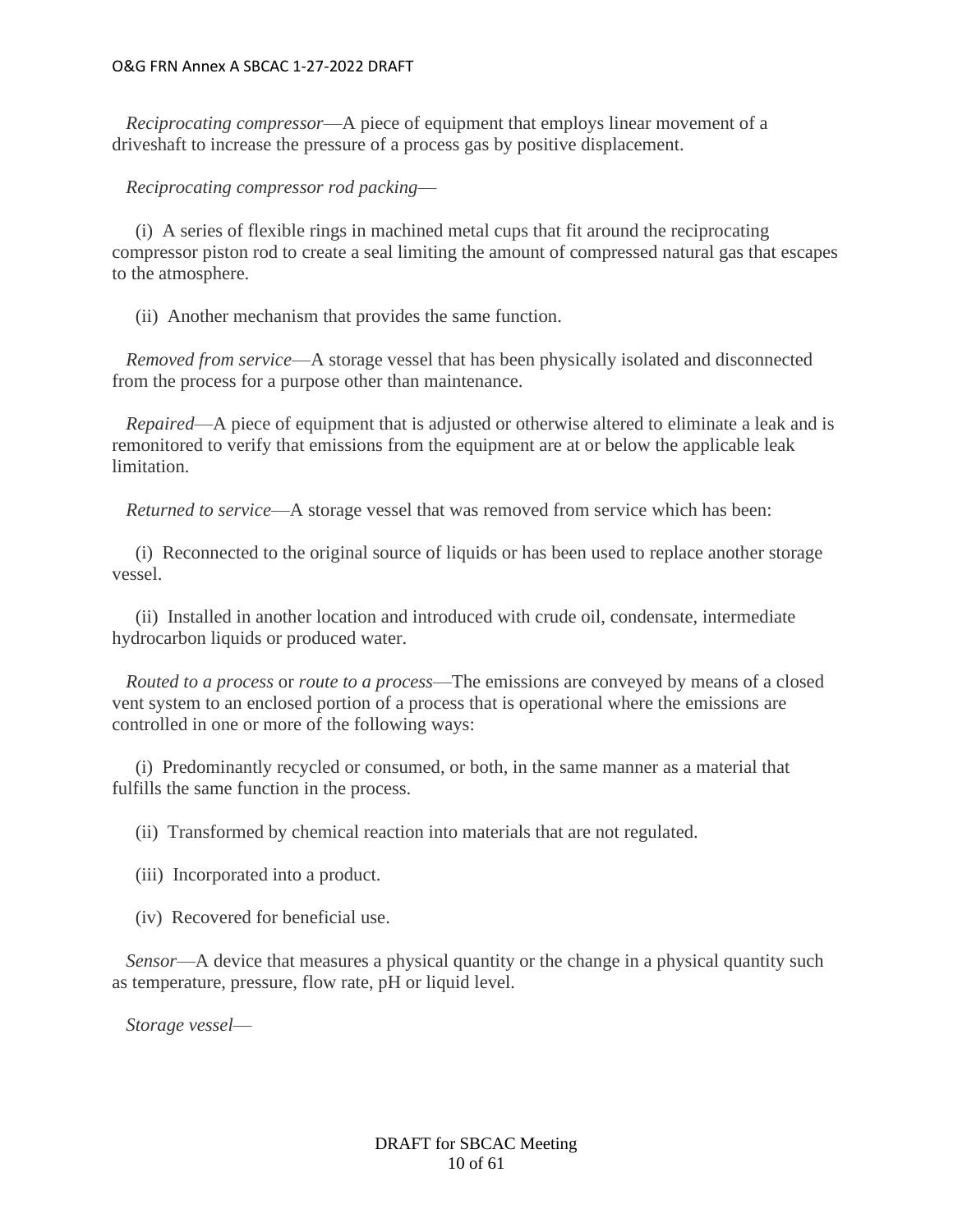(i) A container used to collect crude oil, condensate, intermediate hydrocarbon liquids or produced water that is constructed primarily of non-earthen materials which provide structural support.

 (ii) The term includes a container described in subparagraph (i) that is skid-mounted or permanently attached to something that is mobile which has been located at a site for 180 or more consecutive days.

(iii) The term does not include the following:

(A) A process vessel such as a surge control vessel, bottoms receiver or knockout vessel.

 (B) A pressure vessel used to store a liquid or a gas and is designed to operate in excess of 204.9 kilopascals (29.7 pounds per square inch, absolute) and to not vent to the atmosphere as a result of compression of the vapor headspace during filling of the vessel.

 (C) A container described in subparagraph (i) with a capacity greater than 100,000 gallons used to recycle water that has been passed through two-stage separation.

 *Surface site*—A combination of one or more graded pad sites, gravel pad sites, foundations, platforms or the immediate physical location upon which equipment is physically affixed.

 *TOC—Total organic compounds*—**For purposes of this section, §§ 129.121 and 129.123— 129.130, the THE** results of EPA Method 25A.

## *Transmission compression station***—**

 **(i) The pipelines used for the long-distance transport of natural gas, excluding processing.**

 **(ii) The term includes the land, mains, valves, meters, boosters, regulators, storage vessels, dehydrators, compressors, and their driving units and appurtenances, and equipment used for transporting gas from a production plant, delivery point of purchased gas, gathering system, storage area or other wholesale source of gas to one or more distribution areas.**

 *Underground storage vessel***—A storage vessel stored below ground.**

*UIC***—UNDERGROUND INJECTION CONTROL.**

 *UIC CLASS I OILFIELD DISPOSAL WELL***—A WELL WITH A UIC CLASS I PERMIT THAT MEETS THE DEFINITION IN 40 CFR 144.6(a)(2) (RELATING TO CLASSIFICATION OF WELLS) AND RECEIVES ELIGIBLE FLUIDS FROM OIL AND NATURAL GAS EXPLORATION AND PRODUCTION OPERATIONS.**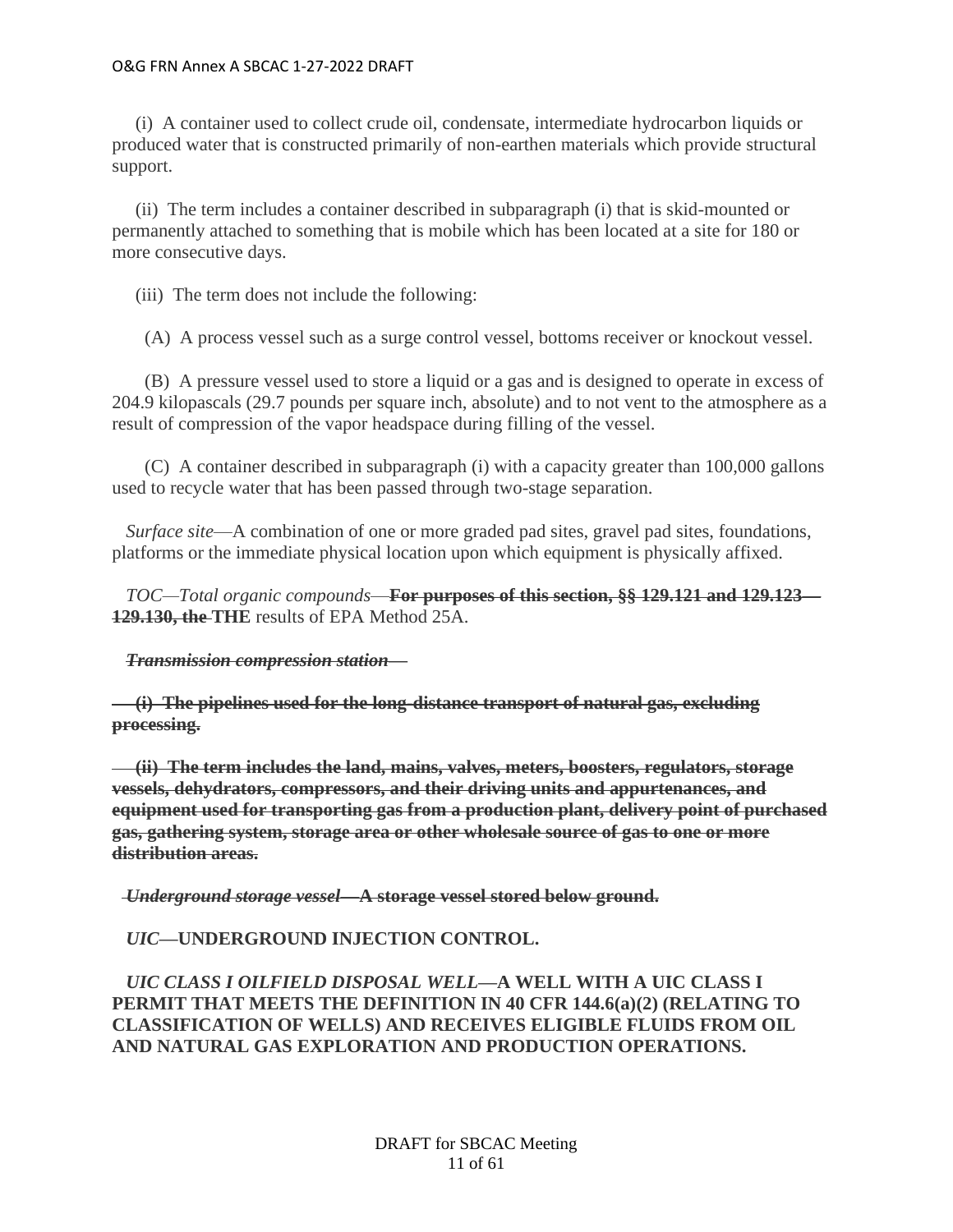# *UIC CLASS II OILFIELD DISPOSAL WELL***—A WELL WITH A UIC CLASS II PERMIT WHERE WASTEWATER RESULTING FROM OIL AND NATURAL GAS PRODUCTION OPERATIONS IS INJECTED INTO UNDERGROUND POROUS ROCK FORMATIONS NOT PRODUCTIVE OF OIL OR GAS AND SEALED ABOVE AND BELOW BY UNBROKEN, IMPERMEABLE STRATA.**

 *VRU—Vapor recovery unit*—A device used to **route a vapor from a storage or other vessel either back to the vessel or to a line carrying hydrocarbon fluids RECOVER VAPOR AND ROUTE IT TO A PROCESS, FLOW LINE OR OTHER EQUIPMENT**.

 *Well*—A hole drilled for producing oil or natural gas or into which a fluid is injected.

## *Wellhead*—

 (i) The piping, casing, tubing and connected valves protruding above the earth's surface for an oil or natural gas well.

(ii) The wellhead ends where the flow line connects to a wellhead valve.

 (iii) The term does not include other equipment at the well site except for a conveyance through which gas is vented to the atmosphere.

 *Well site*—

 (i) One or more surface sites that are constructed for the drilling and subsequent operation of an oil well, natural gas well or injection well.

 (ii) For purposes of the fugitive emissions standards in § 129.127, the term also means a separate tank battery surface site collecting crude oil, condensate, intermediate hydrocarbon liquids or produced water from a well not located at the well site, for example, a centralized tank battery.

## **(iii) FOR PURPOSES OF THE FUGITIVE EMISSIONS STANDARDS IN § 129.127, THE TERM DOES NOT INCLUDE:**

## **(A) A UIC CLASS I OILFIELD DISPOSAL WELL.**

## **(B) A UIC CLASS II OILFIELD DISPOSAL WELL AND DISPOSAL FACILITY.**

# **(C) THE FLANGE IMMEDIATELY UPSTREAM OF THE CUSTODY METER ASSEMBLY.**

## **(D) EQUIPMENT, INCLUDING FUGITIVE EMISSIONS COMPONENTS, LOCATED DOWNSTREAM OF THE FLANGE IN CLAUSE (C).**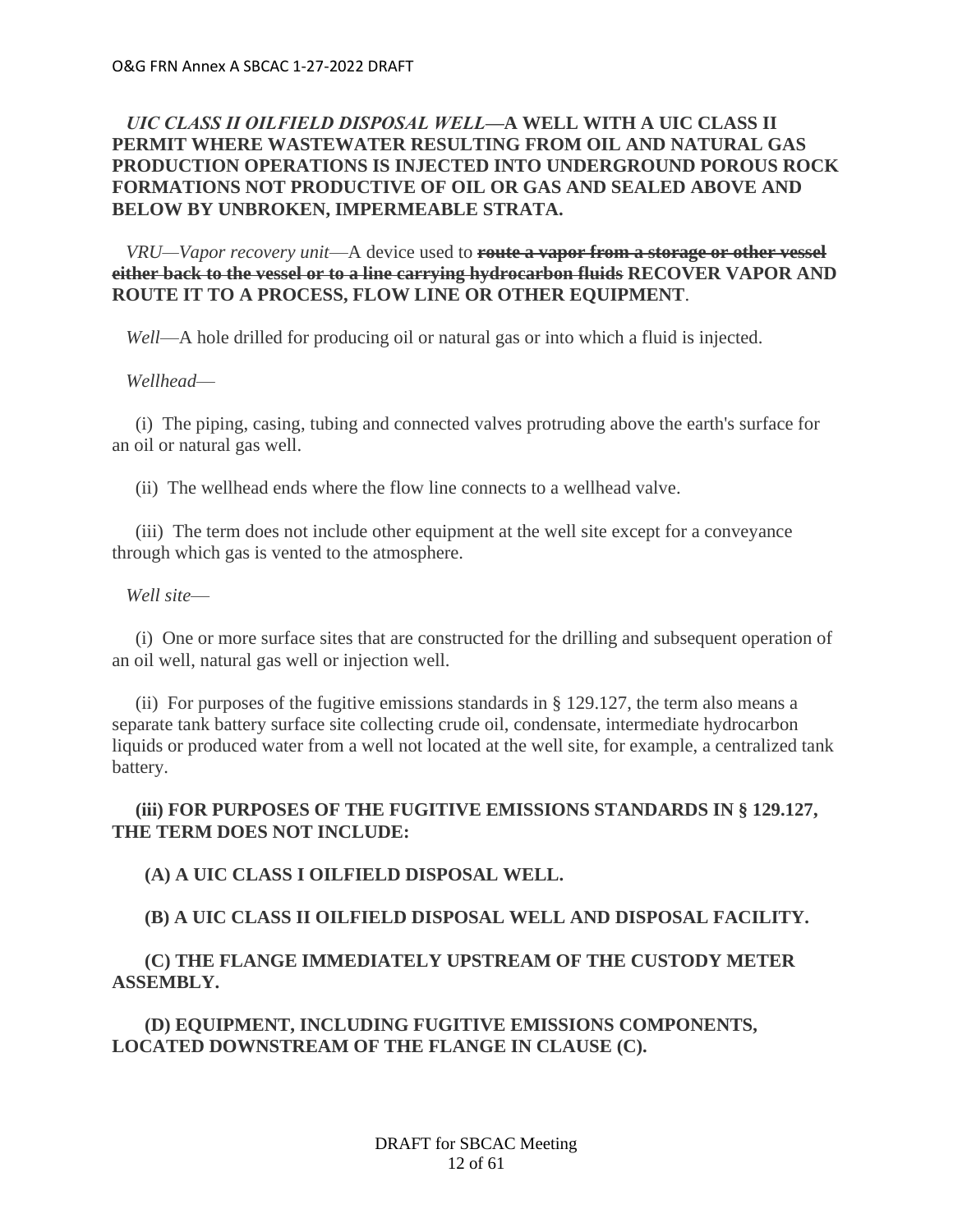(b) *EPA methods*. The EPA methods referenced in this section and §§ 129.123—129.130, are those listed as follows, unless the context clearly indicates otherwise:

 *EPA Method 1*—EPA Method 1, 40 CFR Part 60, Appendix A-1 (relating to test methods 1 through 2F), regarding sample and velocity traverses for stationary sources.

 *EPA Method 1A*—EPA Method 1A, 40 CFR Part 60, Appendix A-1, regarding sample and velocity traverses for stationary sources with small stacks or ducts.

 *EPA Method 2*—EPA Method 2, 40 CFR Part 60, Appendix A-1, regarding determination of stack gas velocity and volumetric flow rate (Type S pitot tube).

 *EPA Method 2A*—EPA Method 2A, 40 CFR Part 60, Appendix A-1, regarding direct measurement of gas volume through pipes and small ducts.

 *EPA Method 2C*—EPA Method 2C, 40 CFR Part 60, Appendix A-1, regarding determination of gas velocity and volumetric flow rate in small stacks or ducts (standard pitot tube).

 *EPA Method 2D*—EPA Method 2D, 40 CFR Part 60, Appendix A-1, regarding measurement of gas volume flow rates in small pipes and ducts.

 *EPA Method 3A*—EPA Method 3A, 40 CFR Part 60, Appendix A-2 (relating to test methods 2G through 3C), regarding determination of oxygen and carbon dioxide concentrations in emissions from stationary sources (instrumental analyzer procedure).

 *EPA Method 3B*—EPA Method 3B, 40 CFR Part 60, Appendix A-2, regarding gas analysis for the determination of emission rate correction factor or excess air.

 *EPA Method 4*—EPA Method 4, 40 CFR Part 60, Appendix A-3 (relating to test methods 4 through 5I), regarding determination of moisture content in stack gases.

 *EPA Method 18*—EPA Method 18, 40 CFR Part 60, Appendix A-6 (relating to test methods 16 through 18), regarding measurement of gaseous organic compound emissions by gas chromatography.

 *EPA Method 21*—EPA Method 21, 40 CFR Part 60, Appendix A-7 (relating to test methods 19 through 25E), regarding determination of volatile organic compound leaks.

 *EPA Method 22*—EPA Method 22, 40 CFR Part 60, Appendix A-7, regarding visual determination of fugitive emissions from material sources and smoke emissions from flares.

 *EPA Method 25A*—EPA Method 25A, 40 CFR Part 60, Appendix A-7, regarding determination of total gaseous organic concentration using a flame ionization analyzer.

## **§ 129.123. Storage vessels.**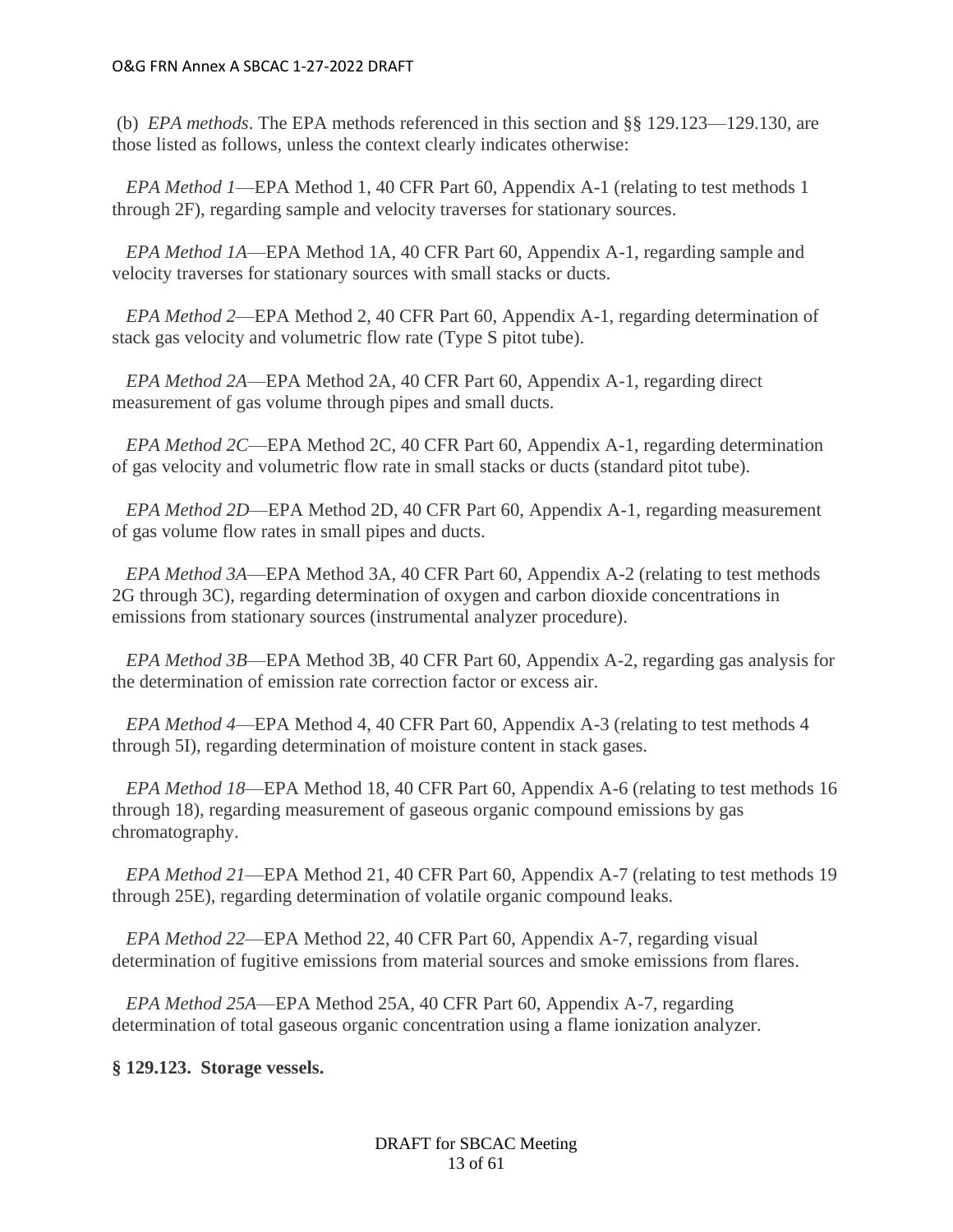(a) *Applicability*.

 (1) *Potential VOC emissions*. Except as specified in subsections (c) and (d), this section applies to the owner or operator of a storage vessel subject to § 129.121(a)(1) (relating to general provisions and applicability) that **meets one of the following: HAS THE POTENTIAL TO EMIT 2.7 TPY OR GREATER VOC EMISSIONS.**

 **(i) Is installed at a conventional well site and has the potential to emit 6.0 TPY or greater VOC emissions.**

 **(ii) Is installed at an unconventional well site before August 10, 2013, and has the potential to emit 6.0 TPY or greater VOC emissions.**

 **(iii) Is installed at an unconventional well site on or after August 10, 2013, and has the potential to emit 2.7 TPY or greater VOC emissions.**

 **(iv) Is installed at a gathering and boosting station and has the potential to emit 2.7 TPY or greater VOC emissions.**

 **(v) Is installed at a natural gas processing plant and has the potential to emit 2.7 TPY or greater VOC emissions.**

 **(vi) Is installed at a facility in the natural gas transmission and storage segment and has the potential to emit 2.7 TPY or greater VOC emissions.**

(2) *Calculation of potential VOC emissions*.

 (i) The potential VOC emissions in paragraph (1) must be calculated using a generally accepted model or calculation methodology, based on the maximum average daily throughput **AS DEFINED IN § 129.122 (RELATING TO DEFINITIONS, ACRONYMS AND EPA METHODS)** prior to \_\_\_\_\_ (*Editor's Note*: The blank refers to the **DATE 60 DAYS AFTER THE** effective date of this rulemaking, when published as a final-form rulemaking.) for an existing storage vessel.

 (ii) The determination of potential VOC emissions **must MAY** consider requirements under a legally and practically enforceable limit established in an operating permit or plan approval approved by the Department.

 (iii) Vapor from the storage vessel that is recovered and routed to a process through a VRU is not required to be included in the determination of potential VOC emissions for purposes of determining applicability, if the owner or operator meets the following:

(A) The cover requirements in § 129.128(a) (relating to covers and closed vent systems).

(B) The closed vent system requirements in § 129.128(b).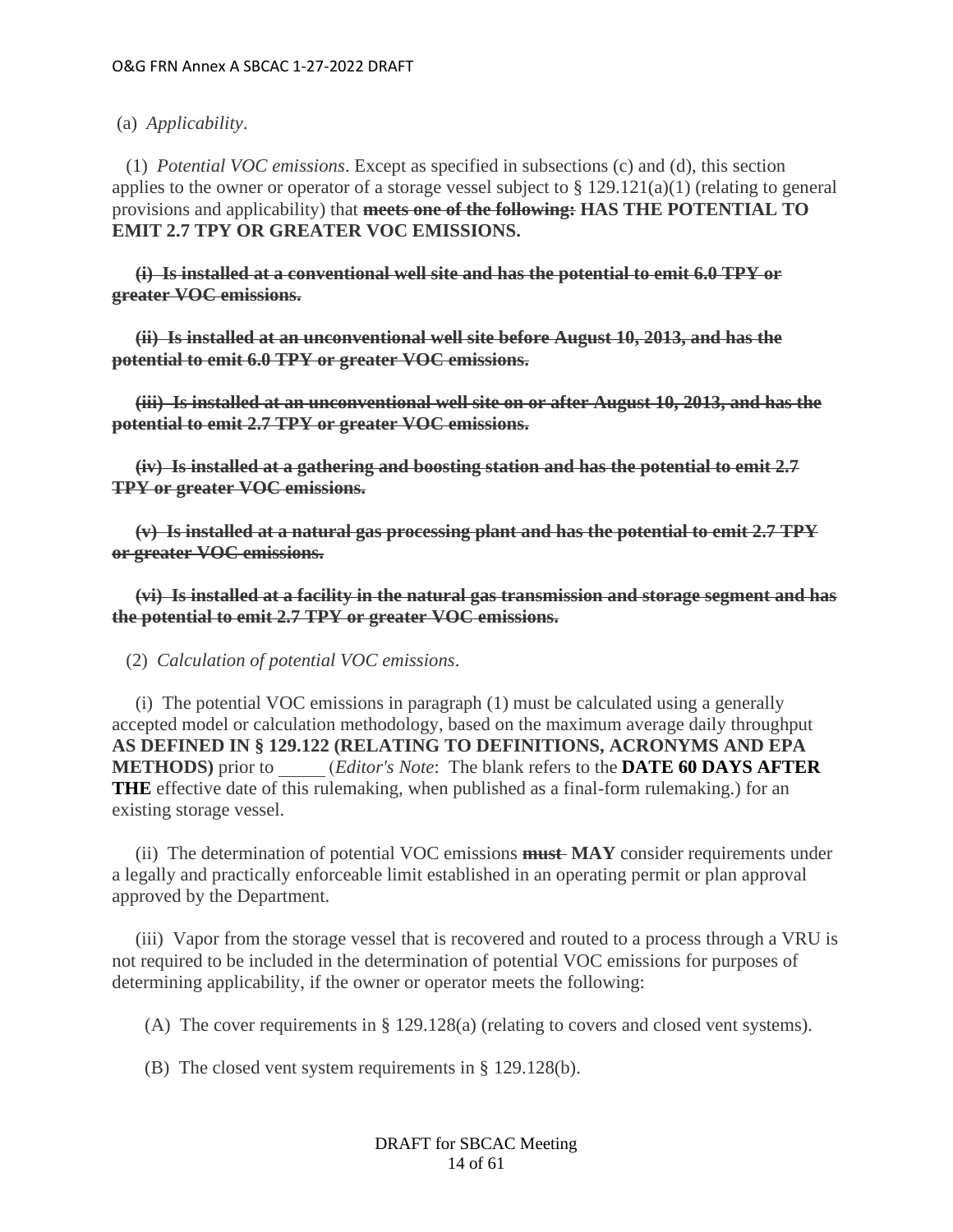(iv) If the apparatus that recovers and routes vapor to a process is removed from operation or is operated inconsistently with § 129.128, the owner or operator shall determine the storage vessel's potential VOC emissions under this paragraph within 30 calendar days of the date of apparatus removal or inconsistent operation.

(b) *VOC emissions limitations and control requirements*. Except as specified in subsections (c) and (d), beginning (*Editor's Note*: The blank refers to the date 1 year after the effective date of this rulemaking, when published as a final-form rulemaking.), the owner or operator of a storage vessel subject to this section shall reduce VOC emissions by 95.0% by weight or greater. The owner or operator shall comply with paragraph (1) or paragraph (2) as applicable.

 (1) *Route the VOC emissions to a control device*. The owner or operator shall do the following:

(i) Equip the storage vessel with a cover that meets the requirements of  $\S$  129.128(a).

 (ii) Connect the storage vessel to a control device or process through a closed vent system that meets the requirements of  $\S$  129.128(b).

 (iii) Route the emissions from the storage vessel to a control device or a process that meets the applicable requirements of § 129.129 (relating to control devices).

(iv) Demonstrate that the VOC emissions are reduced as specified in  $\S$  129.129(k).

 (2) *Equip the storage vessel with a floating roof*. The owner or operator shall install a floating roof that meets the requirements of 40 CFR  $60.112b(a)(1)$  or (2) (relating to standard for volatile organic compounds (VOC)) and the relevant monitoring, inspection, recordkeeping and reporting requirements in 40 CFR Part 60, Subpart Kb (relating to standards of performance for volatile organic liquid storage vessels (including petroleum liquid storage vessels) for which construction, reconstruction, or modification commenced after July 23, 1984).

(c) *Exceptions*.

 (1) The emissions limitations and control requirements in subsection (b) do not apply to the owner or operator of a storage vessel that **meets one or more of the following:**

 **(i) Has a VOC potential to emit limit of 6.0 TPY, if actual VOC emissions are less than 4.0 TPY as determined on a 12-month rolling basis. An owner or operator claiming this exception shall perform the compliance demonstration requirements under paragraph (2) and maintain the records under subsection (g), as applicable.**

 **(ii) Has a VOC potential to emit limit of 2.7 TPY, if MAINTAINS** actual VOC emissions **are** less than 2.7 TPY **as** determined **on AS** a 12-month rolling **basis SUM**. An owner or operator claiming this exception shall perform the compliance demonstration requirements under paragraph (2) and maintain the records under subsection (g), as applicable.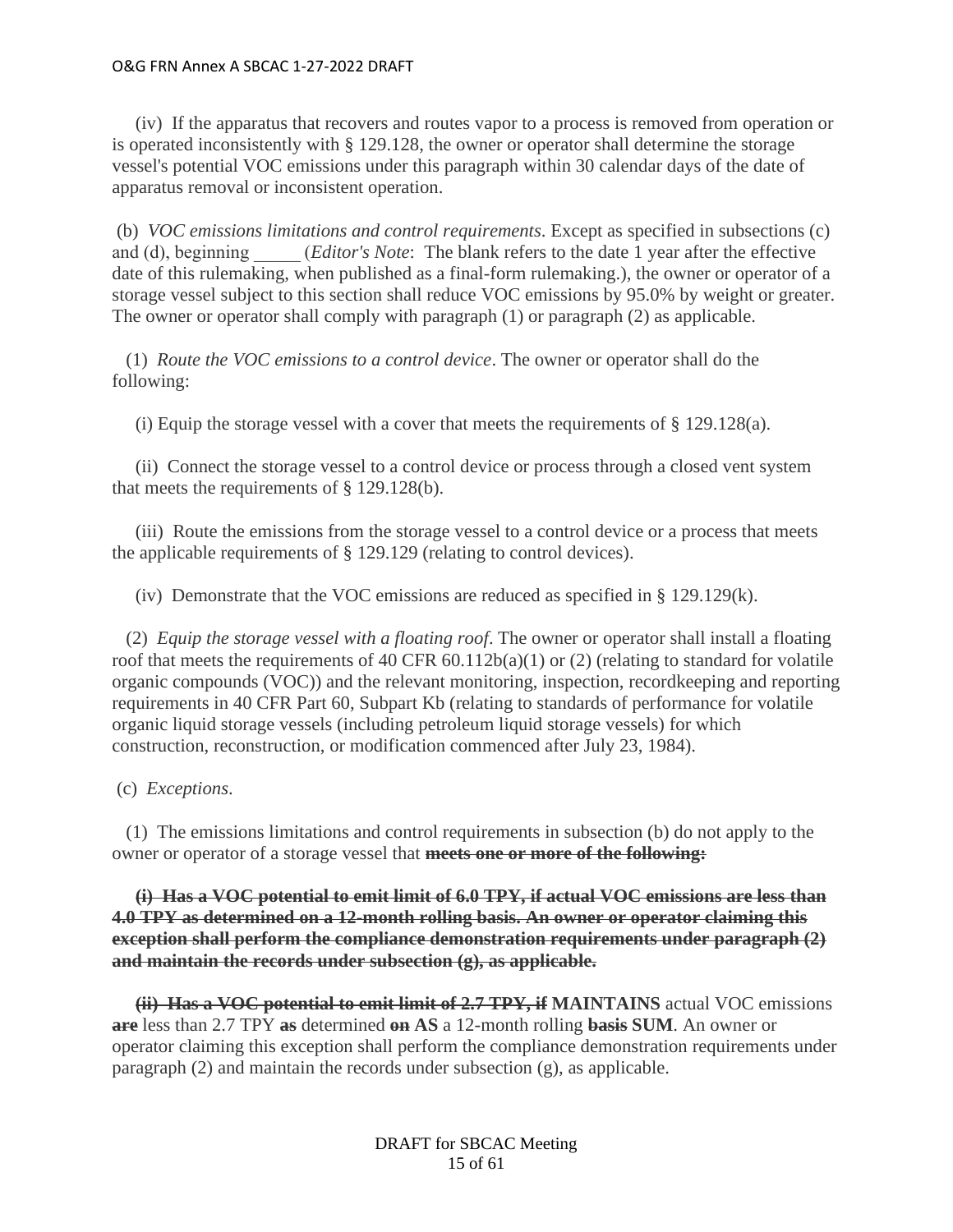(2) The owner or operator of a storage vessel claiming exception under this subsection shall perform the following:

# (i) **Calculate BEGINNING ON OR BEFORE \_\_\_\_\_  (***EDITOR'S NOTE***: THE BLANK REFERS TO THE DATE 30 DAYS AFTER THE EFFECTIVE DATE OF THIS RULEMAKING, WHEN PUBLISHED AS A FINAL-FORM RULEMAKING.), CALCULATE** the actual VOC emissions **monthly ONCE PER CALENDAR MONTH** using a generally accepted model or calculation methodology. The monthly calculations must meet the following:

(A) Be separated by at least 15 calendar days but not more than **30 45** calendar days.

 (B) Be based on the **maximum daily MONTHLY** average throughput for the previous 30 calendar days.

 (ii) Comply with subsection (b) within **30 calendar days 1 YEAR** of the date of the monthly calculation showing that **ACTUAL** VOC emissions from the storage vessel have increased to **the applicable actual VOC emission threshold 2.7 TPY VOC** or greater **and the increase is not associated with hydraulically fracturing or refracturing a well feeding the storage vessel**.

 **(iii) If a well feeding a subject storage vessel undergoes fracturing or refracturing, comply with subsection (b) as soon as liquids from the well following fracturing or refracturing are routed to the storage vessel.**

(d) *Exemptions*. The emissions limitations and control requirements in subsection (b) do not apply to the owner or operator of a storage vessel that meets one or more of the following:

 (1) Is skid-mounted or permanently attached to something that is mobile for which records are available to document that it has been located at a site for less than 180 consecutive days. An owner or operator claiming this exemption shall maintain the records under subsection  $(g)$ , as applicable.

(2) Is used in the natural gas distribution segment.

 (3) Is controlled under 40 CFR Part 60, Subpart Kb or 40 CFR Part 63, Subpart G, Subpart CC, Subpart HH or Subpart WW.

(e) *Requirements for a storage vessel removed from service*. A storage vessel subject to this section that is removed from service is not an affected source for the period that it is removed from service if the owner or operator performs the following:

 (1) Completely empties and degasses the storage vessel so that the storage vessel no longer contains crude oil, condensate, produced water or intermediate hydrocarbon liquids. A storage vessel where liquid is left on walls, as bottom clingage or in pools due to floor irregularity is considered to be completely empty.

> DRAFT for SBCAC Meeting 16 of 61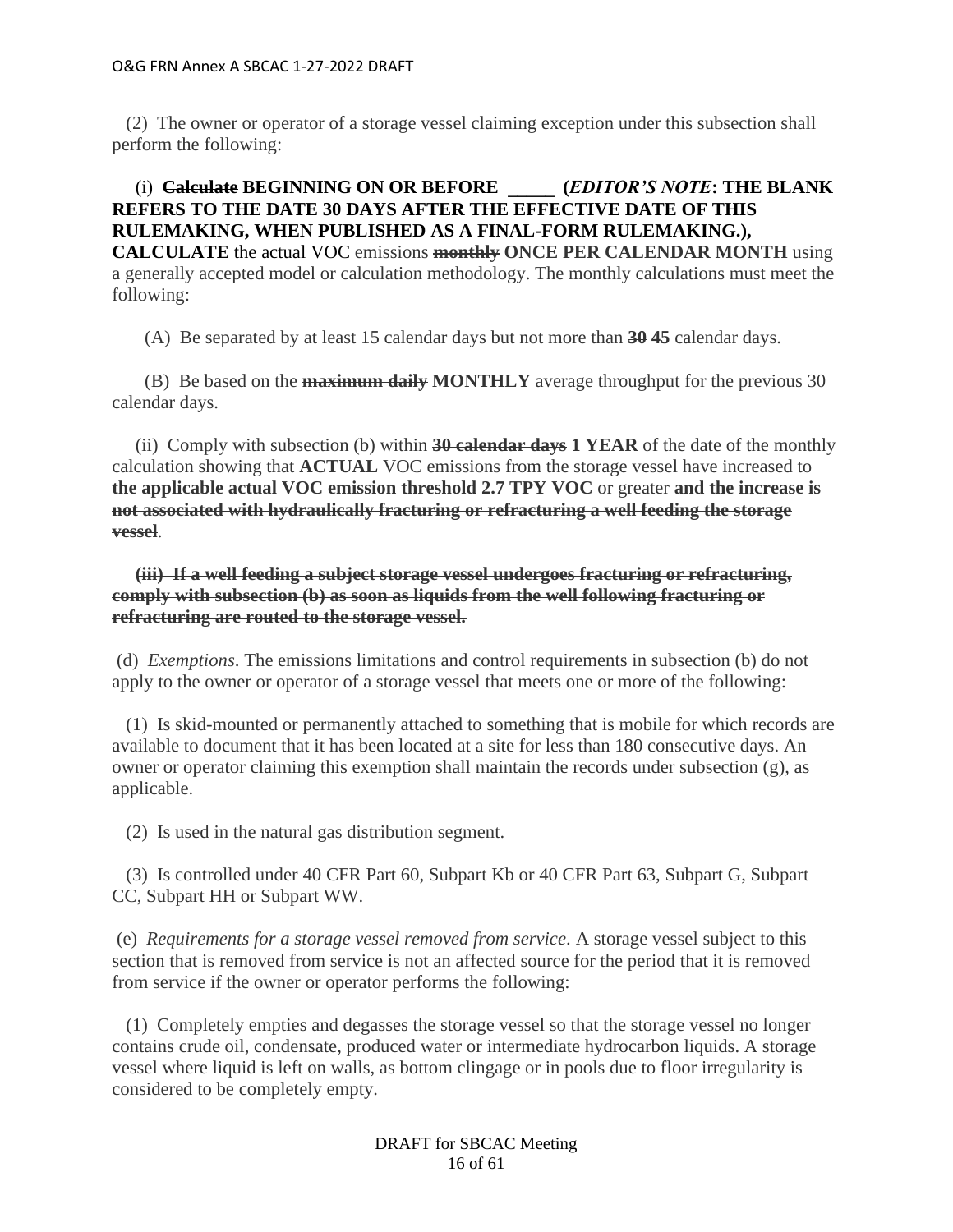(2) Submits a notification in the next annual report required under § 129.130(k)(1) (relating to recordkeeping and reporting) identifying each storage vessel removed from service during the reporting period and the date of its removal from service.

(f) *Requirements for a storage vessel returned to service*. The owner or operator of a storage vessel identified in subsection (e) that is returned to service shall submit a notification in the next annual report required under  $\S 129.130(k)(1)$  identifying each storage vessel that has been returned to service during the reporting period and the date of its return to service.

(g) *Recordkeeping and reporting requirements*. The owner or operator of a storage vessel subject to this section shall maintain the records under § 129.130(b) and submit the reports under  $$129.130(k)(1).$ 

# **§ 129.124. Natural gas-driven CONTINUOUS BLEED pneumatic controllers.**

(a) *Applicability*. This section applies to the owner or operator of a natural gas-driven **CONTINUOUS BLEED** pneumatic controller subject to § 129.121(a)(2) (relating to general provisions and applicability) located prior to the point of custody transfer of oil to an oil pipeline or of natural gas to the natural gas transmission and storage segment.

(b) *Exception*. An owner or operator may use a natural gas-driven **CONTINUOUS BLEED** pneumatic controller subject to this section with a bleed rate greater than the applicable requirements in subsection (c) based on functional requirements. An owner or operator claiming this exception shall perform the compliance demonstration requirements under subsection (d) and maintain the records under subsection (e), as applicable.

(c) *VOC emissions limitation requirements*. Except as specified in subsection (b), beginning \_\_\_\_\_ (*Editor's Note*: The blank refers to the date 1 year after the effective date of this rulemaking, when published as a final-form rulemaking.), the owner or operator of a natural gasdriven **CONTINUOUS BLEED** pneumatic controller subject to this section shall do the following:

 (1) Ensure **the EACH** natural gas-driven **CONTINUOUS BLEED** pneumatic controller **has WITH A NATURAL GAS BLEED RATE GREATER THAN 6.0 STANDARD CUBIC FEET PER HOUR, AT A LOCATION OTHER THAN A NATURAL GAS PROCESSING PLANT, MAINTAINS** a natural gas bleed rate**:**

 **(i) Of OF** less than or equal to 6.0 standard cubic feet per hour**, if located between a wellhead and either of the following:.**

**(A) A natural gas processing plant.**

 **(B) A point of custody transfer to an oil pipeline.**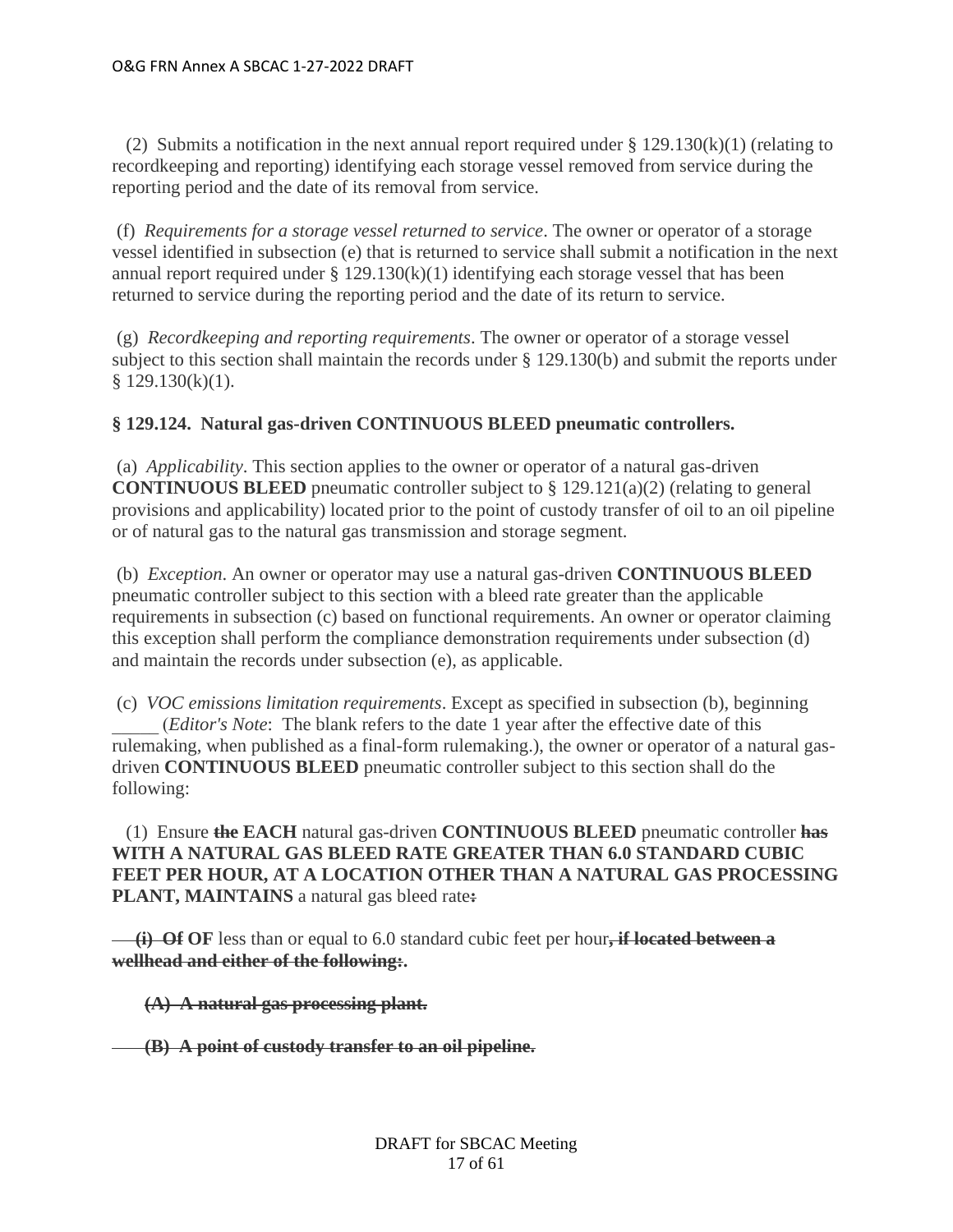# **(ii) (2) ENSURE EACH NATURAL GAS-DRIVEN CONTINUOUS BLEED PNEUMATIC CONTROLLER MAINTAINS A NATURAL GAS BLEED RATE Of OF** zero standard cubic feet per hour, if located at a natural gas processing plant.

**(2) (3)** Perform the compliance demonstration requirements under subsection (d).

(d) *Compliance demonstration requirements*. The owner or operator shall tag each **affected** natural gas-driven **CONTINUOUS BLEED** pneumatic controller **AFFECTED UNDER SUBSECTION (c)** with the following:

 (1) The date the natural gas-driven **CONTINUOUS BLEED** pneumatic controller is required to comply with this section.

 (2) An identification number that ensures traceability to the records for that natural gas-driven **CONTINUOUS BLEED** pneumatic controller.

(e) *Recordkeeping and reporting requirements*. The owner or operator of a natural gas-driven **CONTINUOUS BLEED** pneumatic controller **subject to this section AFFECTED UNDER SUBSECTION (c)** shall maintain the records under § 129.130(c) (relating to recordkeeping and reporting) and submit the reports under  $\S 129.130(k)(2)$ .

# **§ 129.125. Natural gas-driven diaphragm pumps.**

(a) *Applicability*. This section applies to the owner or operator of a natural gas-driven diaphragm pump subject to  $\S 129.121(a)(3)$  (relating to general provisions and applicability) located at a well site or natural gas processing plant.

(b) *VOC emissions limitation and control requirements*. Except as specified in subsections (c) and (d), beginning *(Editor's Note*: The blank refers to the date 1 year after the effective date of this rulemaking, when published as a final-form rulemaking.), the owner or operator of a natural gas-driven diaphragm pump subject to this section shall **reduce the VOC emissions by 95.0% by weight or greater. The owner or operator shall** comply with the following:

 (1) *Well site*. The owner or operator of a natural gas-driven diaphragm pump located at a well site shall **REDUCE THE VOC EMISSIONS BY 95.0% BY WEIGHT OR GREATER.**  THE OWNER OR OPERATOR SHALL do the following:

 (i) Connect the natural gas-driven diaphragm pump to a control device or process through a closed vent system that meets the applicable requirements of § 129.128(b) (relating to covers and closed vent systems).

 (ii) Route the emissions from the natural gas-driven diaphragm pump to a control device or a process that meets the applicable requirements of § 129.129 (relating to control devices).

(iii) Demonstrate that the VOC emissions are reduced as specified in  $\S$  129.129(k).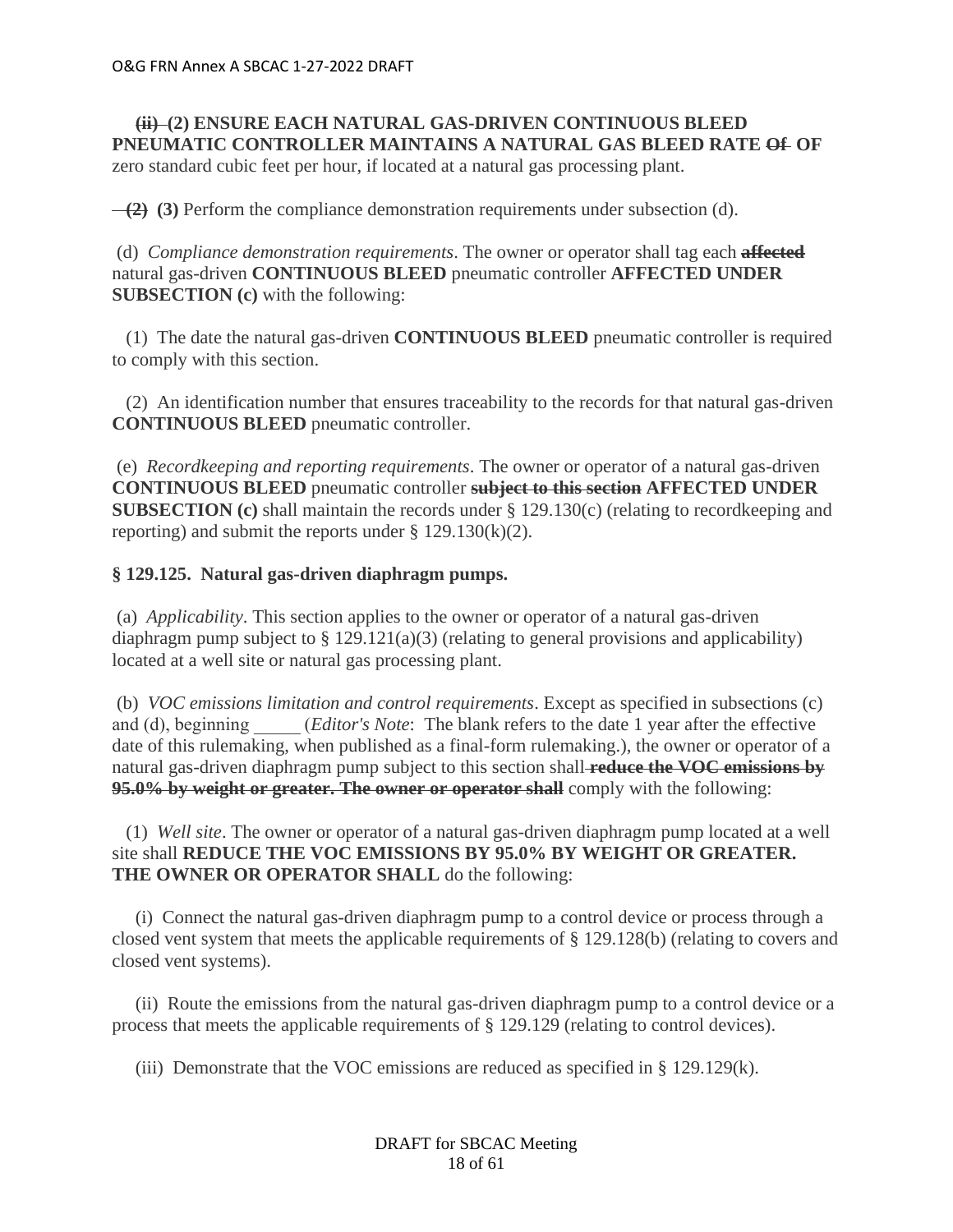(2) *Natural gas processing plant*. The owner or operator of a natural gas-driven diaphragm pump located at a natural gas processing plant shall maintain an emission rate of zero standard cubic feet per hour.

(c) *Exceptions*. The emissions limitations and control requirements in subsection (b) do not apply to the owner or operator of a natural gas-driven diaphragm pump located at a well site which meets one or more of the following:

 (1) Routes emissions to a control device which is unable to reduce VOC emissions by 95.0% by weight or greater and there is no ability to route VOC emissions to a process. **AN OWNER OR OPERATOR THAT CLAIMS THIS EXCEPTION SHALL DO THE FOLLOWING:**

## (i) **An owner or operator that claims this exception shall do the following:**

 **(A)** Maintain the records under **§ 129.130(d)(7) § 129.130(d)(4)** (relating to recordkeeping and reporting).

 **(B) (ii)** Connect the natural gas-driven diaphragm pump to the control device through a closed vent system that meets the requirements of § 129.128(b).

 **(C) (iii)** Demonstrate the percentage by which the VOC emissions are reduced as specified in § 129.129(k).

 (2) Has no available control device or process. **AN OWNER OR OPERATOR THAT CLAIMS THIS EXCEPTION SHALL DO THE FOLLOWING:**

## (i) **An owner or operator that claims this exception shall do the following:**

 $\overline{A}$ ) Maintain the records under § 129.130(d)(5).

 **(B) (ii)** Certify that there is no available control device or process in the next annual report required by  $\S$  129.130(k)(3)(ii).

 **(C) (iii)** Route emissions from the natural gas-driven diaphragm pump within 30 days of the installation of a control device or process. Once the emissions are routed to a control device or process, the certification of **clause (B) SUBPARAGRAPH (ii)** is no longer required and the applicable requirements of this section shall be met.

 (3) Is technically infeasible of connecting to a control device or process. **AN OWNER OR OPERATOR THAT CLAIMS THIS EXCEPTION SHALL DO THE FOLLOWING:**

 (i) **An owner or operator claiming this exception shall maintain MAINTAIN** the records under § 129.130(d)(6).

 (ii) **An owner or operator that claims this exception shall perform PERFORM** an assessment of technical infeasibility which must **include MEET** the following: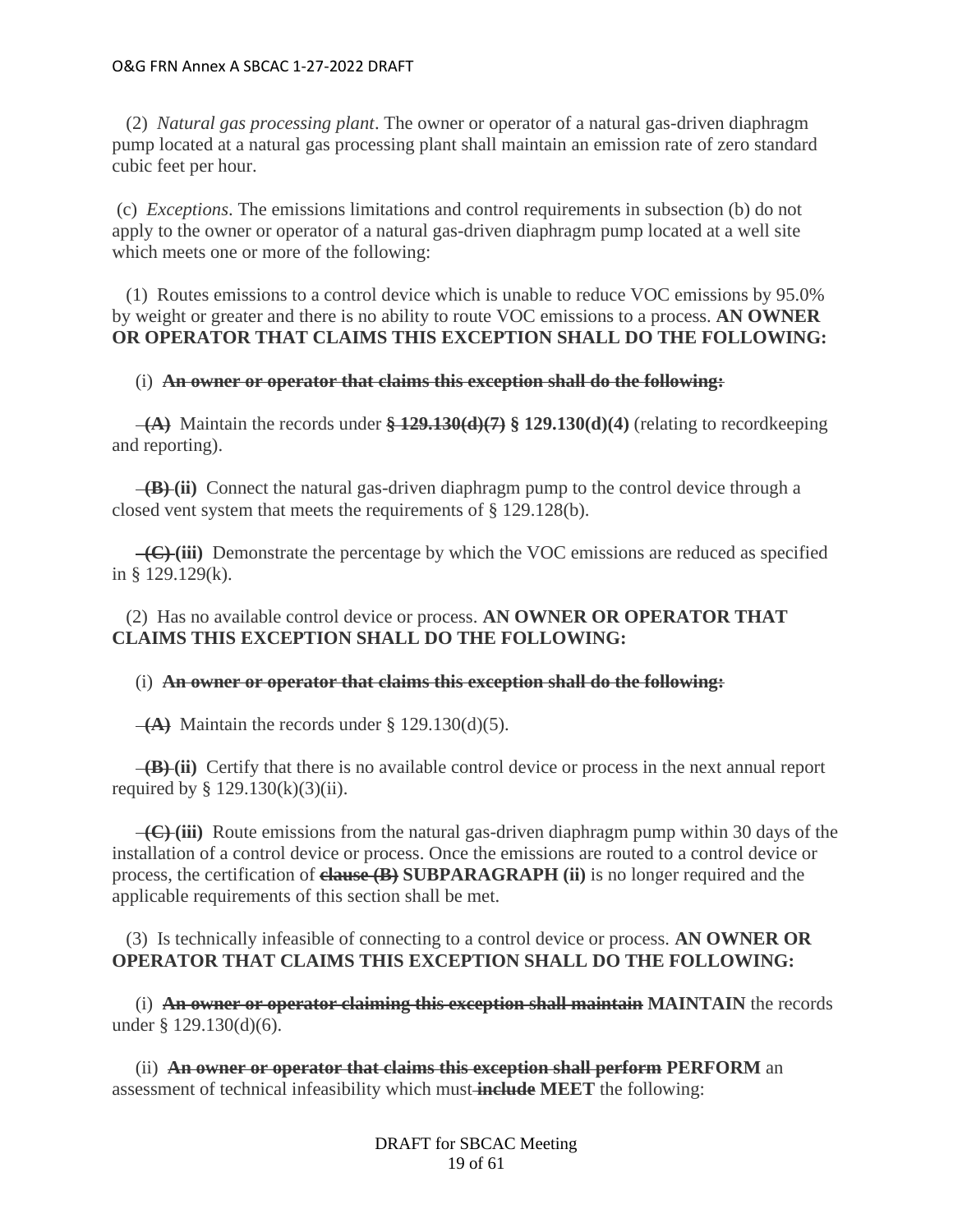(A) Be prepared under the supervision of an in-house engineer or qualified professional engineer.

 (B) Include a technical analysis of safety considerations, the distance from an existing control device, the pressure losses and differentials in the closed vent system and the ability of the control device to handle the increase in emissions routed to them.

 (C) Be certified, signed, and dated by the engineer supervising the assessment, including the statement: ''I certify that the assessment of technical infeasibility was prepared under my supervision. I further certify that the assessment was conducted, and this report was prepared under the requirements of 25 Pa. Code  $\S$  129.125(c)(3). Based on my professional knowledge and experience, and inquiry of personnel involved in the assessment, the certification submitted herein is true, accurate, and complete. I am aware that there are penalties for knowingly submitting false information.''

(d) *Exemptions*. The emissions limitations and control requirements in subsection (b) do not apply to the owner or operator of a natural gas-driven diaphragm pump located at a well site which operates less than 90 days per calendar year. An owner or operator claiming this exemption shall maintain the records under § 129.130(d)(3).

(e) *Removal of control device or process*. The owner or operator of a natural gas-driven diaphragm pump located at a well site that routes emissions to a control device or process which is removed or is no longer available shall comply with one of the exceptions in subsection (c), as applicable.

(f) *Recordkeeping and reporting requirements*. The owner or operator of a natural gas-driven diaphragm pump subject to this section shall maintain the records under § 129.130(d) and submit the reports under  $\S$  129.130(k)(3).

# **§ 129.126. Compressors.**

(a) *Applicability*. This section applies to the owner or operator of a reciprocating compressor or centrifugal compressor subject to  $\S 129.121(a)(4)$  (relating to general provisions and applicability) that meets the following:

 (1) *Reciprocating compressor*. Each reciprocating compressor located between the wellhead and point of custody transfer to the natural gas transmission and storage segment.

 (2) *Centrifugal compressor*. Each centrifugal compressor using wet seals that is located between the wellhead and point of custody transfer to the natural gas transmission and storage segment.

(b) *VOC emissions control requirements for a reciprocating compressor*. **Except as specified in subsection (d), beginning BEGINNING** *\_\_\_\_\_ (Editor's Note*: The blank refers to the date 1 year after the effective date of this rulemaking, when published as a final-form rulemaking.), the

> DRAFT for SBCAC Meeting 20 of 61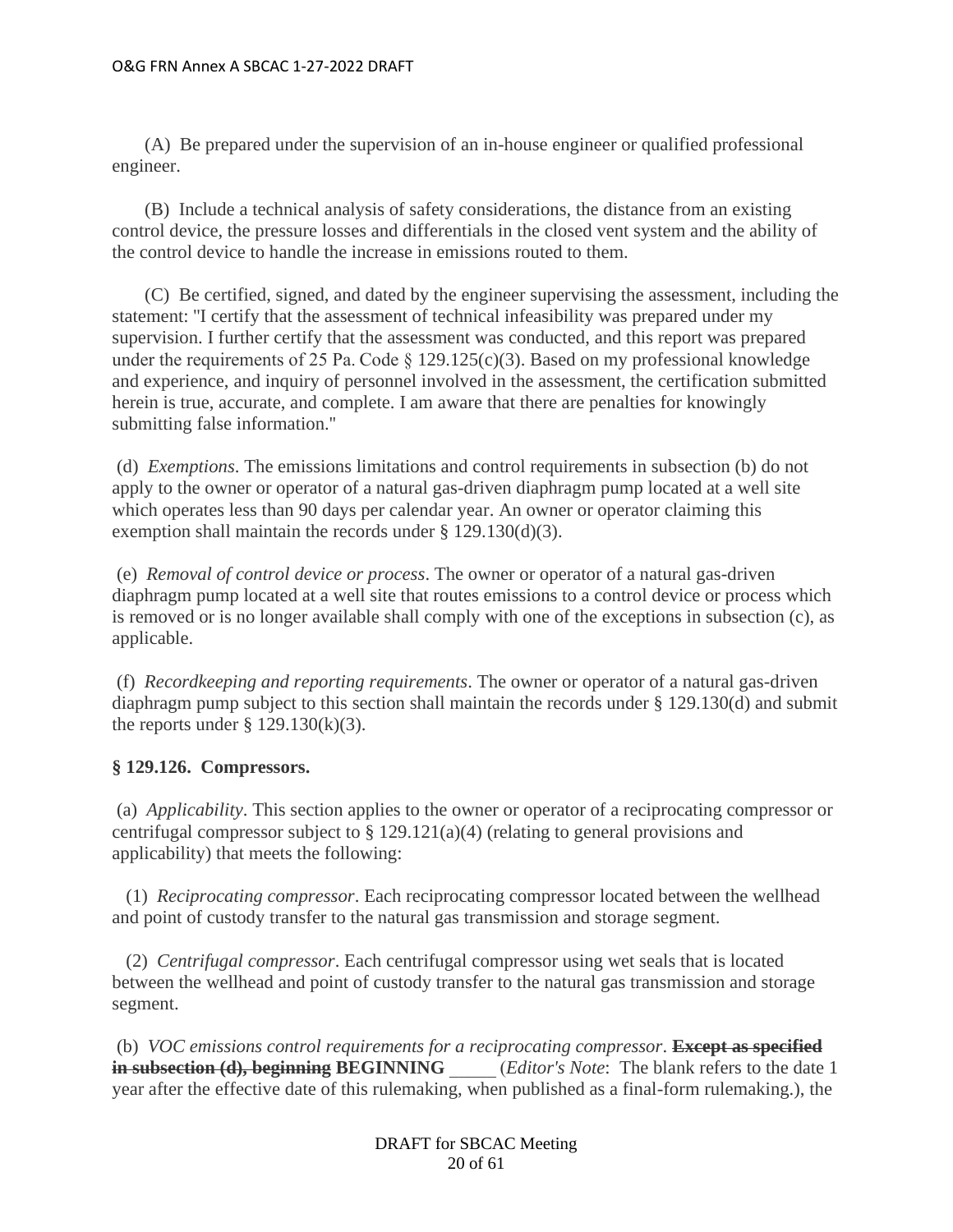owner or operator of a reciprocating compressor subject to this section shall meet one of the following:

(1) Replace the reciprocating compressor rod packing on or before one of the following:

 (i) The reciprocating compressor has operated for 26,000 hours. The number of hours of operation must be continuously monitored beginning on the later of:

(A) The date of the most recent reciprocating compressor rod packing replacement.

 (B) \_\_\_\_\_\_ (*Editor's Note*: The blank refers to the effective date of this rulemaking, when published as a final-form rulemaking.), for a reciprocating compressor rod packing that has not yet been replaced.

 (ii) The reciprocating compressor has operated for 36 months. The number of months of operation must be continuously monitored beginning on the later of:

(A) The date of the most recent reciprocating compressor rod packing replacement.

 (B) \_\_\_\_\_\_ (*Editor's Note*: The blank refers to the date 36 months after the effective date of this rulemaking, when published as a final-form rulemaking.), for a reciprocating compressor rod packing that has not yet been replaced.

 (2) Route the VOC emissions to **A CONTROL DEVICE OR** a process **THAT MEETS § 129.129 (RELATING TO CONTROL DEVICES)** by using a reciprocating compressor rod packing emissions collection system that operates under negative pressure and meets the cover requirements of § 129.128(a) (relating to covers and closed vent systems) and the closed vent system requirements of § 129.128(b).

(c) *VOC emissions limitation and control requirements for a centrifugal compressor*. Except as specified in subsection (d), the owner or operator of a centrifugal compressor subject to this section shall perform the following:

 (1) Reduce the VOC emissions from each centrifugal compressor wet seal fluid degassing system by 95.0% by weight or greater.

(2) Equip the wet seal fluid degassing system with a cover that meets the requirements of  $\S$ 129.128(a) through a closed vent system that meets the requirements of § 129.128(b) to a control device or a process that meets the applicable requirements of § 129.129 **(relating to control devices)**.

(3) Demonstrate that the VOC emissions are reduced as specified in § 129.129(k).

(d) *Exemptions*. **Subsections (b) and (c) do SUBSECTION (c) DOES** not apply to the owner or operator of a **reciprocating compressor or a** centrifugal compressor that meets the following:

> DRAFT for SBCAC Meeting 21 of 61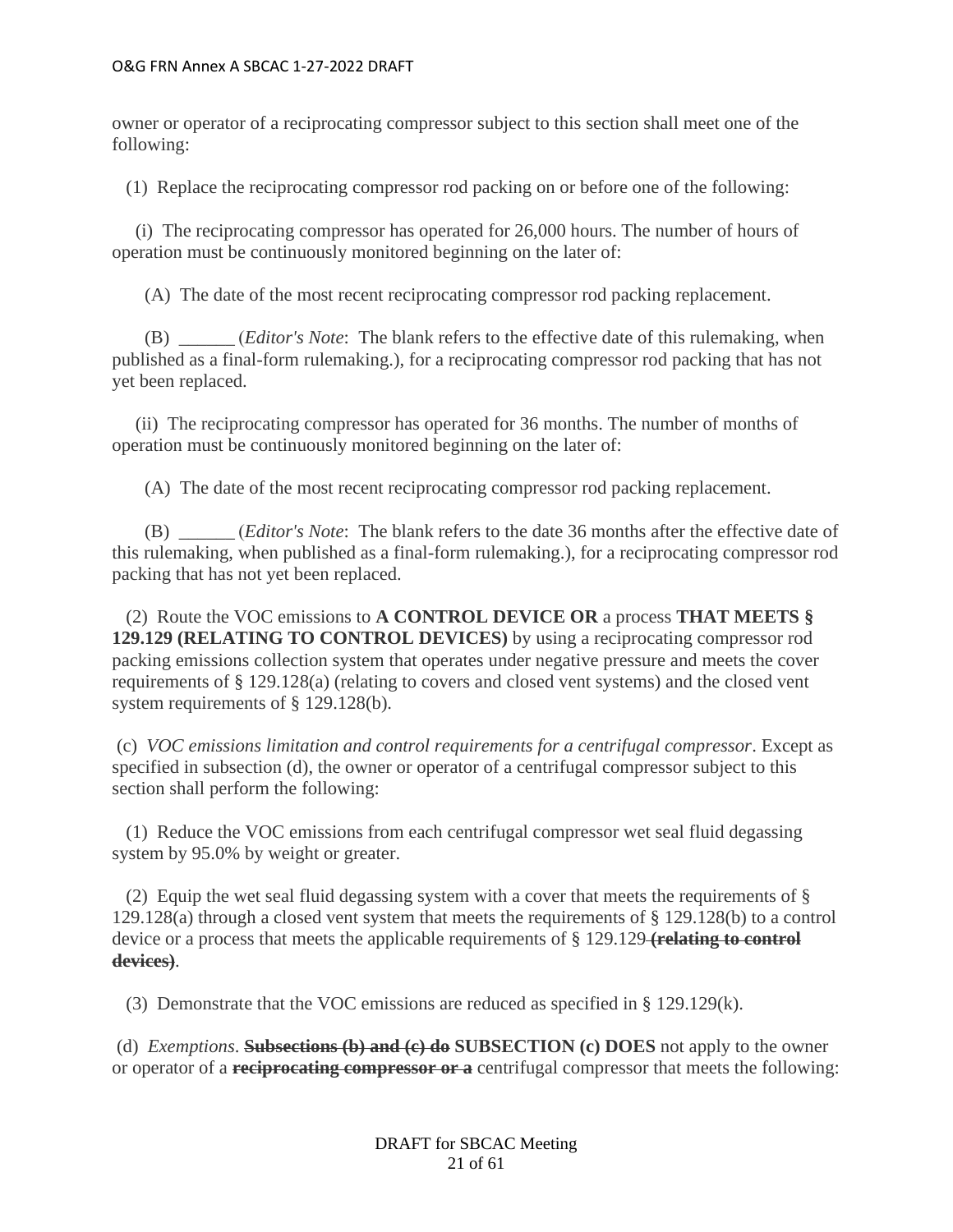- (1) Is located at a well site.
- (2) Is located at an adjacent well site and services more than one well site.

(e) *Recordkeeping and reporting requirements*. The owner or operator of a reciprocating compressor or centrifugal compressor subject to this section shall do the following, as applicable:

 (1) For a reciprocating compressor, maintain the records under § 129.130(e) (relating to recordkeeping and reporting) and submit the reports under § 129.130(k)(4).

 (2) For a centrifugal compressor, maintain the records under § 129.130(f) and submit the reports under § 129.130(k)(5).

## **§ 129.127. Fugitive emissions components.**

(a) *Applicability*. This section applies to the owner or operator of a fugitive emissions component subject to § 129.121(a)(5) (relating to general provisions and applicability), located at one or more of the following:

# (1) A well site **with a well that produces, on average, greater than 15 barrels of oil equivalent per day**.

- (2) A natural gas gathering and boosting station.
- (3) A natural gas processing plant.

# **(b)** *AVERAGE PRODUCTION CALCULATION PROCEDURE FOR A WELL SITE***. BEGINNING ON OR BEFORE \_\_\_\_\_ (***EDITOR'S NOTE***: THE BLANK REFERS TO THE DATE 30 DAYS AFTER THE EFFECTIVE DATE OF THIS RULEMAKING, WHEN PUBLISHED AS A FINAL-FORM RULEMAKING.):**

 **(1) THE OWNER OR OPERATOR OF A WELL SITE SUBJECT TO SUBSECTION (a)(1) SHALL CALCULATE THE AVERAGE PRODUCTION IN BARRELS OF OIL EQUIVALENT PER DAY OF THE WELL SITE USING THE PREVIOUS 12 CALENDAR MONTHS OF OPERATION AS REPORTED TO THE DEPARTMENT AND THEREAFTER AS SPECIFIED IN SUBSECTION (c)(4) FOR THE PREVIOUS CALENDAR YEAR. THE OWNER OR OPERATOR SHALL DO THE FOLLOWING:**

 **(i) FOR EACH WELL AT THE WELL SITE WITH PRODUCTION REPORTED TO THE DEPARTMENT:**

 **(A) RECORD THE BARRELS OF OIL PRODUCED FOR EACH ACTIVE WELL.**

 **(B) CONVERT THE NATURAL GAS PRODUCTION FOR EACH ACTIVE WELL TO EQUIVALENT BARRELS OF OIL BY DIVIDING THE STANDARD CUBIC FEET**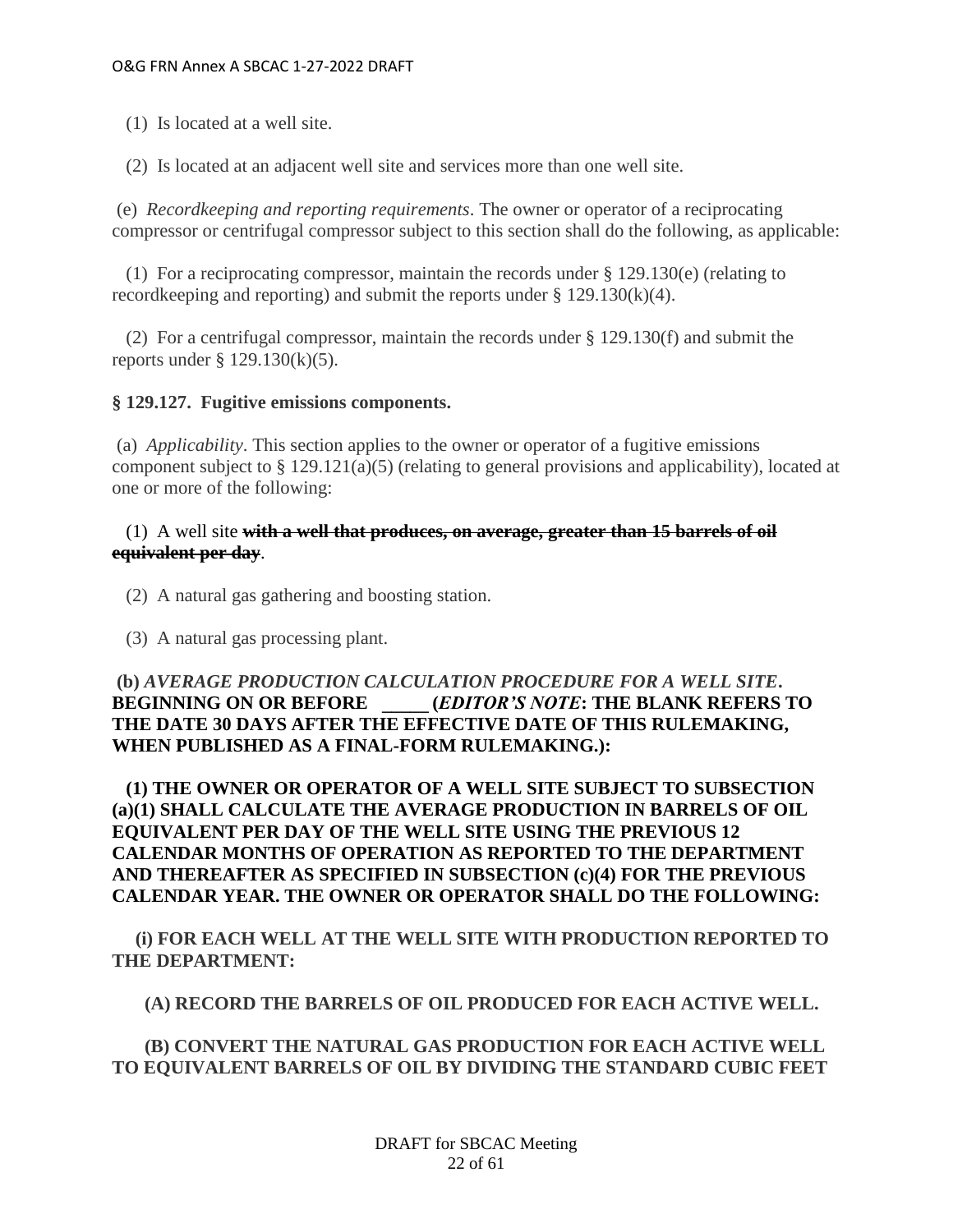**OF NATURAL GAS PRODUCED BY 6,000 STANDARD CUBIC FEET PER BARREL OF OIL EQUIVALENT.**

 **(C) CONVERT THE CONDENSATE PRODUCTION FOR EACH ACTIVE WELL TO EQUIVALENT BARRELS OF OIL BY MULTIPLYING THE BARRELS OF CONDENSATE BY 0.9 BARRELS OF OIL EQUIVALENT PER BARREL OF CONDENSATE.**

 **(ii) CALCULATE THE TOTAL PRODUCTION FOR EACH ACTIVE WELL, IN BARRELS OF OIL EQUIVALENT, BY ADDING THE RESULTS OF SUBPARAGRAPH (i)(A)—(C) FOR EACH ACTIVE WELL.**

 **(iii) SUM THE RESULTS OF SUBPARAGRAPH (ii) FOR ALL ACTIVE WELLS AT THE WELL SITE AND DIVIDE BY 365 OR 366 DAYS FOR THE PREVIOUS 12 CALENDAR MONTHS OR THE PREVIOUS CALENDAR YEAR, AS APPLICABLE.**

 **(2) IF THE OWNER OR OPERATOR DOES NOT KNOW THE PRODUCTION OF AN INDIVIDUAL WELL AT THE WELL SITE, THE OWNER OR OPERATOR SHALL COMPLY WITH SUBSECTION (c)(2).**

**(b) (c)** *Requirements for a producing well site*. **The owner or operator of a producing well site shall perform the following:**

 (1) **Determine the GOR of the well using generally accepted methods. FOR A WELL SITE CONSISTING OF ONLY OIL WELLS, THE OWNER OR OPERATOR SHALL:**

 **(i) DETERMINE THE GOR OF THE OIL WELL SITE USING GENERALLY ACCEPTED METHODS.**

 **(i) (ii)** If the GOR **OF THE OIL WELL SITE** is less than 300 standard cubic feet of gas per barrel of oil produced, **the owner or operator shall** maintain the records under  $\S 129.130(g)(1)$ (relating to recordkeeping and reporting).

 **(ii) (iii)** If the GOR **OF THE OIL WELL SITE** is equal to or greater than 300 standard cubic feet of gas per barrel of oil produced, **the owner or operator shall perform the following: MEET THE REQUIREMENTS OF PARAGRAPH (2) OR PARAGRAPH (3) BASED ON THE RESULTS OF SUBSECTION (b)(1).**

# **(2) FOR A WELL SITE PRODUCING, ON AVERAGE, EQUAL TO OR GREATER THAN 15 BARRELS OF OIL EQUIVALENT PER DAY, WITH AT LEAST ONE WELL PRODUCING, ON AVERAGE, EQUAL TO OR GREATER THAN 15 BARRELS OF OIL EQUIVALENT PER DAY, THE OWNER OR OPERATOR SHALL:**

 **(A) (i)** Conduct an **INITIAL** AVO inspection **within 30 days after ON OR BEFORE** \_\_\_\_\_ (*Editor's Note*: The blank refers to the **DATE 60 DAYS AFTER THE** effective date of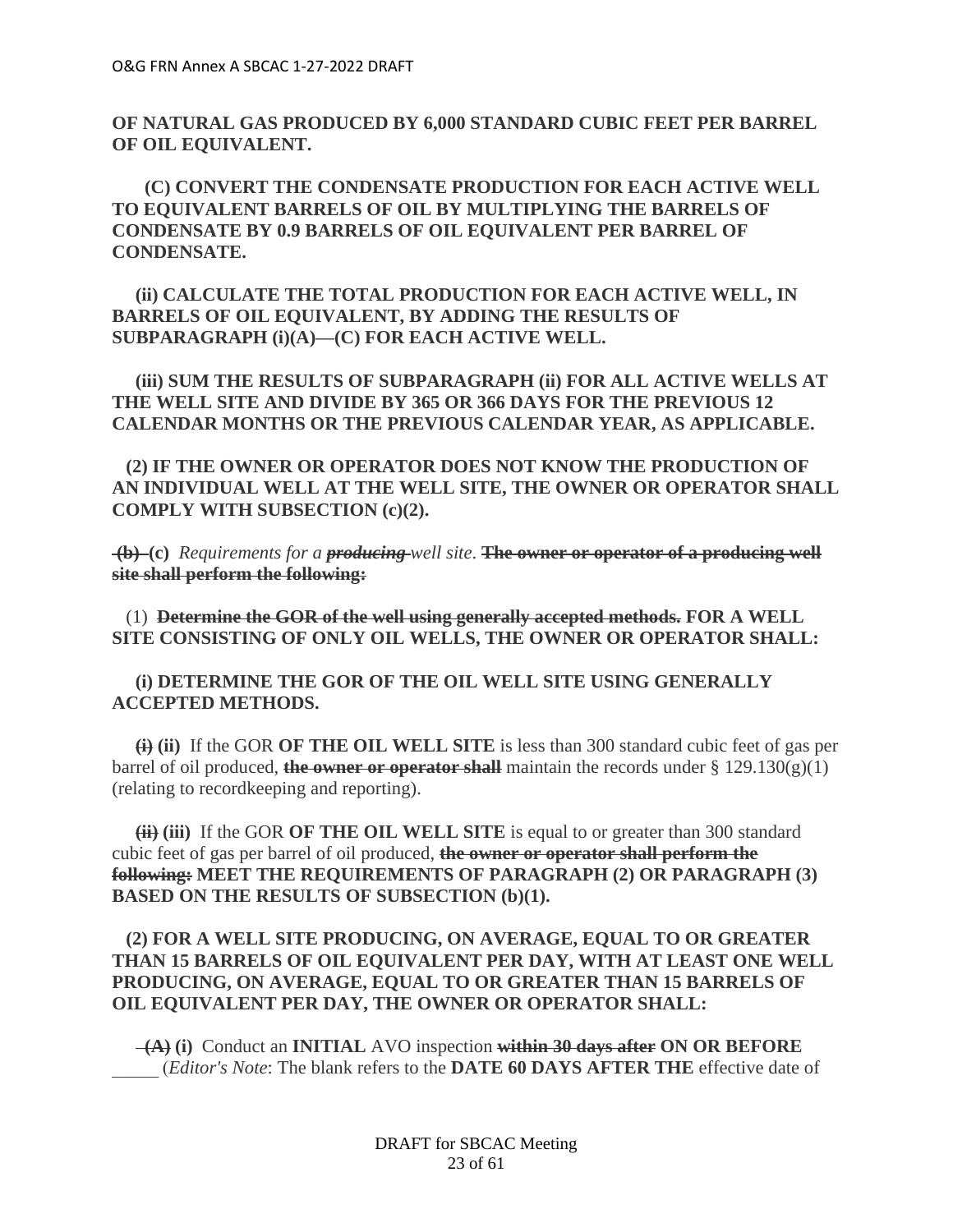this rulemaking, when published as a final-form rulemaking.), with monthly inspections **THEREAFTER** separated by at least 15 calendar days but not more than **30 45** calendar days.

 **(B) (ii)** Conduct an **INITIAL** LDAR inspection program **within 60 days after ON OR BEFORE** \_\_\_\_\_ (*Editor's Note*: The blank refers to the **DATE 60 DAYS AFTER THE** effective date of this rulemaking, when published as a final-form rulemaking.), with quarterly inspections **THEREAFTER** separated by at least 60 calendar days but not more than **90 120** calendar days using one or more of the following:

 $\overline{H}(A)$  OGI equipment.

 **(II) (B)** A gas leak detector that meets the requirements of EPA Method 21.

 **(III) (C)** Another leak detection method approved by the Department.

 **(3) FOR A WELL SITE PRODUCING, ON AVERAGE, EQUAL TO OR GREATER THAN 15 BARRELS OF OIL EQUIVALENT PER DAY, AND AT LEAST ONE WELL PRODUCING, ON AVERAGE, EQUAL TO OR GREATER THAN 5 BARRELS OF OIL EQUIVALENT PER DAY BUT LESS THAN 15 BARRELS OF OIL EQUIVALENT PER DAY, THE OWNER OR OPERATOR SHALL:**

 **(i) CONDUCT AN INITIAL AVO INSPECTION ON OR BEFORE \_\_\_\_\_  (***EDITOR'S NOTE***: THE BLANK REFERS TO THE DATE 60 DAYS AFTER THE EFFECTIVE DATE OF THIS RULEMAKING, WHEN PUBLISHED AS A FINAL-FORM RULEMAKING.), WITH MONTHLY INSPECTIONS THEREAFTER SEPARATED BY AT LEAST 15 CALENDAR DAYS BUT NOT MORE THAN 45 CALENDAR DAYS.**

 **(ii) CONDUCT AN INITIAL LDAR INSPECTION PROGRAM ON OR BEFORE \_\_\_\_\_ (***EDITOR'S NOTE***: THE BLANK REFERS TO THE DATE 150 DAYS AFTER THE EFFECTIVE DATE OF THIS RULEMAKING, WHEN PUBLISHED AS A FINAL-FORM RULEMAKING.), WITH ANNUAL INSPECTIONS THEREAFTER SEPARATED BY AT LEAST 335 CALENDAR DAYS BUT NOT MORE THAN 395 CALENDAR DAYS USING ONE OR MORE OF THE FOLLOWING:**

 **(A) OGI EQUIPMENT.**

 **(B) A GAS LEAK DETECTOR THAT MEETS THE REQUIREMENTS OF EPA METHOD 21.**

 **(C) ANOTHER LEAK DETECTION METHOD APPROVED BY THE DEPARTMENT.**

 **(2)(4) The owner or operator of a producing well site required to conduct an LDAR inspection under paragraph (1)(ii)(B) may track the percentage of leaking components identified during the LDAR inspection.** The owner or operator **OF A PRODUCING WELL SITE SHALL CALCULATE THE AVERAGE PRODUCTION OF THE WELL SITE**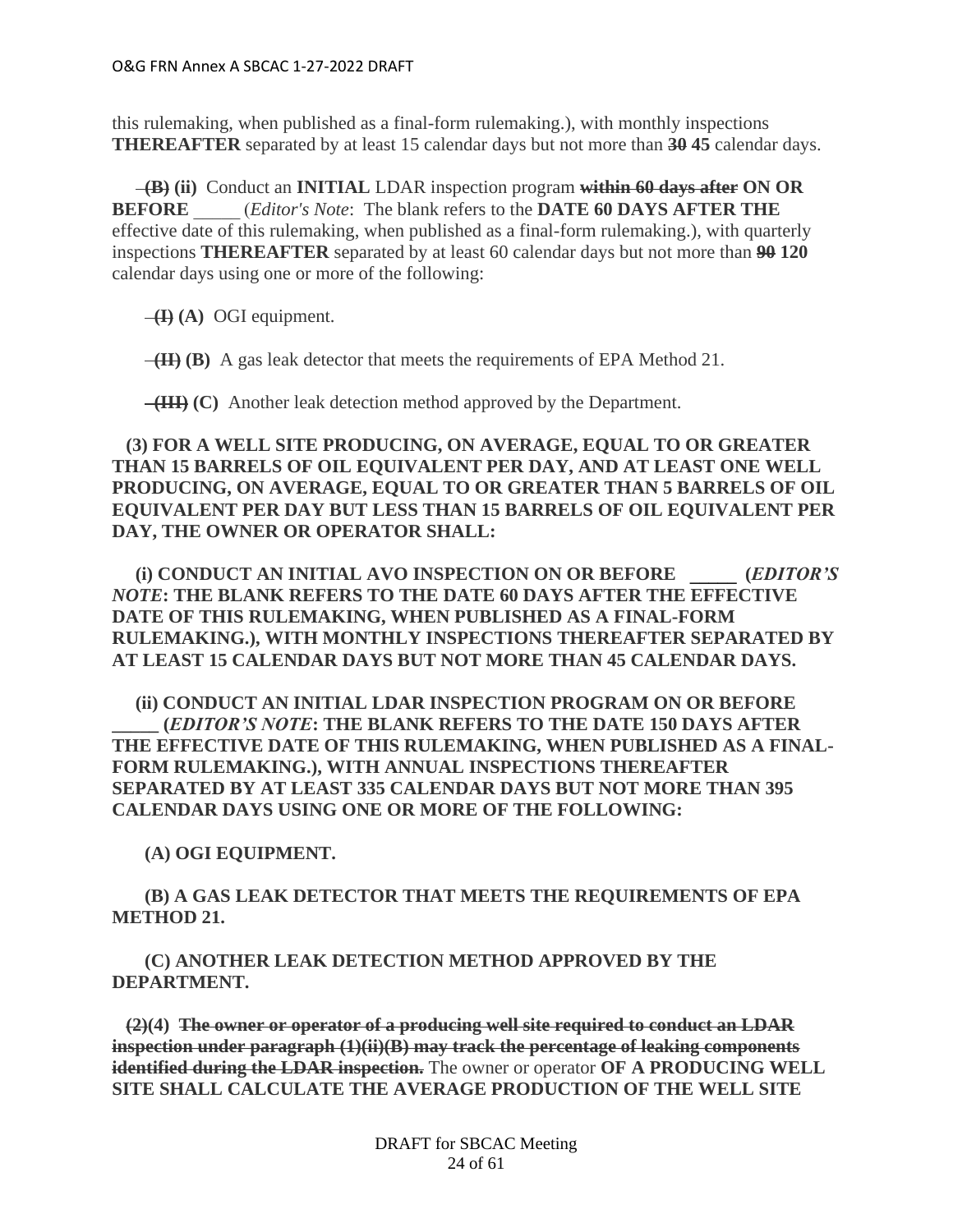**UNDER SUBSECTION (b) FOR THE PREVIOUS CALENDAR YEAR NOT LATER THAN FEBRUARY 15 AND** may adjust the frequency of the **REQUIRED** LDAR inspection **required under paragraph (1)(ii)(B)** as follows:

 (i) **If the percentage of leaking components is less than 2% for two consecutive quarterly inspections, the owner or operator may reduce the LDAR inspection frequency to semiannually with inspections separated by at least 120 calendar days but not more than 180 calendar days. IF TWO CONSECUTIVE CALCULATIONS SHOW REDUCED PRODUCTION, THE OWNER OR OPERATOR MAY ADOPT THE REQUIREMENTS APPLICABLE TO THE REDUCED PRODUCTION LEVEL.**

 (ii) **If the percentage of leaking components is equal to or greater than 2%, the owner or operator shall resume the LDAR inspection frequency specified in paragraph (1)(ii)(B). IF A CALCULATION SHOWS HIGHER PRODUCTION, THE OWNER OR OPERATOR SHALL ADOPT THE REQUIREMENTS APPLICABLE TO THE HIGHER PRODUCTION LEVEL IMMEDIATELY.**

 **(5) THE OWNER OR OPERATOR OF A WELL SITE SUBJECT TO PARAGRAPH (3) MAY SUBMIT TO THE APPROPRIATE DEPARTMENT REGIONAL OFFICE A REQUEST, IN WRITING, FOR AN EXEMPTION FROM THE REQUIREMENTS OF PARAGRAPH (3)(ii).** 

 **(i) THE WRITTEN REQUEST MUST INCLUDE THE FOLLOWING:**

 **(A) NAME AND LOCATION OF THE WELL SITE.**

 **(B) A DEMONSTRATION THAT THE REQUIREMENTS OF PARAGRAPH (3)(ii) ARE NOT TECHNICALLY OR ECONOMICALLY FEASIBLE FOR THE WELL SITE.**

 **(C) SUFFICIENT METHODS FOR DEMONSTRATING COMPLIANCE WITH ALL APPLICABLE STANDARDS OR REGULATIONS PROMULGATED UNDER THE CLEAN AIR ACT OR THE ACT.**

 **(D) SUFFICIENT METHODS FOR DEMONSTRATING COMPLIANCE WITH THIS SECTION, §§ 129.121—129.126 AND 129.128—129.130.**

 **(ii) THE DEPARTMENT WILL REVIEW THE COMPLETE WRITTEN REQUEST SUBMITTED IN ACCORDANCE WITH SUBPARAGRAPH (i) AND APPROVE OR DENY THE REQUEST IN WRITING.** 

 **(iii) THE DEPARTMENT WILL SUBMIT EACH EXEMPTION DETERMINATION APPROVED UNDER SUBPARAGRAPH (ii) TO THE ADMINISTRATOR OF THE EPA FOR APPROVAL AS A REVISION TO THE SIP. THE OWNER OR OPERATOR SHALL BEAR THE COSTS OF PUBLIC HEARINGS AND NOTIFICATIONS, INCLUDING NEWSPAPER NOTICES, REQUIRED FOR THE SIP SUBMITTAL.**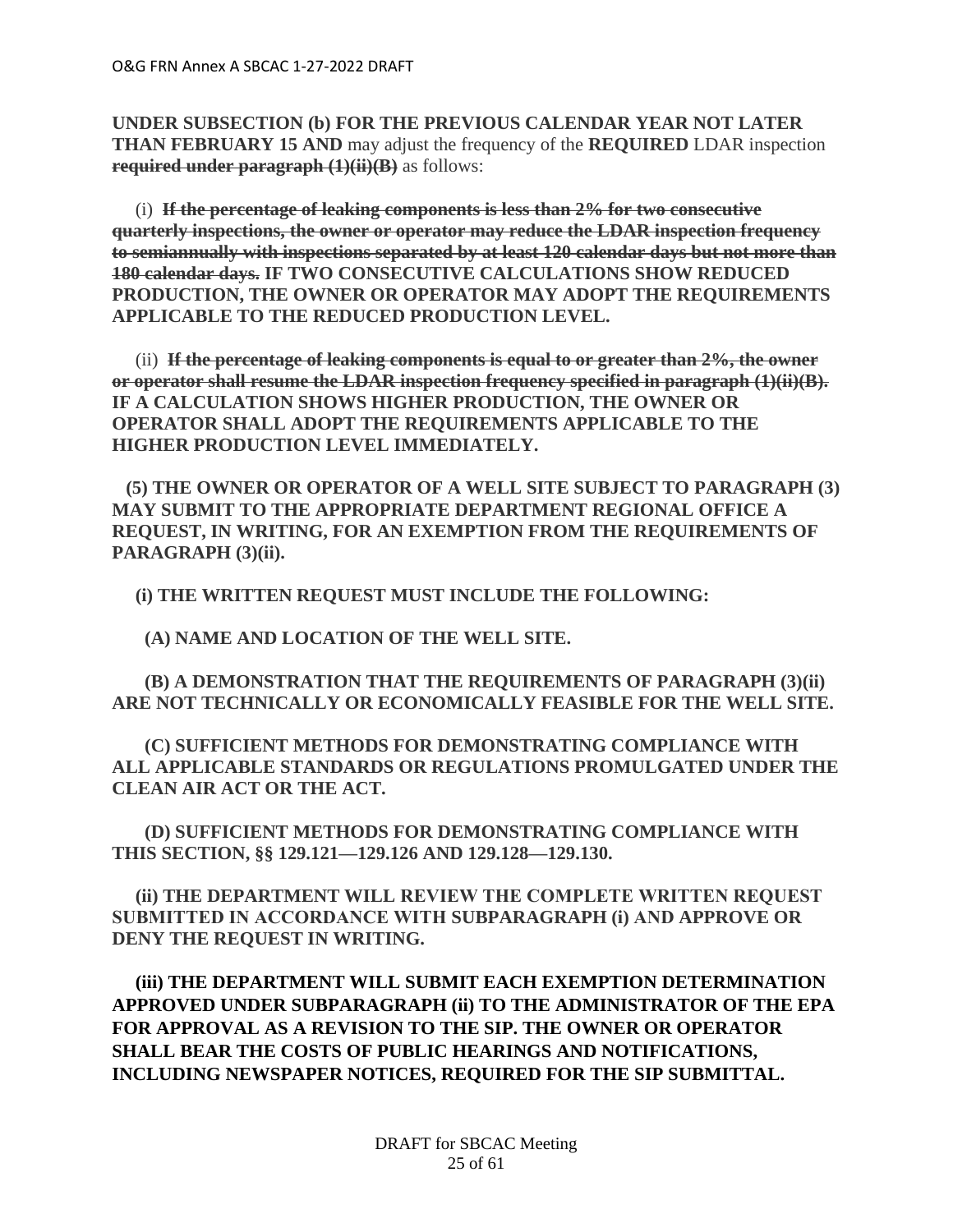# **(iv) THE OWNER OR OPERATOR OF THE WELL SITE IDENTIFIED IN SUBPARAGRAPH (i)(A) SHALL REMAIN SUBJECT TO THE REQUIREMENTS OF PARAGRAPHS (1), (3)(i) AND (4).**

**(c) (d)** *Requirements for a shut-in well SITE*. The owner or operator of a well **SITE** that is temporarily shut-in is not required to perform an LDAR inspection of the well **SITE** until one of the following occurs, whichever is first:

(1) Sixty days after the well **SITE** is put into production.

 (2) The date of the next required LDAR inspection **AFTER THE WELL SITE IS PUT INTO PRODUCTION**.

**(d) (e)** *Requirements for a natural gas gathering and boosting station or a natural gas processing plant*. The owner or operator of a natural gas gathering and boosting station or a natural gas processing plant shall conduct the following:

 (1) An **INITIAL** AVO inspection **within 30 days after ON OR BEFORE** \_\_\_\_\_\_ (*Editor's Note*: The blank refers to the **DATE 60 DAYS AFTER THE** effective date of this rulemaking, when published as a final-form rulemaking.), with monthly inspections **THEREAFTER** separated by at least 15 calendar days but not more than **30 45** calendar days.

(2) An **INITIAL** LDAR inspection program **within 60 days after ON OR BEFORE**

\_\_\_\_\_ (*Editor's Note*: The blank refers to the **DATE 60 DAYS AFTER THE** effective date of this rulemaking, when published as a final-form rulemaking.), with quarterly inspections **THEREAFTER** separated by at least 60 calendar days but not more than **90 120** calendar days using one or more of the following:

- (i) OGI equipment.
- (ii) A gas leak detector that meets the requirements of EPA Method 21.
- (iii) Another leak detection method approved by the Department.

**(e) (f)** *Requirements for extension of the LDAR inspection interval*. The owner or operator of an affected facility may request, in writing, an extension of the LDAR inspection interval from the Air Program Manager of the appropriate Department Regional Office.

**(f) (g)** *Fugitive emissions monitoring plan*. The owner or operator shall develop, in writing, an emissions monitoring plan that covers the collection of fugitive emissions components at the subject facility within each company-defined area. The written plan must include the following elements:

(1) The technique used for determining fugitive emissions.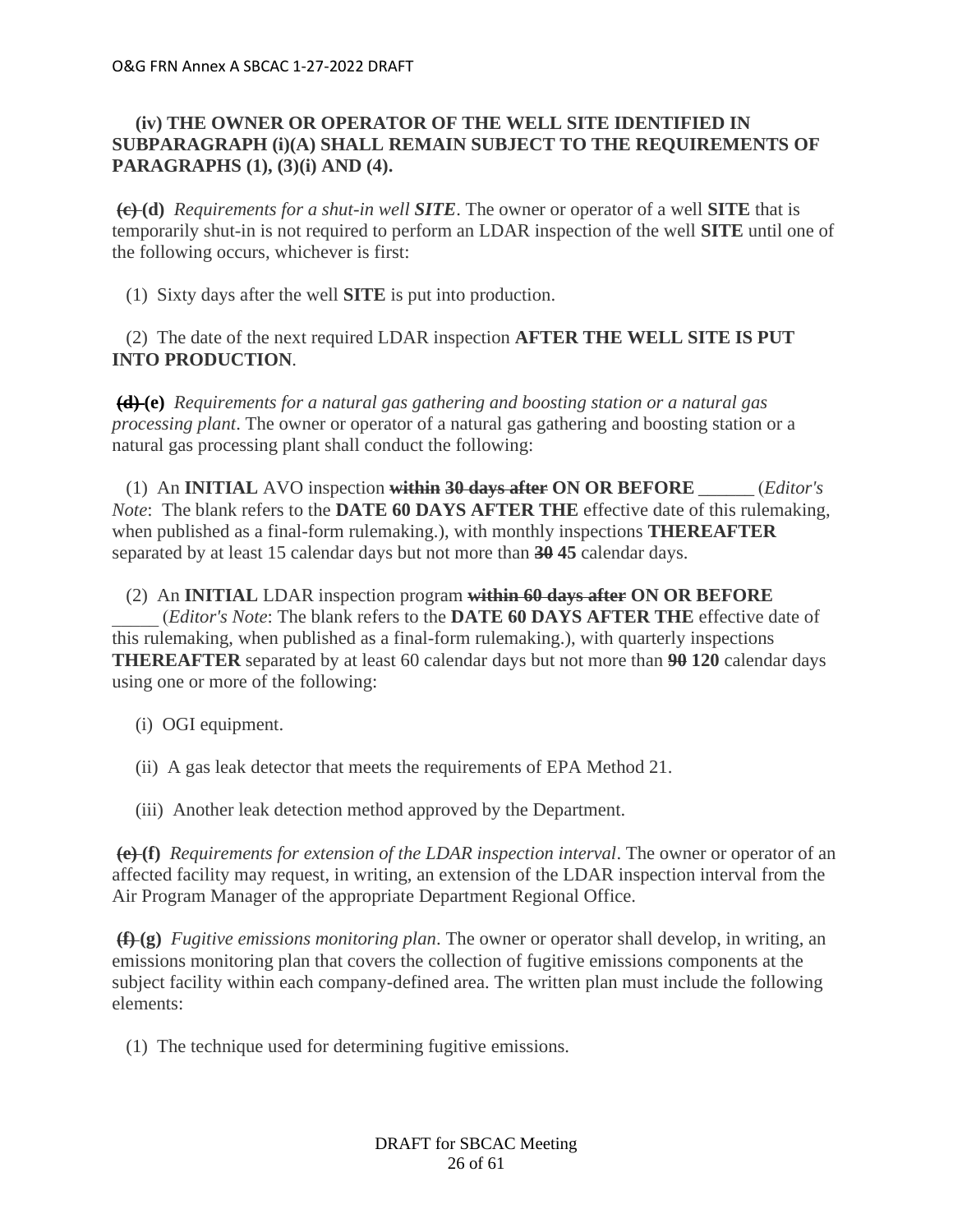(2) A list of fugitive emissions detection equipment, including the manufacturer and model number, that may be used at the facility.

 (3) A list of personnel that may conduct the monitoring surveys at the facility, including their training and experience.

 (4) The procedure and timeframe for identifying and fixing a fugitive emissions component from which fugitive emissions are detected, including for a component that is unsafe-to-repair.

(5) The procedure and timeframe for verifying fugitive emissions component repairs.

 (6) The procedure and schedule for verifying the fugitive emissions detection equipment is operating properly.

(i) For OGI equipment, the verification must be completed as specified in subsection  $(g)(h)$ .

 (ii) For gas leak detection equipment using EPA Method 21, the verification must be completed as specified in subsection **(h) (i)**.

 (iii) For a Department-approved method, a copy of the request for approval that shows the method's equivalence to **subsection (g) or** subsection (h) **OR SUBSECTION (i)**.

(7) A sitemap.

(8) If using OGI, a defined observation path that meets the following:

(i) Ensures that all fugitive emissions components are within sight of the path.

(ii) Accounts for interferences.

 (9) If using EPA Method 21, a list of the fugitive emissions components to be monitored and an identification method to locate them in the field.

 (10) A written plan for each fugitive emissions component designated as difficult-to-monitor or unsafe-to-monitor which includes the following:

(i) A method to identify a difficult-to-monitor or unsafe-to-monitor component in the field.

(ii) The reason each component was identified as difficult-to-monitor or unsafe-to-monitor.

 (iii) The monitoring schedule for each component identified as difficult-to-monitor or unsafeto-monitor. The monitoring schedule for difficult-to-monitor components must include at least one survey per year no more than **12 13** months apart.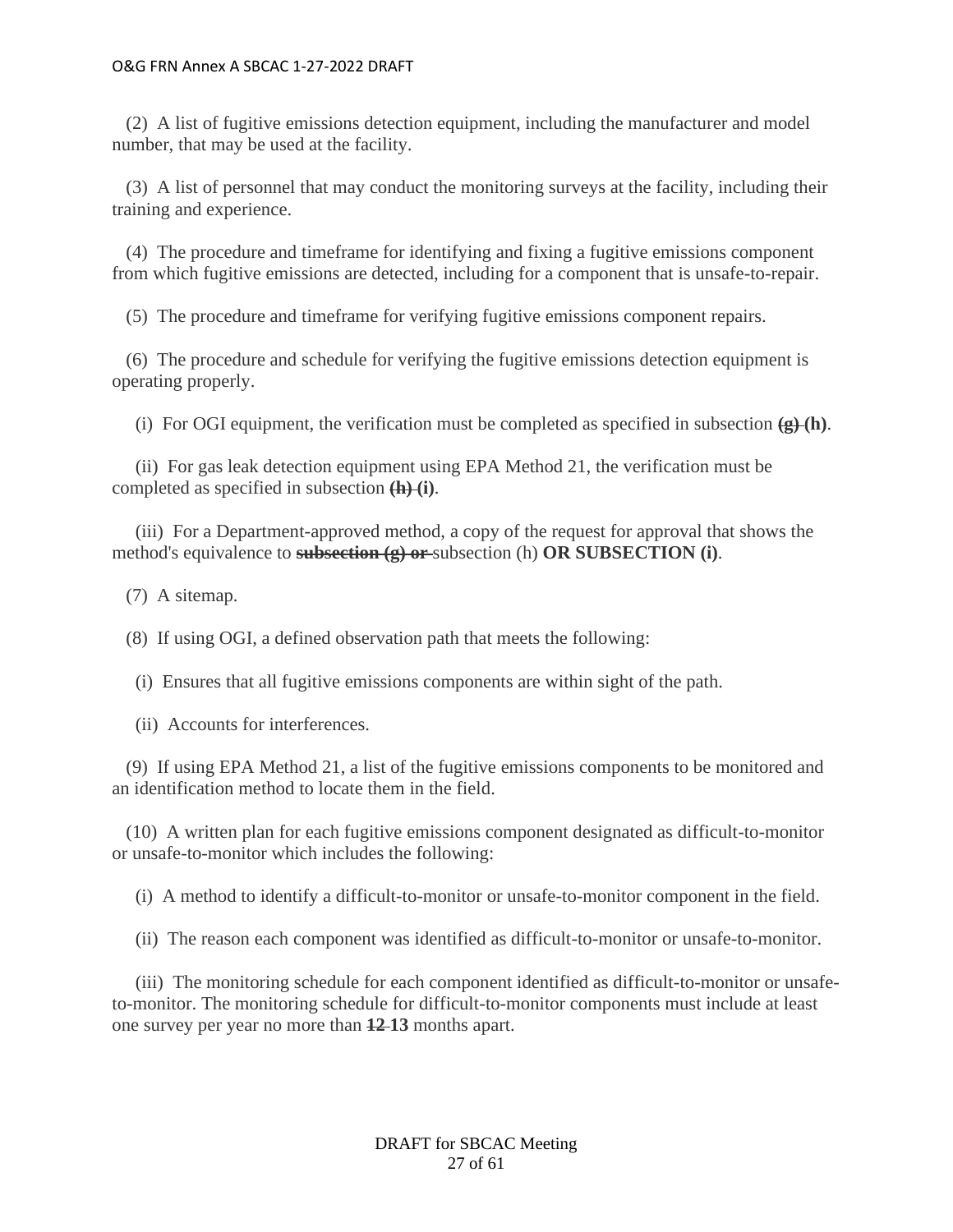**(g) (h)** *Verification procedures for OGI equipment*. An owner or operator that identifies OGI equipment in the fugitive emissions monitoring plan in subsection **(f)(6)(i) (g)(6)(i)** shall complete the verification by doing the following:

(1) Demonstrating that the OGI equipment is capable of imaging a gas:

 (i) In the spectral range for the compound of highest concentration in the potential fugitive emissions.

 (ii) That is half methane, half propane at a concentration of 10,000 ppm at a flow rate of less than or equal to 60 grams per hour (2.115 ounces per hour) from a 1/4-inch diameter orifice.

(2) Performing a **daily** verification check **EACH DAY PRIOR TO USE**.

 (3) Determining the equipment operator's maximum viewing distance from the fugitive emissions component and how the equipment operator will ensure that this distance is maintained.

 (4) Determining the maximum wind speed during which monitoring can be performed and how the equipment operator will ensure monitoring occurs only at wind speeds below this threshold.

 (5) Conducting the survey **that determines how the equipment operator will perform the BY USING THE** following **PROCEDURES**:

 (i) **Ensure ENSURING** an adequate thermal background is present to view potential fugitive emissions.

(ii) **Deal DEALING** with adverse monitoring conditions, such as wind.

(iii) **Deal-DEALING** with interferences, such as steam.

(6) Following the manufacturer's recommended calibration and maintenance procedures.

**(h) (i)** *Verification procedures for gas leak detection equipment using EPA Method 21*. An owner or operator that identifies gas leak detection equipment using EPA Method 21 in the fugitive emissions monitoring plan in subsection **(f)(6)(ii) (g)(6)(ii)** shall complete the verification by doing the following:

(1) Verifying that the gas leak detection equipment meets:

 (i) The requirements of Section 6.0 of EPA Method 21 with a fugitive emissions definition of 500 ppm or greater calibrated as methane using an FID-based instrument.

 (ii) A site-specific fugitive emission definition that would be equivalent to subparagraph (i) for other equipment approved for use in EPA Method 21 by the Department.

> DRAFT for SBCAC Meeting 28 of 61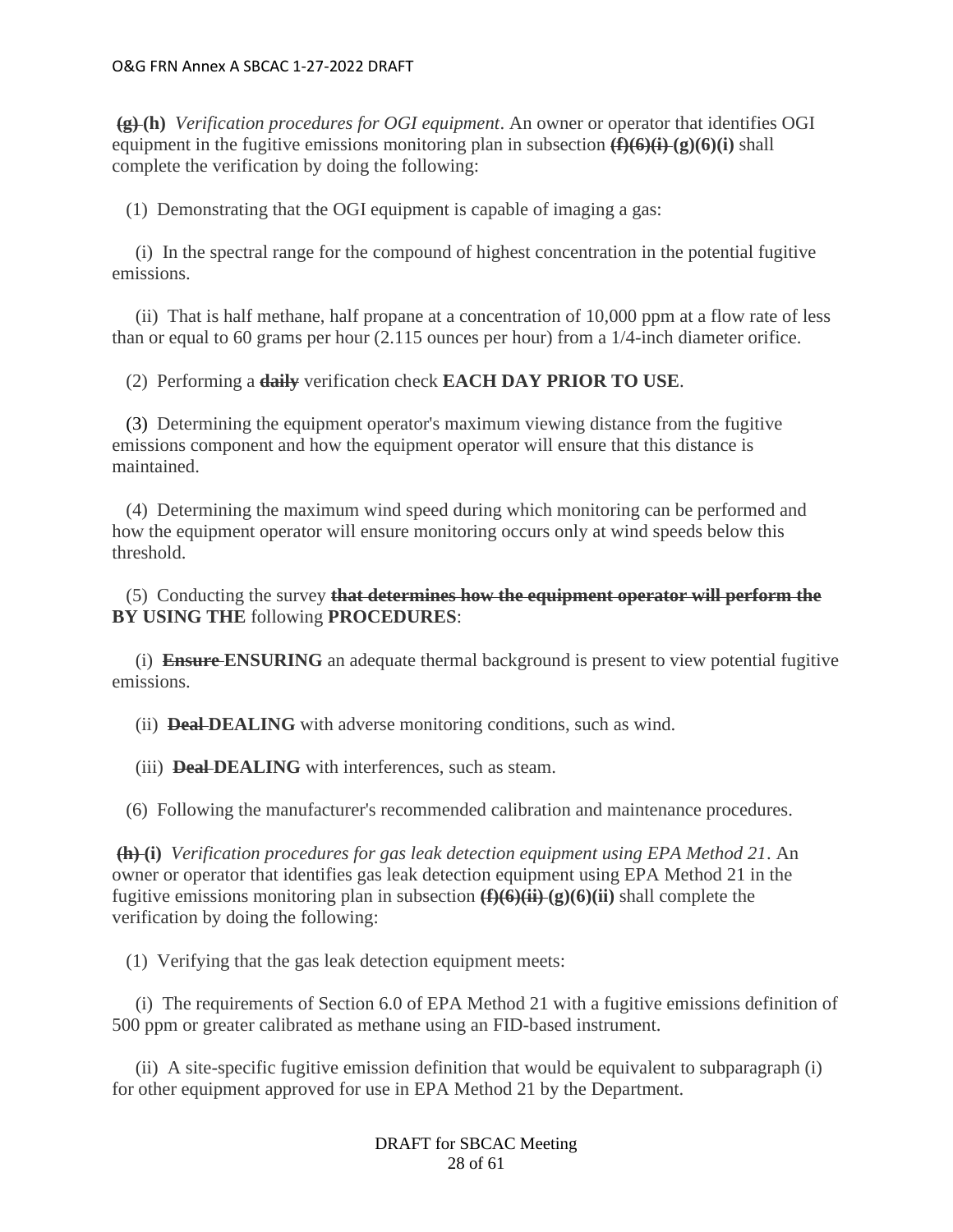(2) Using the average composition of the fluid, not the individual organic compounds in the stream, when performing the instrument response factor of Section 8.1.1 of EPA Method 21.

 (3) Calculating the average stream response factor on an inert-free basis for process streams that contain nitrogen, air or other inert gases that are not organic hazardous air pollutants or VOCs.

 (4) Calibrating the gas leak detection instrument in accordance with Section 10.1 of EPA Method 21 on each day of its use using zero air, defined as a calibration gas with less than 10 ppm by volume of hydrocarbon in air, and a mixture of methane in air at a concentration less than 10,000 ppm by volume as the calibration gases.

 (5) Conducting the surveys, which at a minimum, must comply with the relevant sections of EPA Method 21, including Section 8.3.1.

**(i) (j)** *Fugitive emissions detection devices*. Fugitive emissions detection devices must be operated and maintained in accordance with manufacturer-recommended procedures and as required by the test method or a Department-approved method.

**(j) (k)** *Background adjustment*. For LDAR inspections using a gas leak detector in accordance with EPA Method 21, the owner or operator may choose to adjust the gas leak detection instrument readings to account for the background organic concentration level as determined by the procedures of Section 8.3.2 of EPA Method 21.

**(k) (l)** *Repair and resurvey provisions*. The owner or operator shall repair a leak detected from a fugitive emissions component as follows:

 (1) A first attempt at repair must be made within 5 calendar days of detection, and repair must be completed no later than 15 calendar days after the leak is detected unless:

 (i) The purchase of a part is required. The repair must be completed no later than 10 calendar days after the receipt of the purchased part.

(ii) The repair is technically infeasible because of one of the following reasons:

- (A) It requires vent blowdown.
- (B) It requires facility shutdown.
- (C) It requires a well shut-in.
- (D) It is unsafe to repair during operation of the unit.

 (iii) A repair that is technically infeasible under subparagraph (ii) must be completed at the earliest of the following:

> DRAFT for SBCAC Meeting 29 of 61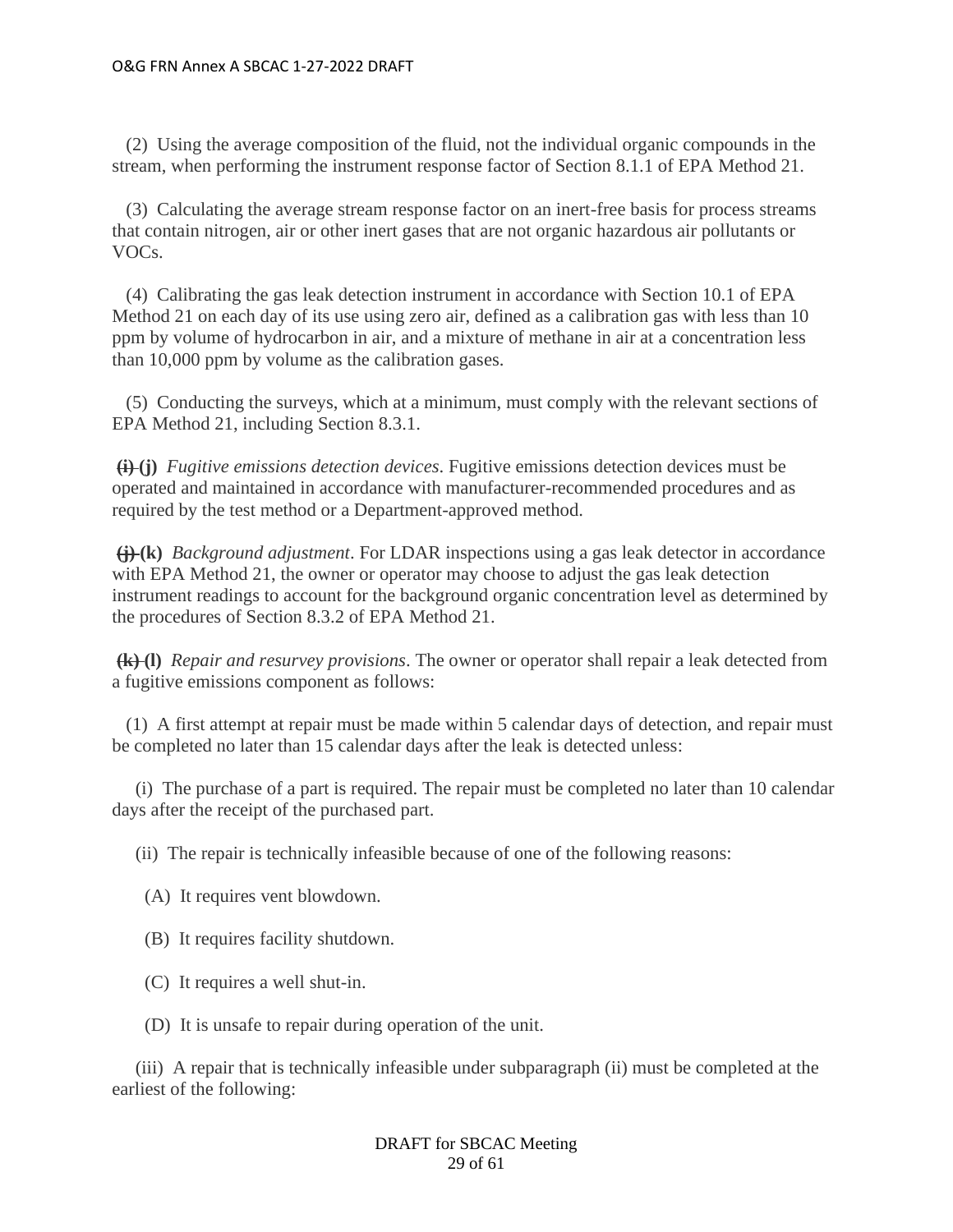- (A) After a planned vent blowdown.
- (B) The next facility shutdown.
- (C) Within 2 years.

 (2) The owner or operator shall resurvey the fugitive emissions component no later than 30 calendar days after the leak is repaired.

 (3) For a repair that cannot be made during the monitoring survey when the leak is initially found, the owner or operator shall do one of the following:

(i) Take a digital photograph of the fugitive emissions component which includes:

(A) The date the photo was taken.

 (B) Clear identification of the component by location, such as by latitude and longitude or other descriptive landmarks visible in the picture.

(ii) Tag the component for identification purposes.

(4) A gas leak is considered repaired if:

## (i) **There are no detectable emissions consistent with Section 8.3.2 of EPA Method 21. THERE IS NO VISIBLE LEAK IMAGE WHEN USING OGI EQUIPMENT CALIBRATED ACCORDING TO SUBSECTION (h).**

 (ii) A leak concentration of less than 500 ppm as methane is detected when the gas leak detector probe inlet is placed at the surface of the fugitive emissions component for a gas leak detector calibrated according to subsection **(h) (i)**.

## (iii) **There is no visible leak image when using OGI equipment calibrated according to subsection (g). THERE ARE NO DETECTABLE EMISSIONS CONSISTENT WITH SECTION 8.3.2 OF EPA METHOD 21.**

 (iv) There is no bubbling at the leak interface using the soap solution bubble test specified in Section 8.3.3 of EPA Method 21.

**(l) (m)** *Recordkeeping and reporting requirements*. The owner or operator of a fugitive emissions component subject to this section shall maintain the records under § 129.130(g) and submit the reports under  $\S$  129.130(k)(6).

### **§ 129.128. Covers and closed vent systems.**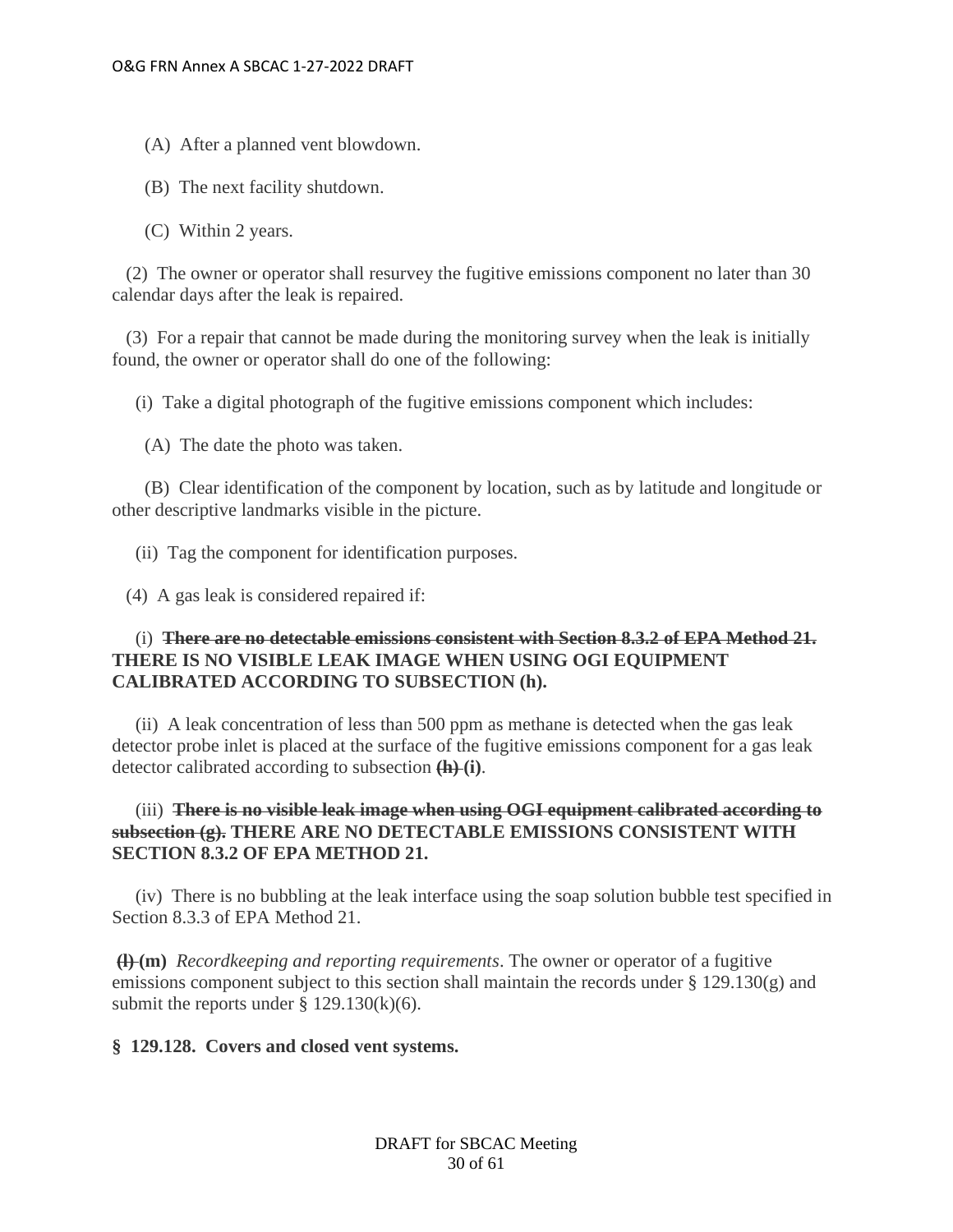(a) *Requirements for a cover on a storage vessel, reciprocating compressor or centrifugal compressor*. The owner or operator shall perform the following for a cover of a source subject to  $§$  129.123(b)(1)(i) or  $§$  129.126(b)(2) or (c)(2) (relating to storage vessels; and compressors), as applicable:

 (1) Ensure that the cover and all openings on the cover form a continuous impermeable barrier over each subject source as follows:

(i) The entire surface area of the liquid in the storage vessel.

 (ii) The entire surface area of the liquid in the wet seal fluid degassing system of a centrifugal compressor.

(iii) The rod packing emissions collection system of a reciprocating compressor.

 (2) Ensure that each cover opening is covered by a gasketed lid or cap that is secured in a closed, sealed position except when it is necessary to use an opening for one or more of the following:

(i) To inspect, maintain, repair or replace equipment.

 (ii) To route a liquid, gas, vapor or fume from the source to a control device or a process that meets the applicable requirements of § 129.129 (relating to control devices) through a closed vent system designed and operated in accordance with subsection (b).

(iii) To inspect or sample the material in a storage vessel.

 (iv) To add material to or remove material from a storage vessel, including openings necessary to equalize or balance the internal pressure of the storage vessel following changes in the level of the material in the storage vessel.

 (3) Ensure that each storage vessel thief hatch is equipped, maintained and operated with the following:

 (i) A mechanism to ensure that the lid remains properly seated and sealed under normal operating conditions, including when working, standing or breathing, or when flash emissions may be generated.

 (ii) A gasket made of a suitable material based on the composition of the fluid in the storage vessel and weather conditions.

# (4) Conduct an **INITIAL** AVO inspection **within 30 days after ON OR BEFORE**

\_\_\_\_\_ (*Editor's Note*: The blank refers to the **DATE 60 DAYS AFTER THE** effective date of this rulemaking, when published as a final-form rulemaking.), with monthly inspections **THEREAFTER** separated by at least 15 calendar days but not more than **30 45** calendar days for defects that could result in air emissions. Defects include the following:

> DRAFT for SBCAC Meeting 31 of 61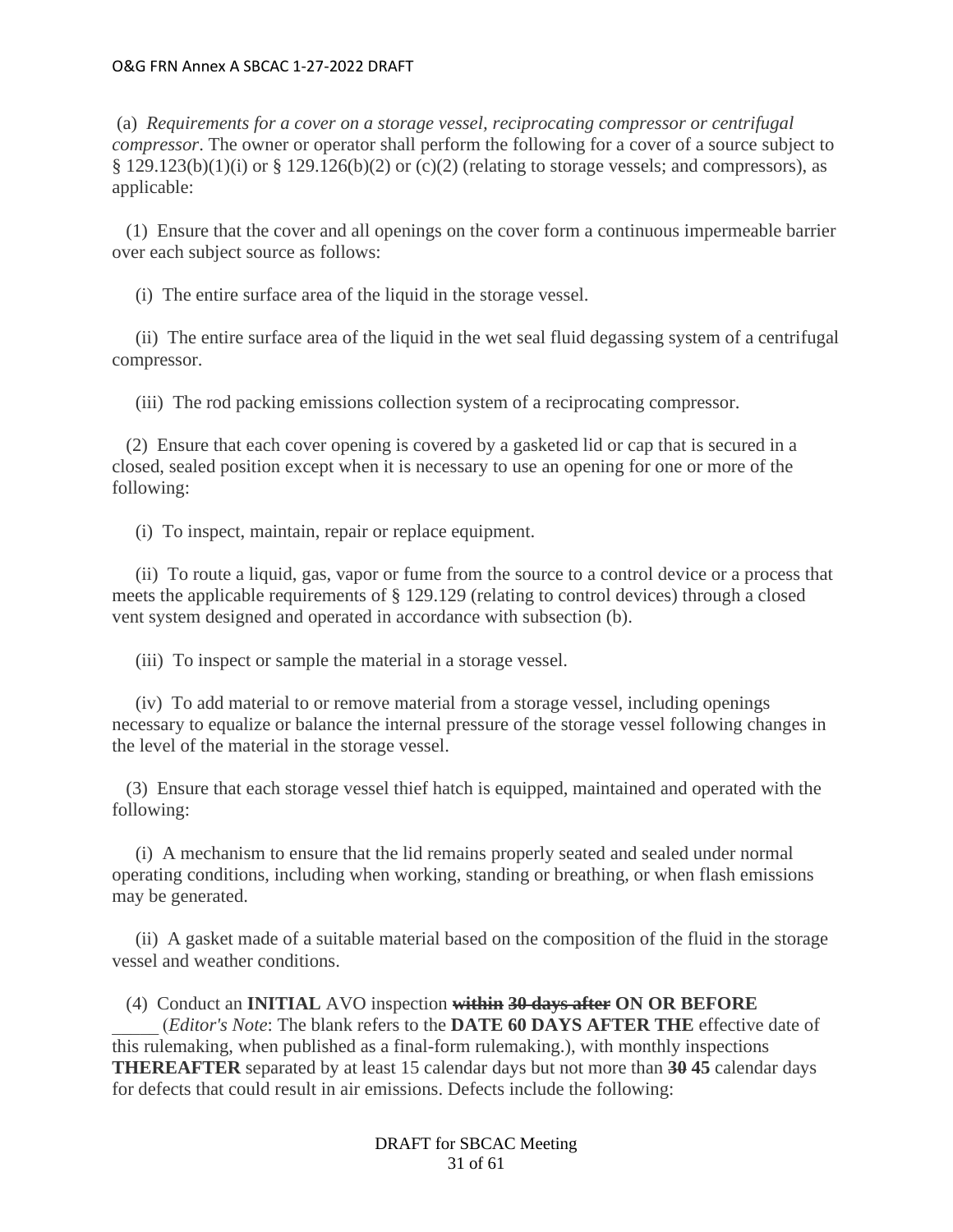(i) A visible crack, hole or gap in the cover.

(ii) A visible crack, hole or gap between the cover and the separator wall.

(iii) A broken, cracked or otherwise damaged seal or gasket on a closure device.

(iv) A broken or missing hatch, access cover, cap or other closure device.

 (5) Inspect only those portions of the cover that extend to or above the surface and the connections on those portions of the cover, including fill ports, access hatches and gauge wells that can be opened to the atmosphere for a storage vessel that is partially buried or entirely underground.

 (6) Repair a detected leak or defect as specified in **§ 129.127(k) § 129.127(l)** (relating to fugitive emissions components).

 (7) Maintain the records under § 129.130(h) (relating to recordkeeping and reporting) and submit the report under  $\S$  129.130(k)(7).

(b) *Requirements for a closed vent system*. The owner or operator shall perform the following for each closed vent system installed on a source subject to **§ 129.123(b)(1)(ii),** §  $129.125(b)(1)(i)$  or  $\left(\frac{e}{1}(i)(B)-(c)(1)(ii)\right)$  (relating to natural gas-driven diaphragm pumps) or §  $129.126(b)(2)$  or  $(c)(2)$ :

 (1) Design the closed vent system to route the liquid, gas, vapor or fume emitted from the source to a control device or process that meets the applicable requirements in § 129.129.

 (2) Operate the closed vent system with no detectable emissions as determined by the following:

(i) Conduct an **INITIAL** AVO inspection **within 30 days after ON OR BEFORE**

\_\_\_\_\_ (*Editor's Note*: The blank refers to the **DATE 60 DAYS AFTER THE** effective date of this rulemaking, when published as a final-form rulemaking.), with monthly inspections **THEREAFTER** separated by at least 15 calendar days but not more than **30 45** calendar days for defects that could result in air emissions. Defects include the following:

(A) A visible crack, hole or gap in piping.

(B) A loose connection.

(C) A liquid leak.

(D) A broken or missing cap or other closure device.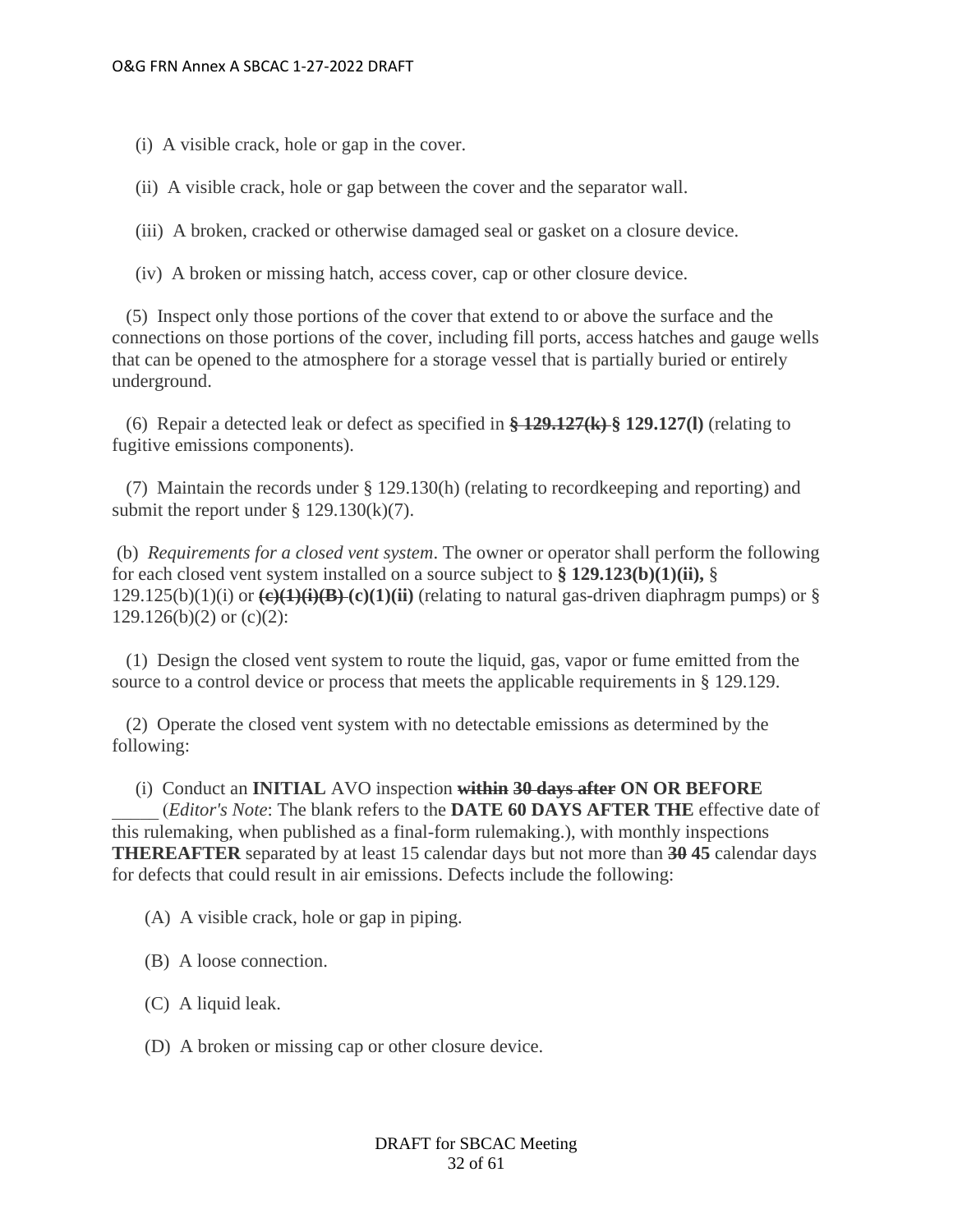(ii) Conducting a no detectable emissions inspection as specified in subsection (d) **within 30 days after \_\_\_\_\_ (***Editor's Note***: The blank refers to the effective date of this rulemaking, when published as a final-form rulemaking.), with quarterly inspections separated by at least 60 calendar days but not more than 90 calendar days DURING THE FACILITY'S SCHEDULED LDAR INSPECTION IN ACCORDANCE WITH § 129.127(c)(2)(ii), (c)(3)(ii) or (e)(2)**.

(3) Repair a detected leak or defect as specified in **§ 129.127(k) § 129.127(l)**.

 (4) Except as specified in subparagraph (iii), if the closed vent system contains one or more bypass devices that could be used to divert the liquid, gas, vapor or fume from routing to the control device or to the process under paragraph (1), perform one or more of the following:

 (i) Install, calibrate, operate and maintain a flow indicator at the inlet to the bypass device so when the bypass device is open it does one of the following:

- (A) Sounds an alarm.
- (B) Initiates a notification by means of a remote alarm to the nearest field office.

 (ii) Secure the bypass device valve installed at the inlet to the bypass device in the nondiverting position using the following procedure:

(A) Installing either of the following:

- (I) A car-seal.
- (II) A lock-and-key configuration.

 (B) Visually inspecting the mechanism in clause (A) to verify that the valve is maintained in the non-diverting position **within 30 days after ON OR BEFORE** \_\_\_\_\_ (*Editor's Note*: The blank refers to the **DATE 60 DAYS AFTER THE** effective date of this rulemaking, when published as a final-form rulemaking.), with monthly inspections separated by at least 15 calendar days but not more than **30 45** calendar days.

(C) Maintaining the records under § 129.130(i)(4).

 (iii) Subparagraphs (i) and (ii) do not apply to a low leg drain, high point bleed, analyzer vent, open-ended valve or line, or safety device.

(5) Conduct an assessment that meets the requirements of subsection (c).

(6) Maintain the records under  $\S$  129.130(i) and submit the reports under  $\S$  129.130(k)(8).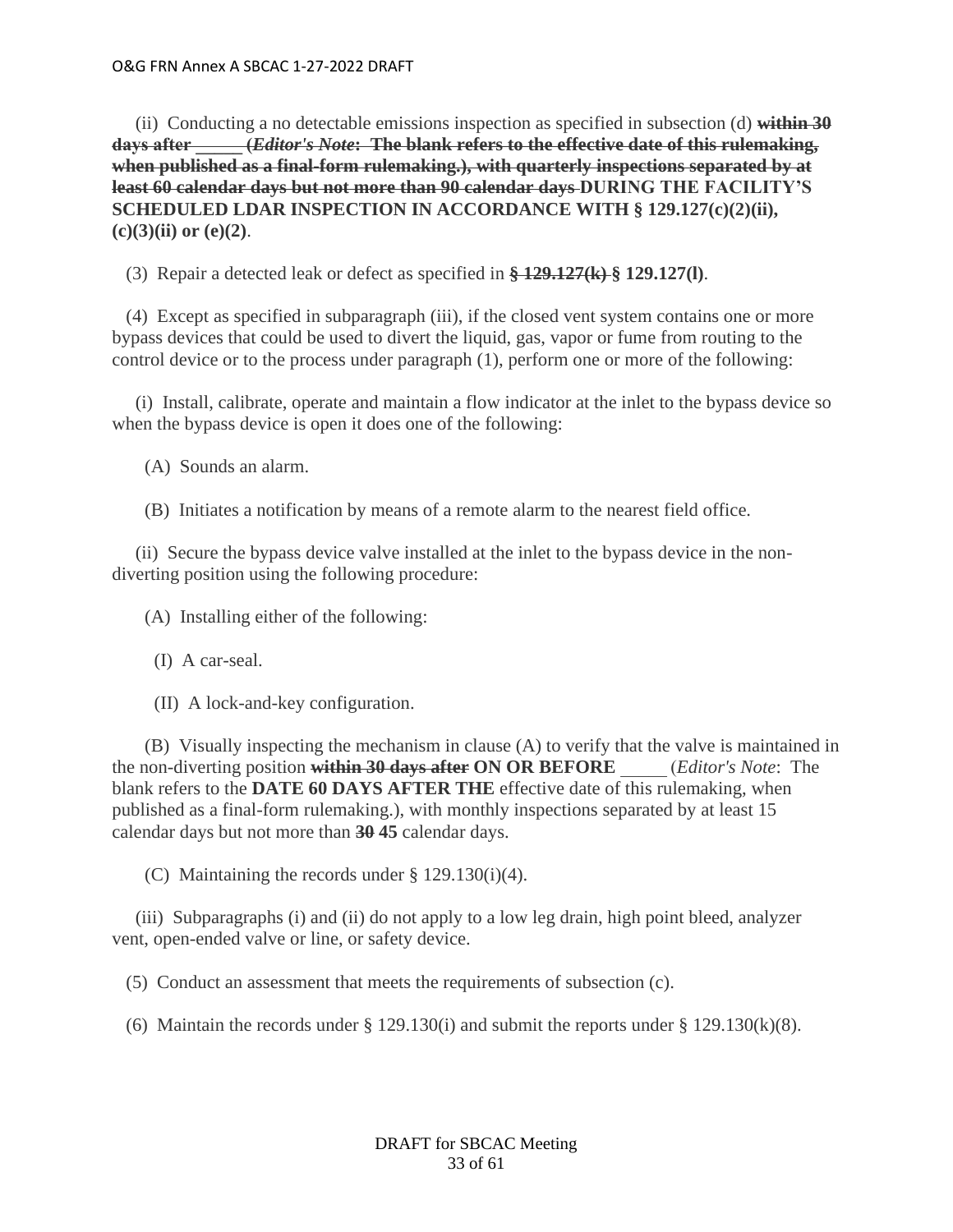(c) *Requirements for closed vent system design and capacity assessment*. An owner or operator that installs a closed vent system under subsection (b) shall perform a design and capacity assessment which must include the following:

 (1) Be prepared under the supervision of an in-house engineer or qualified professional engineer.

(2) Verify the following:

 (i) That the closed vent system is of sufficient design and capacity to ensure that the emissions from the emission source are routed to the control device or process.

 (ii) That the control device or process is of sufficient design and capacity to accommodate the emissions from the emission source.

 (3) Be certified, signed, and dated by the engineer supervising the assessment, including the statement: ''I certify that the closed vent design and capacity assessment was prepared under my supervision. I further certify that the assessment was conducted, and this report was prepared under the requirements of 25 Pa. Code § 129.128(c). Based on my professional knowledge and experience, and inquiry of personnel involved in the assessment, the certification submitted herein is true, accurate, and complete. I am aware that there are penalties for knowingly submitting false information.''

(d) *No detectable emissions procedures*. The owner or operator shall conduct the no detectable emissions **test procedure under Section 8.3.2 of EPA Method 21. INSPECTION REQUIRED UNDER SUBSECTION (b)(2)(ii) BY PERFORMING ONE OF THE FOLLOWING:**

 (1) **The owner or operator shall perform the following: USE OGI EQUIPMENT THAT MEETS § 129.127(h).**

 **(i) (2)** Use a gas leak detection instrument that meets **§ 129.127(h) § 129.127(i)**. **THE OWNER OR OPERATOR MAY ADJUST THE GAS LEAK DETECTION INSTRUMENT READINGS AS SPECIFIED IN § 129.127(k).**

# **(3) USE ANOTHER LEAK DETECTION METHOD APPROVED BY THE DEPARTMENT.**

 **(ii) (4)** Determine if a potential leak interface operates with no detectable emissions, if the gas leak detection instrument reading is not a leak as defined in § 129.122(a) (relating to definitions, acronyms and EPA methods).

 **(2) The owner or operator may adjust the gas leak detection instrument readings in paragraph (1)(ii) as specified in § 129.127(j).**

**§ 129.129. Control devices.**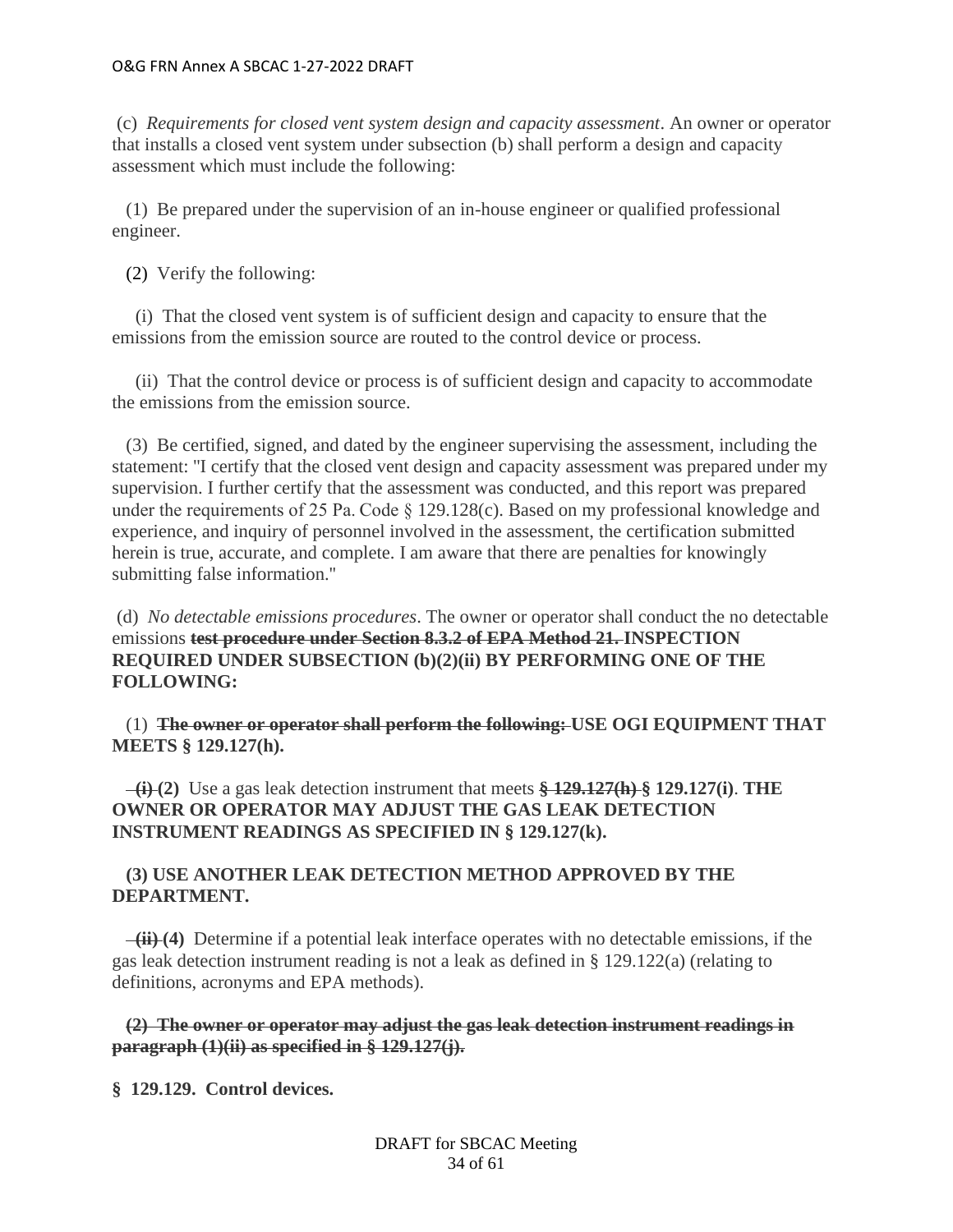(a) *Applicability*. This section applies to the owner or operator of each control device that receives a liquid, gas, vapor or fume from a source subject to  $\S 129.123(b)(1)(iii)$ ,  $\S$ 129.125(b)(1)(ii) or (c)(1), or  $\S$  129.126(b)(2) or (c)(2) (relating to storage vessels; natural gasdriven diaphragm pumps; and compressors).

(1) The owner or operator shall perform the following:

 (i) Operate each control device whenever a liquid, gas, vapor or fume is routed to the control device.

 (ii) Maintain the records under § 129.130(j) (relating to recordkeeping and reporting) and submit the reports under  $\S$  129.130(k)(9).

 (2) The owner or operator may route the liquid, gas, vapor or fume from more than one source subject to § 129.123(b)(1)(iii), § 129.125(b)(1)(ii) or (c)(1), or § 129.126(b)(2) or (c)(2) to a control device installed and operated under this section.

(b) *General requirements for a control device*. The owner or operator of a control device subject to this section shall install and operate one or more control devices listed in subsections (c)—(i). The owner or operator shall meet the following requirements, as applicable:

 (1) Operate the control device following the manufacturer's written operating instructions, procedures and maintenance schedule to ensure good air pollution control practices for minimizing VOC emissions.

 (2) Ensure that the control device is maintained in a leak-free condition by conducting a physical integrity check according to the manufacturer's instructions, with monthly inspections separated by at least 15 calendar days but not more than **30 45** calendar days.

 (3) Maintain a pilot flame while operating the control device and monitor the pilot flame by installing a heat sensing CPMS as specified under subsection  $(m)(3)$ . If the heat sensing CPMS indicates the absence of the pilot flame or if the control device is smoking or shows other signs of improper equipment operation, ensure the control device is returned to proper operation by performing the following procedures:

(i) Checking the air vent for obstruction and clearing an observed obstruction.

(ii) Checking for liquid reaching the combustor.

 (4) Operate the control device with no visible emissions, except for periods not to exceed a total of 1 minute during a 15-minute period as determined by conducting a visible emissions test according to Section 11 of EPA Method 22.

 (i) Each monthly visible emissions test shall be separated by at least 15 calendar days but not more than **30 45** calendar days.

> DRAFT for SBCAC Meeting 35 of 61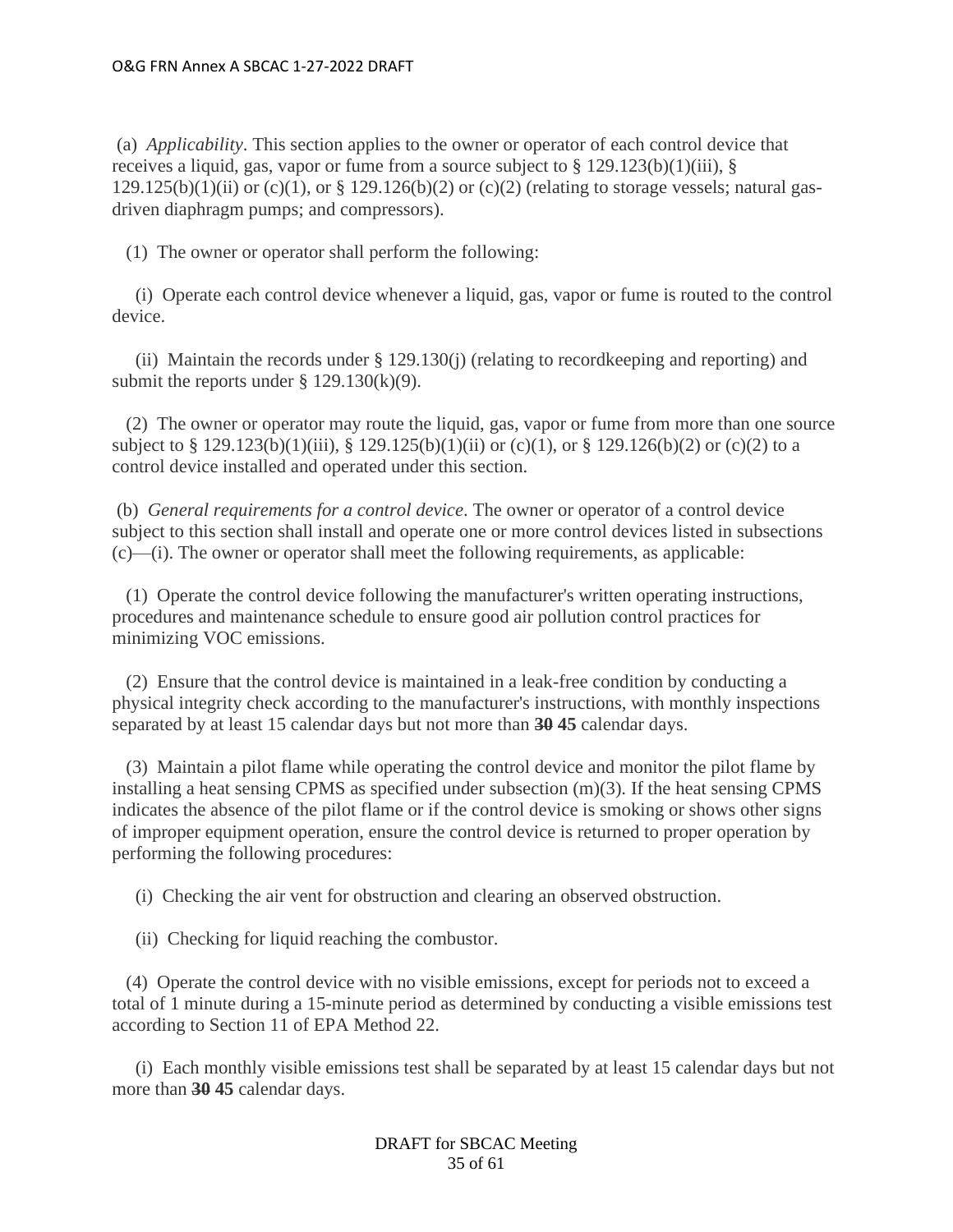(ii) The observation period for the test in subparagraph (i) shall be 15 minutes.

 (5) Repair the control device if it fails the visible emissions test of paragraph (4) as specified in subparagraph (i) or subparagraph (ii) and return the control device to compliant operation.

(i) The manufacturer's repair instructions, if available.

 (ii) The best combustion engineering practice **outlined in the control device inspection and maintenance plan of paragraph (1) APPLICABLE TO THE CONTROL DEVICE IF THE MANUFACTURER'S REPAIR INSTRUCTIONS ARE NOT AVAILABLE**.

 (6) Ensure the control device passes the EPA Method 22 visual emissions test described in paragraph (4) following return to operation from a maintenance or repair activity.

 (7) Record the inspection, repair and maintenance activities for the control device in a maintenance and repair log.

(c) *Compliance requirements for a manufacturer-tested combustion device*. The owner or operator of a control device subject to this section that installs a control device tested under 40 CFR 60.5413a(d) (relating to what are the performance testing procedures for control devices used to demonstrate compliance at my centrifugal compressor and storage vessel affected facilities?) shall meet subsection  $(b)(1)$ — $(7)$  and the following:

 (1) Maintain the inlet gas flow rate at less than or equal to the maximum flow rate specified by the manufacturer. This is confirmed by one of the following:

(i) Installing, operating and maintaining a flow CPMS that meets subsection  $(m)(1)$  and  $(2)(i)$ to measure gas flow rate at the inlet to the control device.

# (ii) Conducting a periodic performance test under subsection (k) instead of installing a flow CPMS **TO DEMONSTRATE THAT THE MASS CONTENT OF VOC IN THE GASES VENTED TO THE DEVICE IS REDUCED BY 95.0% BY WEIGHT OR GREATER**.

 (2) Submit an electronic copy of the performance test results to the EPA as required by 40 CFR 60.5413a(d) in accordance with 40 CFR 60.5413a(e)(6).

(d) *Compliance requirements for an enclosed combustion device*. The owner or operator of a control device subject to this section that installs an enclosed combustion device, such as a thermal vapor incinerator, catalytic vapor incinerator, boiler or process heater, shall meet subsection  $(b)(1)$ — $(7)$  and the following:

 (1) Ensure the enclosed combustion control device is designed and operated to meet one of the following performance requirements: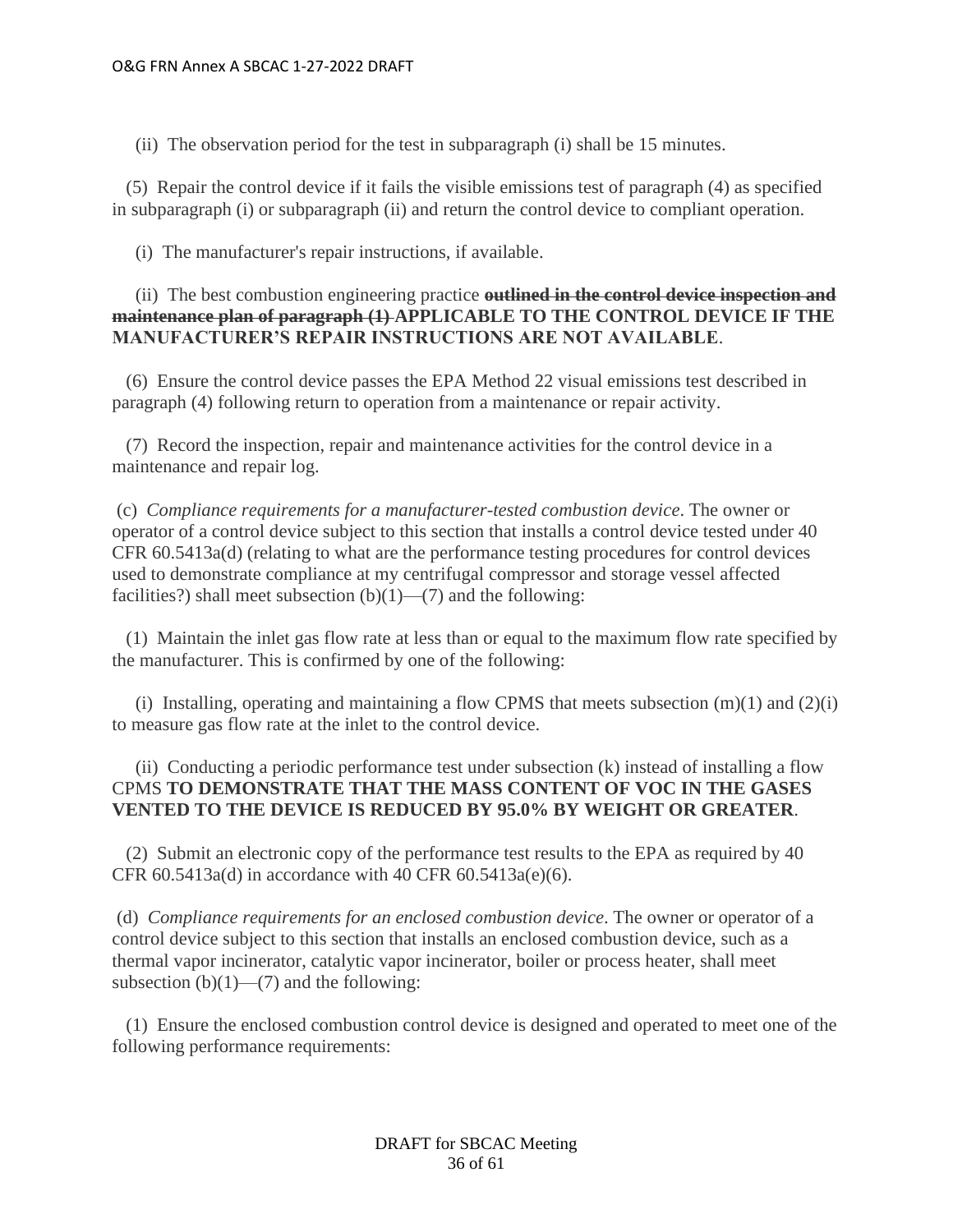(i) To reduce the mass content of VOC in the gases vented to the device by 95.0% by weight or greater, as determined under subsection (k).

 (ii) To reduce the concentration of TOC in the exhaust gases at the outlet to the device to a level less than or equal to 275 ppmvd as propane corrected to 3% oxygen as determined under subsection (l).

(iii) To operate at a minimum temperature of 760  $^{\circ}$ Celsius (1,400  $^{\circ}$ Fahrenheit), if it is demonstrated during the performance test conducted under subsection (k) that combustion zone temperature is an indicator of destruction efficiency.

 (iv) To introduce the vent stream into the flame zone of the boiler or process heater if a boiler or process heater is used as the control device.

 (2) Install, calibrate, operate and maintain a CPMS according to the manufacturer's specifications and subsection (m) to measure the values of the operating parameters appropriate to the control device as follows:

(i) For a thermal vapor incinerator that demonstrates under subsection  $(m)(6)(i)$  that combustion zone temperature is an accurate indicator of performance, a temperature CPMS that meets subsection  $(m)(1)$  and  $(4)$  with the temperature sensor installed at a location representative of the combustion zone temperature.

 (ii) For a catalytic vapor incinerator, a temperature CPMS capable of monitoring temperature at two locations and that meets subsection  $(m)(1)$  and  $(4)$  with one temperature sensor installed in the vent stream at the nearest feasible point to the catalyst bed inlet and a second temperature sensor installed in the vent stream at the nearest feasible point to the catalyst bed outlet.

(iii) For a boiler or process heater that demonstrates under subsection  $(m)(6)(i)$  that combustion zone temperature is an accurate indicator of performance, a temperature CPMS that meets subsection  $(m)(1)$  and  $(4)$  with the temperature sensor installed at a location representative of the combustion zone temperature. The monitoring requirements do not apply if the boiler or process heater meets either of the following:

(A) Has a design heat input capacity of 44 megawatts (150 MMBtu per hour) or greater.

 (B) Introduces the vent stream with the primary fuel or uses the vent stream as the primary fuel.

(iv) For a control device complying with paragraph  $(1)(ii)$ , an organic concentration CPMS that meets subsection  $(m)(1)$  and  $(5)$  that measures the concentration level of organic compounds in the exhaust vent stream from the control device.

 (3) Operate the control device in compliance with the operating parameter value established under subsection (m)(6).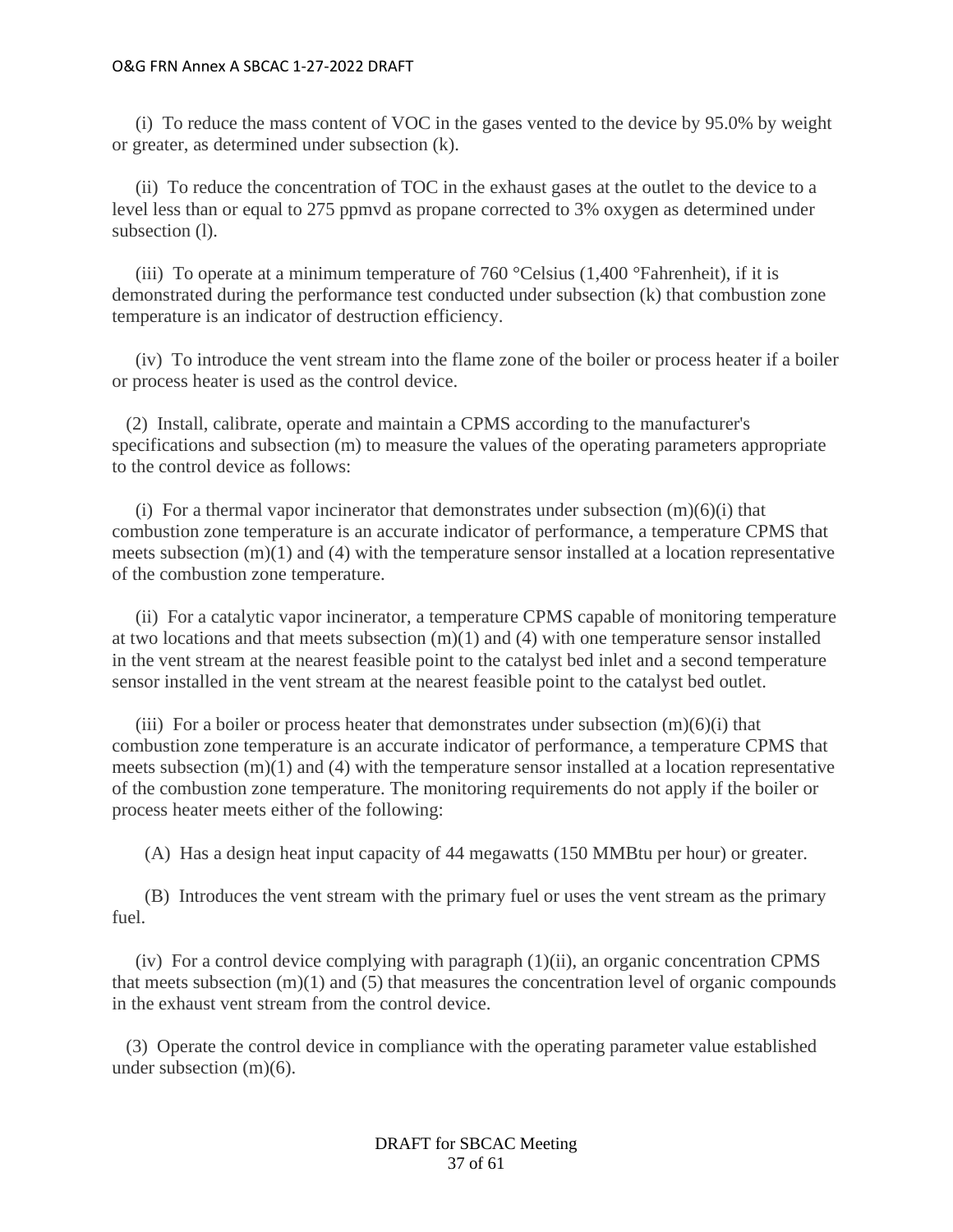(4) Calculate the daily average of the monitored operating parameter for each operating day, using the valid data recorded by the monitoring system under subsection (m)(7).

 (5) Ensure that the daily average of the monitoring parameter value calculated under paragraph (4) complies with the parameter value established under paragraph (3) as specified in subsection  $(m)(9)$ .

 (6) Operate the CPMS installed under paragraph (2) whenever the source is operating, except during the times specified in subsection (m)(8)(iii).

(e) *Compliance requirements for a flare*. The owner or operator of a control device subject to this section that installs a flare designed and operated in accordance with 40 CFR 60.18(b) (relating to general control device and work practice requirements) shall meet subsection  $(b)(3)$ — $(7)$ .

(f) *Compliance requirements for a carbon adsorption system*. The owner or operator of a control device subject to this section that installs a carbon adsorption system shall meet subsection  $(b)(1)$  and  $(2)$  and the following:

 (1) Design and operate the carbon adsorption system to reduce the mass content of VOC in the gases vented to the device as demonstrated by one of the following:

 (i) Determining the VOC emission reduction is 95.0% by weight or greater as specified in subsection (k).

 (ii) Reducing the concentration of TOC in the exhaust gases at the outlet to the device to a level less than or equal to 275 ppmvd as propane corrected to 3% oxygen as determined under subsection (1).

(iii) Conducting a design analysis in accordance with subsection  $(g)(6)$  or subsection  $(h)(2)$ as applicable.

(2) Include a carbon replacement schedule in the design of the carbon adsorption system.

 (3) Replace the carbon in the control device with fresh carbon on a regular schedule that is no longer than the carbon service life established according to the design analysis in subsection  $(g)(6)$  or subsection  $(h)(2)$  or according to the replacement schedule in paragraph (2).

 (4) Manage the spent carbon removed from the carbon adsorption system in paragraph (3) by one of the following:

(i) Regenerating or reactivating the spent carbon in one of the following:

 (A) A thermal treatment unit for which the owner or operator has been issued a permit **or authorization by the Department's Bureau of Waste Management UNDER 40 CFR PART 270 (RELATING TO EPA ADMINISTERED PERMIT PROGRAMS: THE** 

> DRAFT for SBCAC Meeting 38 of 61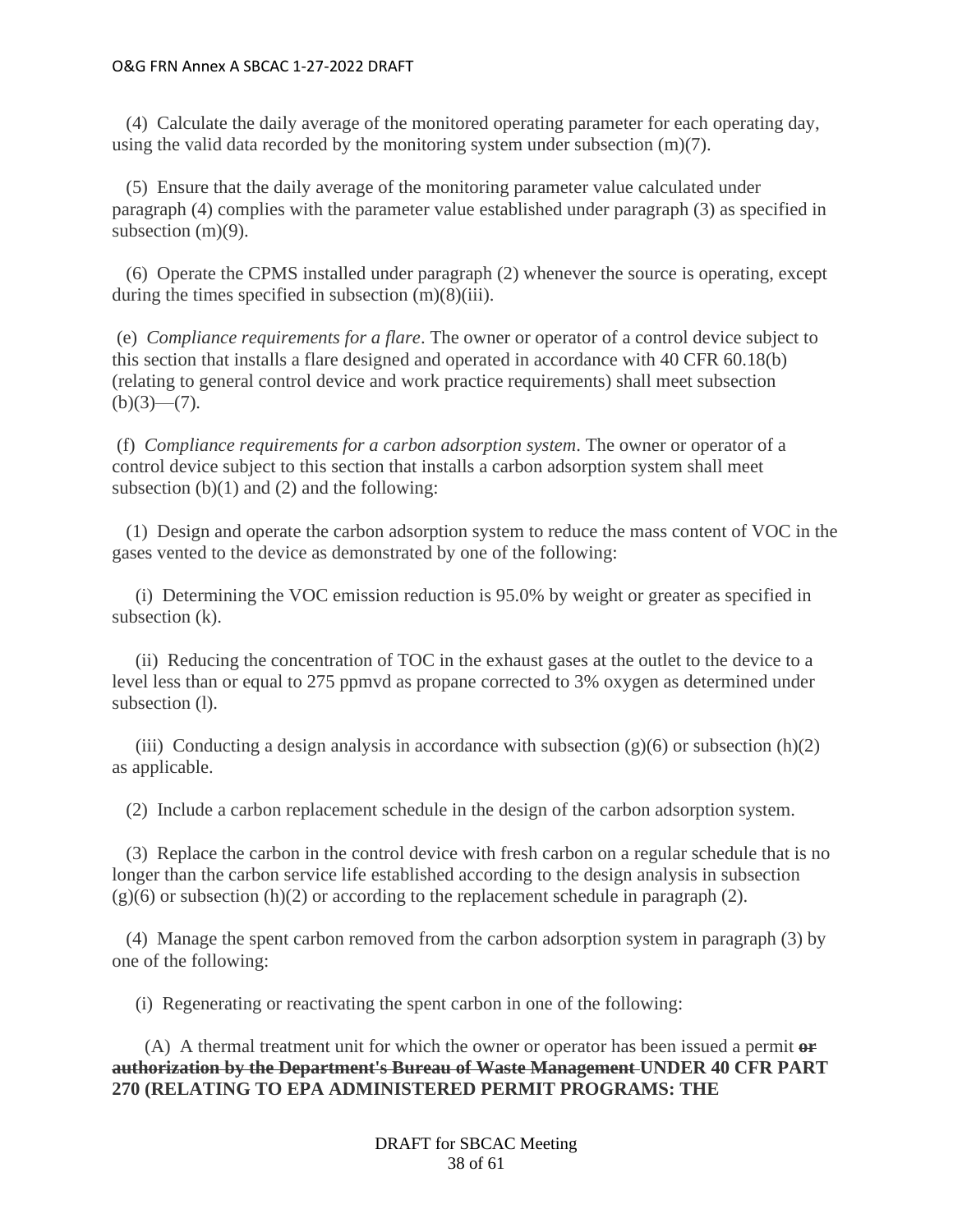# **HAZARDOUS WASTE PERMIT PROGRAM) THAT IMPLEMENTS THE REQUIREMENTS OF 40 CFR PART 264, SUBPART X (RELATING TO MISCELLANEOUS UNITS)**.

 (B) A unit equipped with operating organic air emission controls in accordance with an emissions standard for VOC under a subpart in 40 CFR Part 60 (relating to standards of performance for new stationary sources) or 40 CFR Part 63 (relating to national emission standards for hazardous air pollutants for source categories).

(ii) Burning the spent carbon in one of the following:

 (A) A hazardous waste incinerator, boiler or industrial furnace for which the owner or operator complies with the requirements of 40 CFR Part 63, Subpart EEE (relating to national emission standards for hazardous air pollutants from hazardous waste combustors) and has submitted a Notification of Compliance under 40 CFR 63.1207(j) (relating to what are the performance testing requirements?).

 (B) An industrial furnace for which the owner or operator has been issued a permit **or authorization by the Department's Bureau of Waste Management UNDER 40 CFR PART 270 THAT IMPLEMENTS THE REQUIREMENTS OF 40 CFR PART 266, SUBPART H (RELATING TO HAZARDOUS WASTE BURNED IN BOILERS AND INDUSTRIAL FURNACES)**.

 (C) An industrial furnace designed and operated in accordance with the interim status requirements of 40 CFR Part 266, Subpart H **(relating to hazardous waste burned in boilers and industrial furnaces)**.

(g) *Additional compliance requirements for a regenerative carbon adsorption system*. The owner or operator of a control device subject to this section that installs a regenerative carbon adsorption system shall meet subsection (f) and the following:

 (1) Install, calibrate, operate and maintain a CPMS according to the manufacturer's specifications and the applicable requirements of subsection (m) to measure the values of the operating parameters appropriate to the control device as follows:

(i) For a source complying with subsection  $(f)(1)(i)$ , a flow CPMS system that meets the requirements of subsection  $(m)(1)$  and  $(2)(ii)$  to measure and record the average total regeneration steam mass flow or volumetric flow during each carbon bed regeneration cycle. The owner or operator shall inspect the following:

 (A) The mechanical connections for leakage with monthly inspections separated by at least 15 calendar days but not more than **30 45** calendar days.

 (B) The components of the flow CPMS for physical and operational integrity if the flow CPMS is not equipped with a redundant flow sensor with quarterly inspections separated by at least 60 calendar days but not more than **90 120** calendar days.

> DRAFT for SBCAC Meeting 39 of 61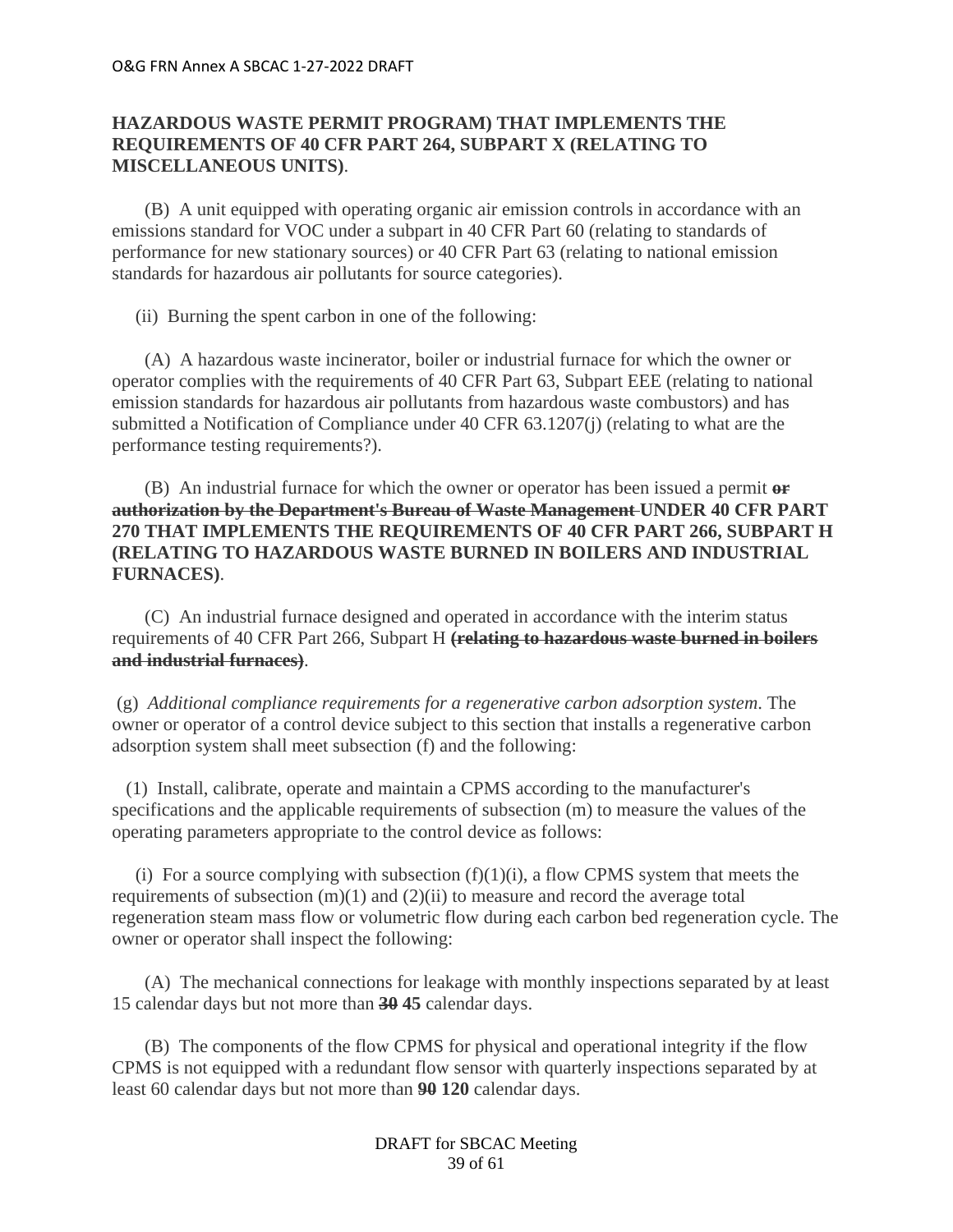(C) The electrical connections of the flow CPMS for oxidation and galvanic corrosion if the flow CPMS is not equipped with a redundant flow sensor with quarterly inspections separated by at least 60 calendar days but not more than **90 120** calendar days.

(ii) For a source complying with subsection  $(f)(1)(i)$ , a temperature CPMS that meets the requirements of subsection (m)(1) and (4) to measure and record the average carbon bed temperature for the duration of the carbon bed steaming cycle and measure the actual carbon bed temperature after regeneration and within 15 minutes of completing the cooling cycle.

(iii) For a source complying with subsection  $(f)(1)(ii)$ , an organic concentration CPMS that meets subsection (m)(1) and (5) that measures the concentration level of organic compounds in the exhaust vent stream from the control device.

 (2) Operate the control device in compliance with the operating parameter value established under subsection (m)(6).

 (3) Calculate the daily average of the applicable monitored operating parameter for each operating day, using the valid data recorded by the CPMS as specified in subsection  $(m)(7)$ .

 (4) Ensure that the daily average of the monitoring parameter value calculated under paragraph (3) complies with the parameter value established under paragraph (2) as specified in subsection (m)(9).

 (5) Operate the CPMS installed in paragraph (1) whenever the source is operating, except during the times specified in subsection  $(m)(8)(iii)$ .

(6) Ensure that the design analysis to meet subsection  $(f)(1)(iii)$  and (2) for the regenerable carbon adsorption system meets the following:

(i) Includes an analysis of the vent stream, including the following information:

- (A) Composition.
- (B) Constituent concentrations.
- (C) Flowrate.
- (D) Relative humidity.
- (E) Temperature.
- (ii) Establishes the following parameters for the regenerable carbon adsorption system:
- (A) Design exhaust vent stream organic compound concentration level.

## DRAFT for SBCAC Meeting 40 of 61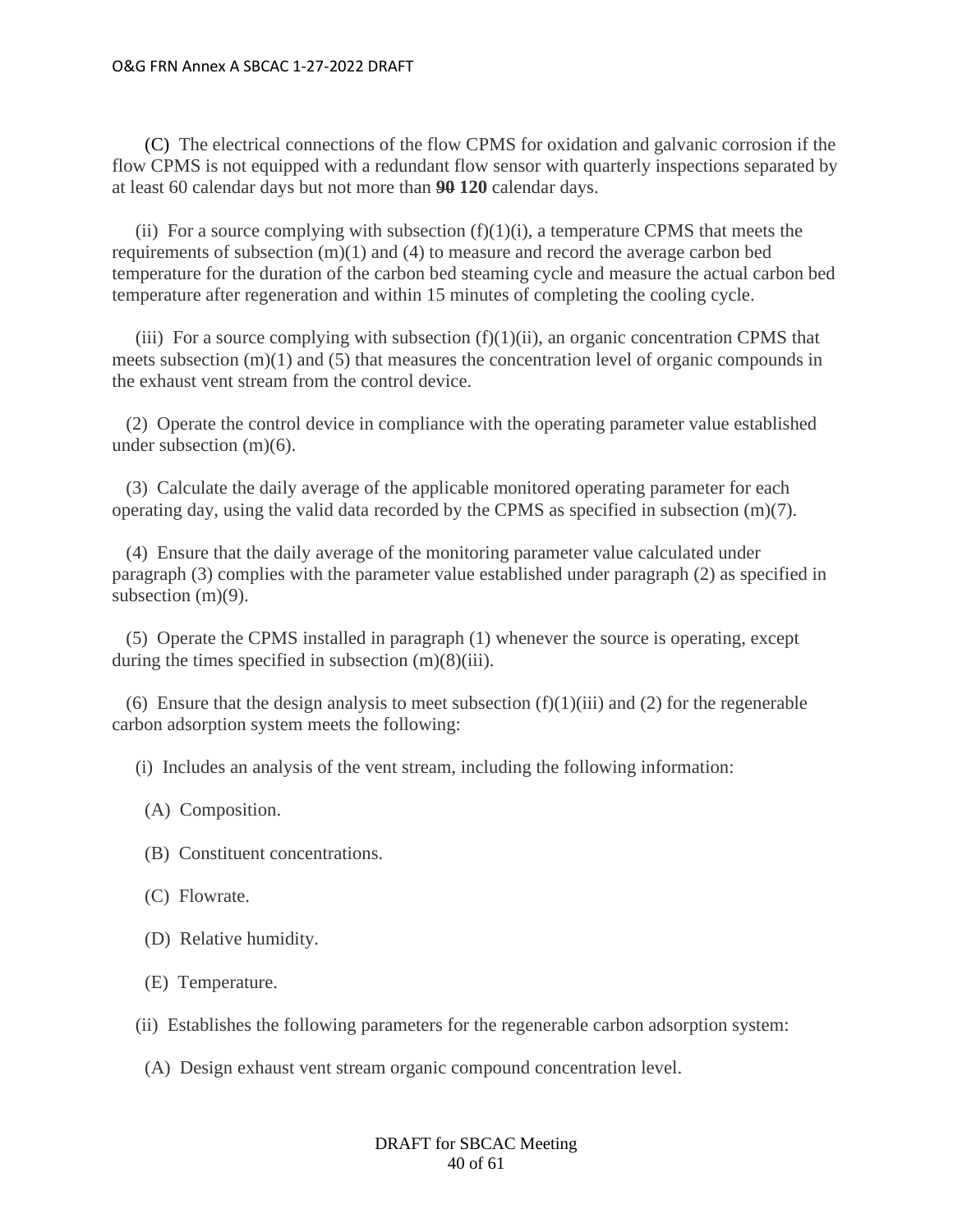(B) Adsorption cycle time.

(C) Number and capacity of carbon beds.

(D) Type and working capacity of activated carbon used for the carbon beds.

 (E) Design total regeneration stream flow over the period of each complete carbon bed regeneration cycle.

(F) Design carbon bed temperature after regeneration.

- (G) Design carbon bed regeneration time.
- (H) Design service life of the carbon.

(h) *Additional compliance requirements for a non-regenerative carbon adsorption system*. The owner or operator of a control device subject to this section that installs a non-regenerative carbon adsorption system shall meet subsection (f) and the following:

(1) Monitor the design carbon replacement interval established in subsection  $(f)(2)$  or paragraph (2). The design carbon replacement interval must be based on the total carbon working capacity of the control device and the source operating schedule.

(2) Ensure that the design analysis to meet subsection  $(f)(1)(iii)$  and (2) for a non-regenerable carbon adsorption system, such as a carbon canister, meets the following:

(i) Includes an analysis of the vent stream including the following information:

- (A) Composition.
- (B) Constituent concentrations.
- (C) Flowrate.
- (D) Relative humidity.
- (E) Temperature.
- (ii) Establishes the following parameters for the non-regenerable carbon adsorption system:
- (A) Design exhaust vent stream organic compound concentration level.
- (B) Capacity of the carbon bed.
- (C) Type and working capacity of activated carbon used for the carbon bed.

### DRAFT for SBCAC Meeting 41 of 61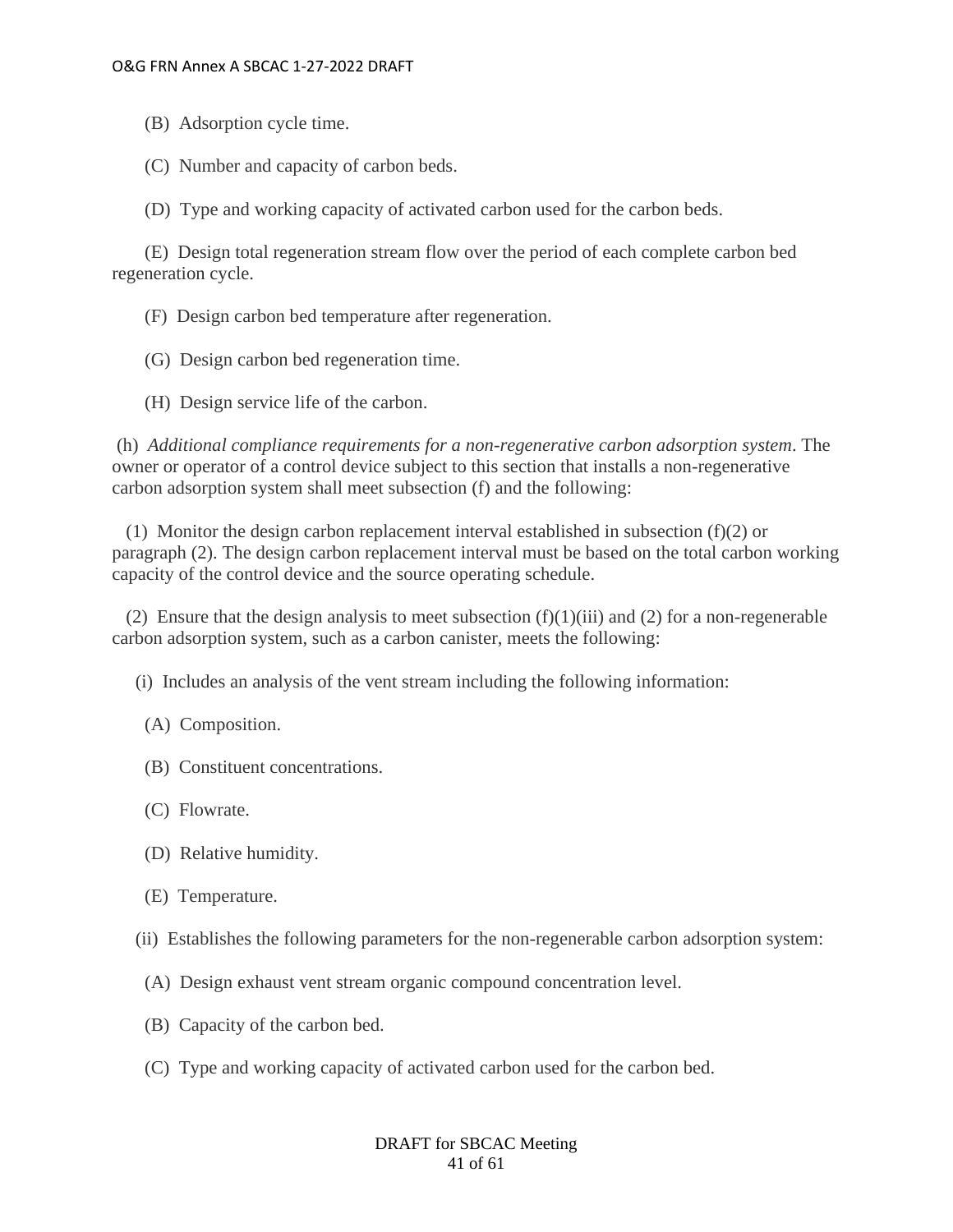(D) Design carbon replacement interval based on the total carbon working capacity of the control device and the source operating schedule.

 (iii) Incorporates dual carbon canisters in case of emission breakthrough occurring in one canister.

(i) *Compliance requirements for a condenser or non-destructive control device*. The owner or operator of a control device subject to this section that installs a condenser or other nondestructive control device shall meet subsection (b)(1) and (2) and the following:

 (1) Design and operate the condenser or other non-destructive control device to reduce the mass content of VOC in the gases vented to the device as demonstrated by one of the following:

 (i) Determining the VOC emissions reduction is 95.0% by weight or greater under subsection (k).

 (ii) Reducing the concentration of TOC in the exhaust gases at the outlet to the device to a level less than or equal to 275 ppmvd as propane corrected to 3% oxygen as determined under subsection (l).

(iii) Conducting a design analysis in accordance with paragraph (7).

 (2) Prepare a site-specific monitoring plan that addresses the following CPMS design, data collection, and quality assurance and quality control elements:

 (i) The performance criteria and design specifications for the CPMS equipment, including the following:

 (A) The location of the sampling interface that allows the CPMS to provide representative measurements. For a temperature CPMS that meets the requirements of subsection (m)(1) and (4) the sensor must be installed in the exhaust vent stream as detailed in the procedures of the site-specific monitoring plan.

(B) Equipment performance checks, system accuracy audits or other audit procedures.

 (I) Performance evaluations of each CPMS shall be conducted in accordance with the sitespecific monitoring plan.

 (II) CPMS performance checks, system accuracy audits or other audit procedures specified in the site-specific monitoring plan shall be conducted at least once every 12 months.

 (ii) Ongoing operation and maintenance procedures in accordance with 40 CFR 60.13(b) (relating to monitoring requirements).

 (iii) Ongoing reporting and recordkeeping procedures in accordance with 40 CFR 60.7(c), (d) and (f) (relating to notification and record keeping).

> DRAFT for SBCAC Meeting 42 of 61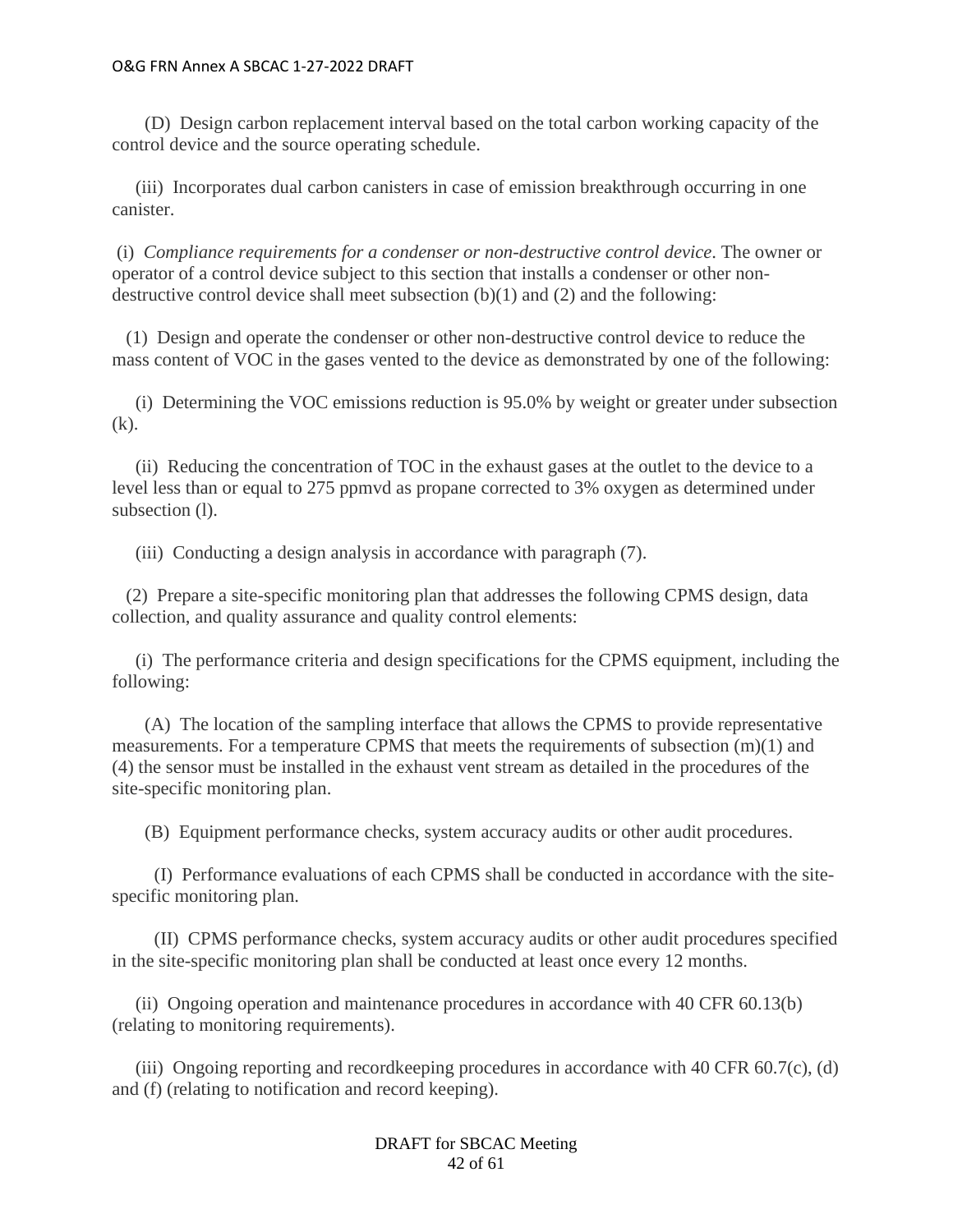(3) Install, calibrate, operate and maintain a CPMS according to the site-specific monitoring plan described in paragraph (2) and the applicable requirements of subsection (m) to measure the values of the operating parameters appropriate to the control device as follows:

 (i) For a source complying with paragraph (1)(i), a temperature CPMS that meets subsection  $(m)(1)$  and  $(4)$  to measure and record the average condenser outlet temperature.

(ii) For a source complying with paragraph  $(1)(ii)$ , an organic concentration CPMS that meets subsection (m)(1) and (5) that measures the concentration level of organic compounds in the exhaust vent stream from the control device.

 (4) Operate the control device in compliance with the operating parameter value established under subsection (m)(6).

 (5) Calculate the daily average of the applicable monitored operating parameter for each operating day, using the valid data recorded by the CPMS as follows:

 (i) For a source complying with paragraph (1)(i), use the calculated daily average condenser outlet temperature as specified in subsection (m)(7) and the condenser performance curve established under subsection (m)(6)(iii) to determine the condenser efficiency for the current operating day. Calculate the 365-day rolling average TOC emission reduction, as appropriate, from the condenser efficiencies as follows:

 (A) If there is less than 120 days of data for determining average TOC emission reduction, calculate the average TOC emission reduction for the first 120 days of operation. Compliance is demonstrated with paragraph (1)(i) if the 120-day average TOC emission reduction is equal to or greater than 95.0% by weight.

 (B) After 120 days and no more than 364 days of operation, calculate the average TOC emission reduction as the TOC emission reduction averaged over the number of days of operation for which there is data. Compliance is demonstrated with paragraph (1)(i) if the average TOC emission reduction is equal to or greater than 95.0% by weight.

 (C) If there is data for 365 days or more of operation, compliance is demonstrated with the TOC emission reduction if the rolling 365-day average TOC emission reduction calculated in subparagraph (i) is equal to or greater than 95.0% by weight.

(ii) For a source complying with paragraph  $(1)(ii)$ , calculate the daily average concentration for each operating day, using the data recorded by the CPMS as specified in subsection (m)(7). Compliance is demonstrated with paragraph (1)(ii) if the daily average concentration is less than the operating parameter under paragraph (4) as specified in subsection (m)(9).

 (6) Operate the CPMS installed in accordance with paragraph (3) whenever the source is operating, except during the times specified in subsection (m)(8)(iii).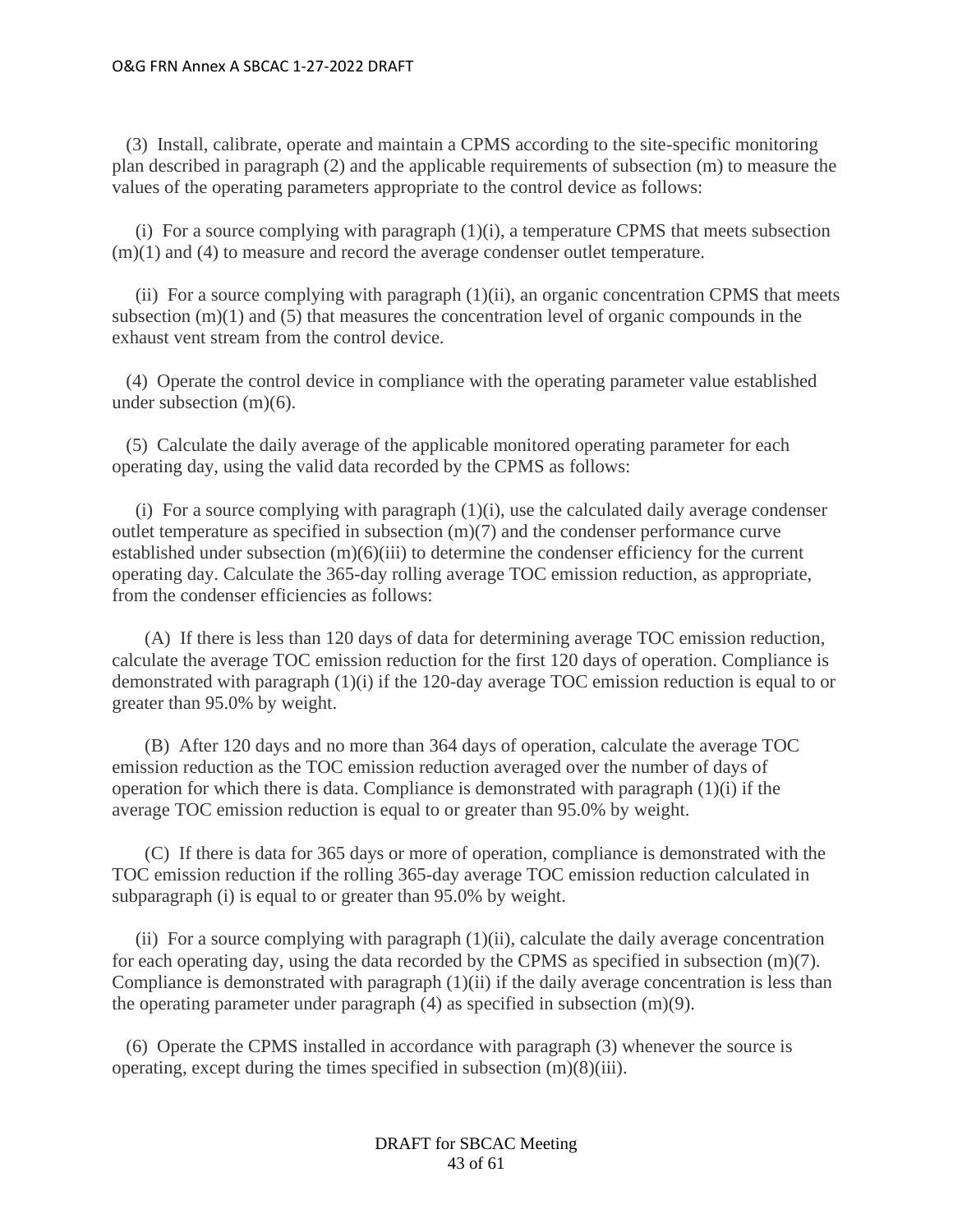(7) Ensure that the design analysis to meet paragraph (1)(iii) for a condenser or other nondestructive control device meets the following:

(i) Includes an analysis of the vent stream including the following information:

(A) Composition.

- (B) Constituent concentrations.
- (C) Flowrate.
- (D) Relative humidity.
- (E) Temperature.

 (ii) Establishes the following parameters for the condenser or other non-destructive control device:

- (A) Design outlet organic compound concentration level.
- (B) Design average temperature of the condenser exhaust vent stream.
- (C) Design average temperatures of the coolant fluid at the condenser inlet and outlet.

(j) *General performance test requirements*. The owner or operator shall meet the following performance test requirements:

 (1) **Conduct an initial performance test within 180 days after \_\_\_\_\_ (***Editor's Note***: The blank refers to the effective date of this rulemaking, when published as a final-form rulemaking.) unless the owner or operator THE OWNER OR OPERATOR SHALL DO THE FOLLOWING, AS APPLICABLE:**

 (i) **EXCEPT AS SPECIFIED IN SUBPARAGRAPH (iii), CONDUCT AN INITIAL PERFORMANCE TEST WITHIN 180 DAYS AFTER INSTALLATION OF A CONTROL DEVICE.**

 **(ii) EXCEPT AS SPECIFIED IN SUBPARAGRAPH (iii), CONDUCT A PERFORMANCE TEST OF AN EXISTING CONTROL DEVICE ON OR BEFORE \_\_\_\_\_ (***EDITOR'S NOTE***: THE BLANK REFERS TO THE DATE 240 DAYS AFTER THE EFFECTIVE DATE OF THIS RULEMAKING, WHEN PUBLISHED AS A FINAL-FORM RULEMAKING.) UNLESS THE OWNER OR OPERATOR OF THE CONTROL DEVICE IS COMPLYING WITH AN ESTABLISHED PERFORMANCE TEST INTERVAL, IN WHICH CASE THE CURRENT SCHEDULE SHOULD BE MAINTAINED.**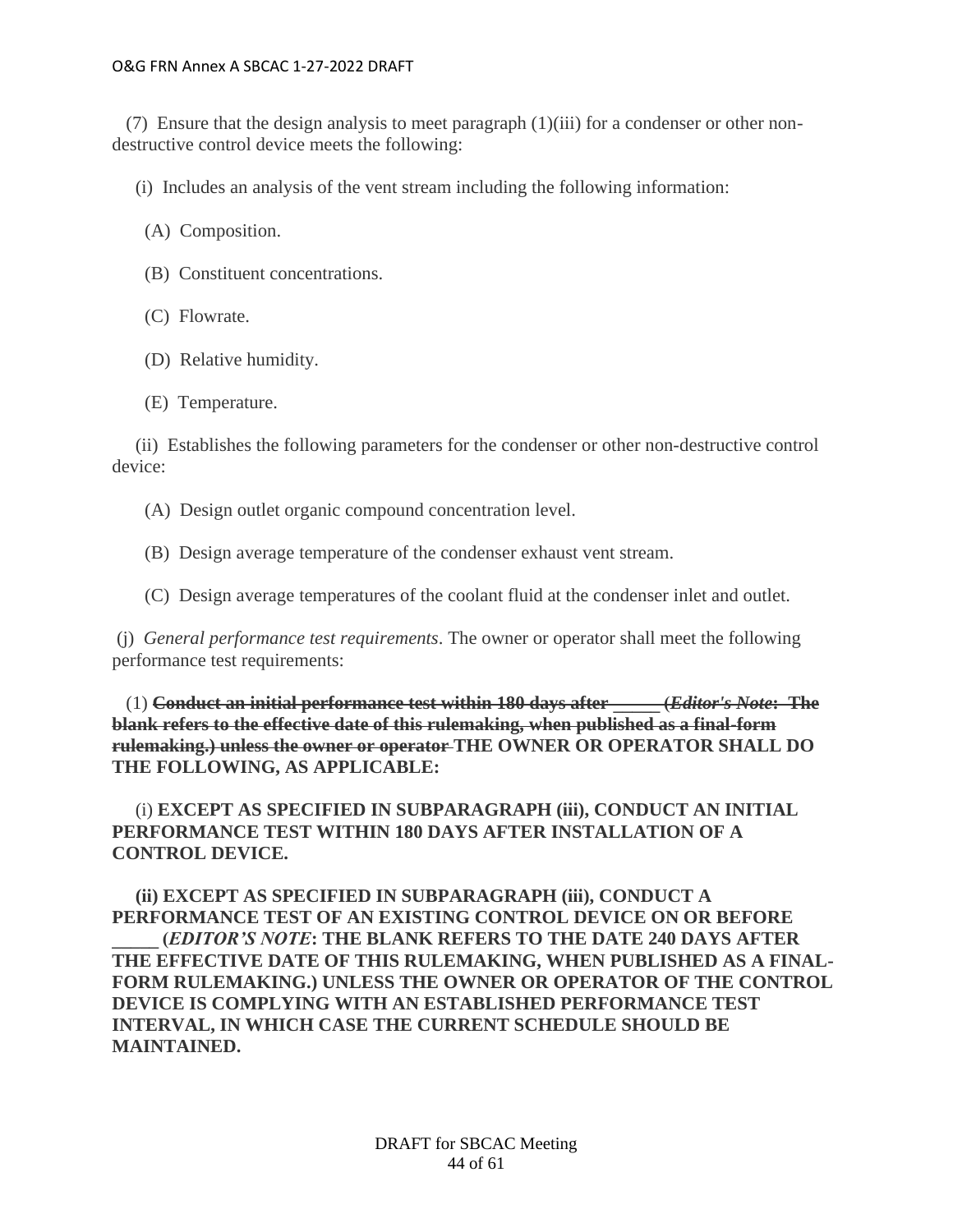# **(iii) THE PERFORMANCE TEST IN SUBPARAGRAPH (i) OR SUBPARAGRAPH (ii) IS NOT REQUIRED IF THE OWNER OR OPERATOR MEETS ONE OR MORE OF THE FOLLOWING:**

 **(i) (A)** Installs a manufacturer-tested combustion device that meets the requirements of subsection (c).

 **(ii) (B)** Installs a flare that meets the requirements of subsection (e).

**(iii) (C)** Installs a boiler or process heater with a design heat input capacity of 44 megawatts (150 MMBtu per hour) or greater.

 **(iv) (D)** Installs a boiler or process heater which introduces the vent stream with the primary fuel or uses the vent stream as the primary fuel.

 **(v) (E)** Installs a boiler or process heater which burns hazardous waste that meets one or more of the following:

 **(A) (I)** For which an operating permit was issued under 40 CFR Part 270 (relating to EPA administered permit programs: the hazardous waste permit program) and complies with the requirements of 40 CFR Part 266, Subpart H.

 **(B) (II)** For which compliance with the interim status requirements of 40 CFR Part 266, Subpart H has been certified.

 **(C) (III)** Which complies with 40 CFR Part 63, Subpart EEE and for which a Notification of Compliance under 40 CFR 63.1207(j) was submitted to the Department.

 **(D) (IV)** Which complies with 40 CFR Part 63, Subpart EEE and for which a Notification of Compliance under 40 CFR 63.1207(j) will be submitted to the Department within 90 days of the completion of the initial performance test report unless a written request for an extension is submitted to the Department.

 **(vi) (F)** Installs a hazardous waste incinerator which meets the requirements of 40 CFR Part 63, Subpart EEE and for which the Notification of Compliance under 40 CFR 63.1207(j):

 **(A) (I)** Was submitted to the Department.

 **(B) (II)** Will be submitted to the Department within 90 days of the completion of the initial performance test report unless a written request for an extension is submitted to the Department.

 **(vii) (G)** Requests the performance test be waived under 40 CFR 60.8(b) (relating to performance tests).

 (2) Conduct a periodic performance test no more than 60 months after the most recent performance test unless the owner or operator:

> DRAFT for SBCAC Meeting 45 of 61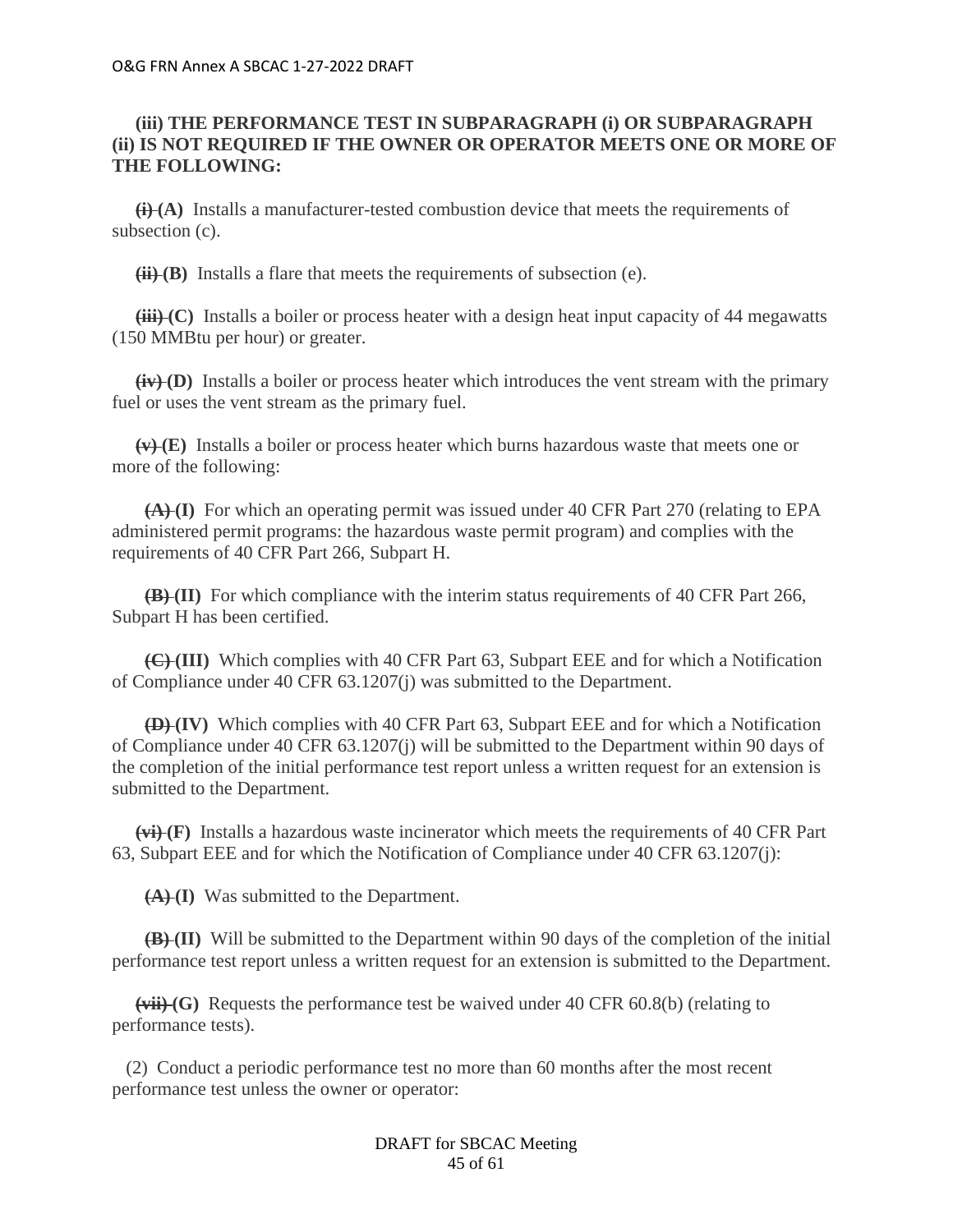(i) Monitors the inlet gas flow for a manufacturer-tested combustion device under subsection  $(c)(1)(i)$ .

(ii) Installs a control device exempt from testing requirements under paragraph  $(1)(ii)$ —(vii).

 (iii) Establishes a correlation between firebox or combustion chamber temperature and the VOC performance level for an enclosed combustion device under subsection  $(d)(2)(iii)$ .

(3) Conduct a performance test when establishing a new operating limit.

(k) *Performance test method for demonstrating compliance with a control device weightpercent VOC emission reduction requirement*. Demonstrate compliance with the control device weight-percent VOC emission reduction requirements of subsections  $(c)(1)(ii)$ ,  $(d)(1)(i)$ ,  $(f)(1)(i)$ and  $(i)(1)(i)$  by meeting subsection  $(i)$  and the following:

(1) Conducting a minimum of three test runs of at least 1-hour duration.

 (2) Using EPA Method 1 or EPA Method 1A, as appropriate, to select the sampling sites which must be located at the inlet of the first control device and at the outlet of the final control device. References to particulate mentioned in EPA Method 1 or EPA Method 1A do not apply to this paragraph.

 (3) Using EPA Method 2, EPA Method 2A, EPA Method 2C or EPA Method 2D, as appropriate to determine the gas volumetric flowrate.

 (4) Using EPA Method 25A to determine compliance with the control device percent VOC emission reduction performance requirement using the following procedure:

(i) Convert the EPA Method 25A results to a dry basis, using EPA Method 4.

(ii) Compute the mass rate of TOC using the following equations:

$$
E_i = K_2 C_i M_p Q_i
$$

$$
E_o = K_2 C_o M_p Q_o
$$

Where:

 $E_i$  = Mass rate of TOC at the inlet of the control device on a dry basis, in kilograms per hour (pounds per hour).

 $E<sub>o</sub>$  = Mass rate of TOC at the outlet of the control device on a dry basis, in kilograms per hour (pounds per hour).

> DRAFT for SBCAC Meeting 46 of 61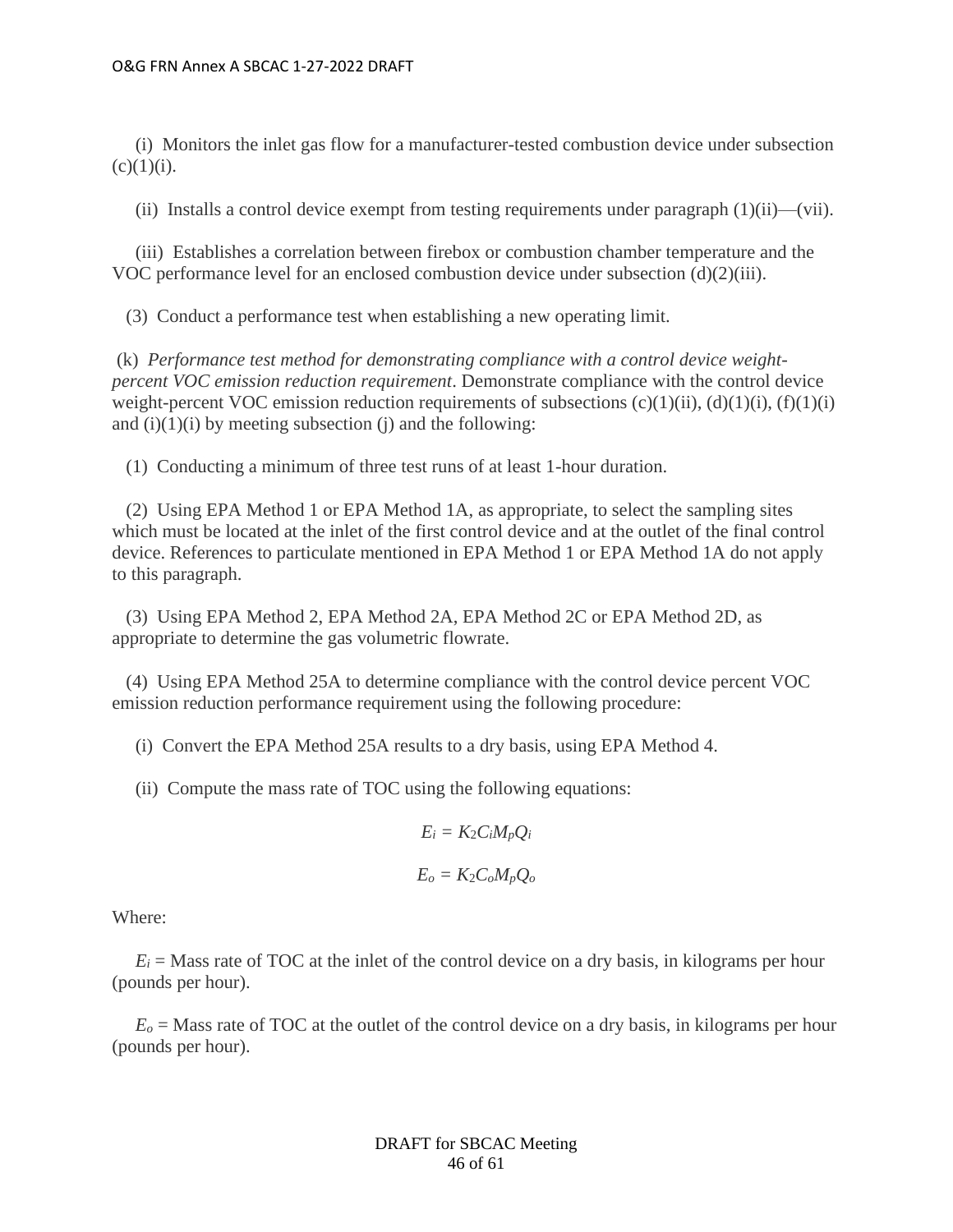$K_2$  = Constant, 2.494  $\times$  10<sup>-6</sup> (ppm) (mole per standard cubic meter) (kilogram per gram) (minute per hour) where standard temperature (mole per standard cubic meter) is 20° Celsius

Or

 $K_2$  = Constant,  $1.554 \times 10^{-7}$  (ppm) (lb-mole per standard cubic feet) (minute per hour), where standard temperature (lb-mole per standard cubic feet) is 68° Fahrenheit.

 $C_i$  = Concentration of TOC, as propane, of the gas stream as measured by EPA Method 25A at the inlet of the control device, ppmvd.

 $C_0$  = Concentration of TOC, as propane, of the gas stream as measured by EPA Method 25A at the outlet of the control device, ppmvd.

 $M_p$  = Molecular weight of propane, 44.1 gram per mole (pounds per lb-mole).

 $Q_i$  = Flowrate of gas stream at the inlet of the control device in dry standard cubic meter per minute (dry standard cubic feet per minute).

 $Q<sub>o</sub>$  = Flowrate of gas stream at the outlet of the control device in dry standard cubic meter per minute (dry standard cubic feet per minute).

(iii) Calculate the percent reduction in TOC as follows:

$$
R_{cd} = \frac{E_i - E_o}{E_i} \cdot 100\%
$$

Where:

 $R_{cd}$  = Control efficiency of control device, percent.

 $E_i$  = Mass rate of TOC at the inlet to the control device as calculated in subparagraph (ii), kilograms per hour (pounds per hour).

 $E<sub>o</sub>$  = Mass rate of TOC at the outlet of the control device as calculated in subparagraph (ii), kilograms per hour (pounds per hour).

 (iv) If the vent stream entering a boiler or process heater with a performance testing requirement is introduced with the combustion air or as a secondary fuel, the owner or operator shall:

(A) Calculate  $E_i$  in subparagraph (ii) by using the TOC concentration in all combusted vent streams, primary fuels and secondary fuels as *Ci*.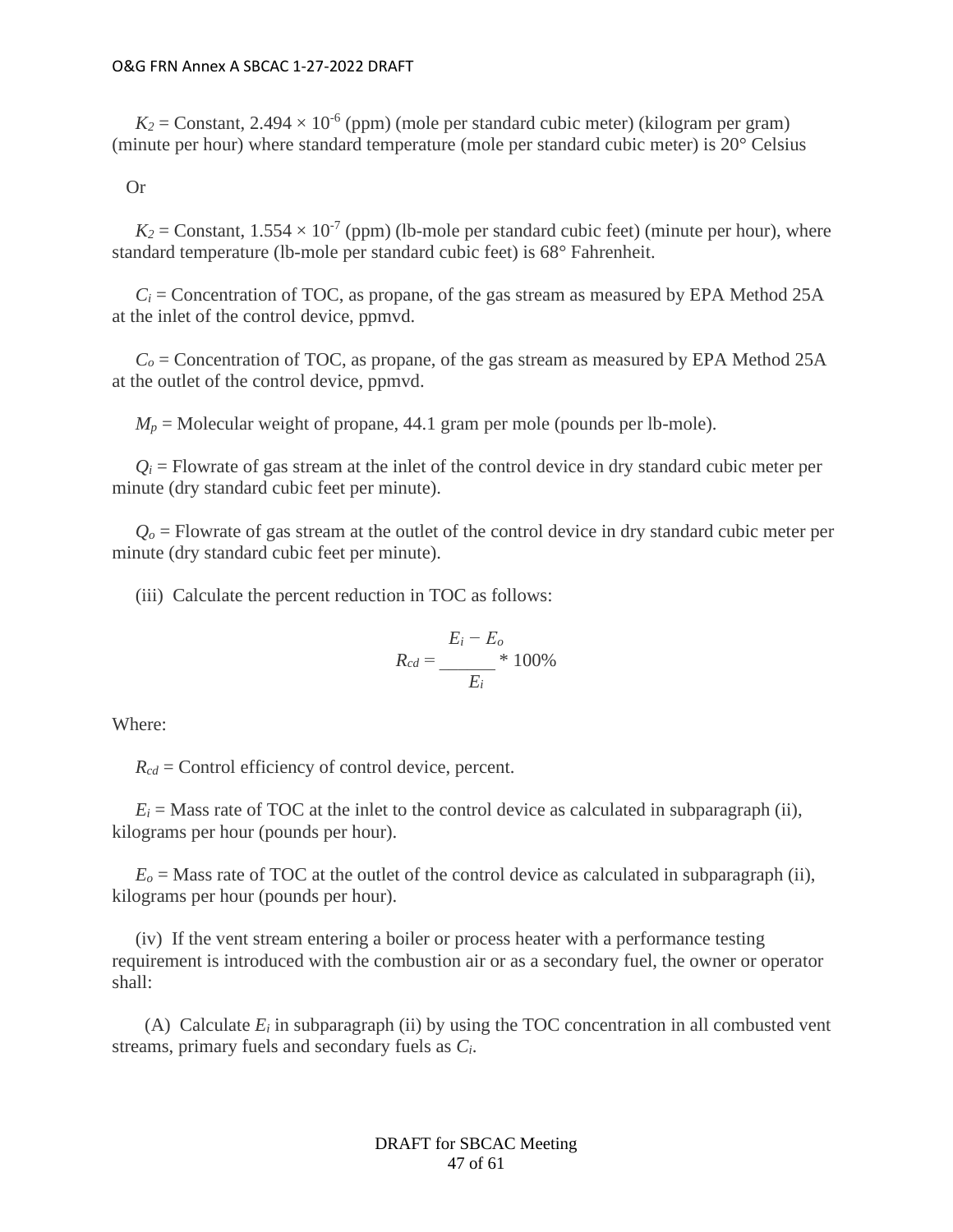(B) Calculate  $E<sub>o</sub>$  in subparagraph (ii) by using the TOC concentration exiting the device as *Co*.

 (C) Determine the weight-percent reduction of TOC across the device in accordance with subparagraph (iii).

 (5) The weight-percent reduction of TOC across the control device represents the VOC weight-percent reduction for demonstration of compliance with subsections  $(c)(1)(ii)$ ,  $(d)(1)(i)$ ,  $(f)(1)(i)$  and  $(i)(1)(i)$ .

(l) *Performance test method for demonstrating compliance with an outlet concentration requirement*. Demonstrate compliance with the TOC concentration requirement of subsections  $(d)(1)(ii)$ ,  $(f)(1)(ii)$  and  $(i)(1)(ii)$  by meeting subsection (j) and the following:

(1) Conducting a minimum of three test runs of at least 1-hour duration.

 (2) Using EPA Method 1 or EPA Method 1A, as appropriate, to select the sampling sites which must be located at the outlet of the control device. References to particulate mentioned in EPA Method 1 or EPA Method 1A do not apply to this paragraph.

 (3) Using EPA Method 2, EPA Method 2A, EPA Method 2C, or EPA Method 2D, as appropriate to determine the gas volumetric flowrate.

 (4) Using EPA Method 25A to determine compliance with the TOC concentration requirement using the following procedures:

(i) Measure the TOC concentration, as propane.

 (ii) For a control device subject to subsection (f) or subsection (i), the results of EPA Method 25A in subparagraph (i) may be adjusted by subtracting the concentration of methane and ethane measured using EPA Method 18 taking either:

(A) An integrated sample.

(B) A minimum of four grab samples per hour using the following procedures:

 (I) Taking the samples at approximately equal intervals in time, such as 15-minute intervals during the run.

(II) Taking the samples during the same time as the EPA Method 25A sample.

(III) Determining the average methane and ethane concentration per run.

(iii) The TOC concentration must be adjusted to a dry basis, using EPA Method 4.

(iv) The TOC concentration must be corrected to 3% oxygen as follows:

DRAFT for SBCAC Meeting 48 of 61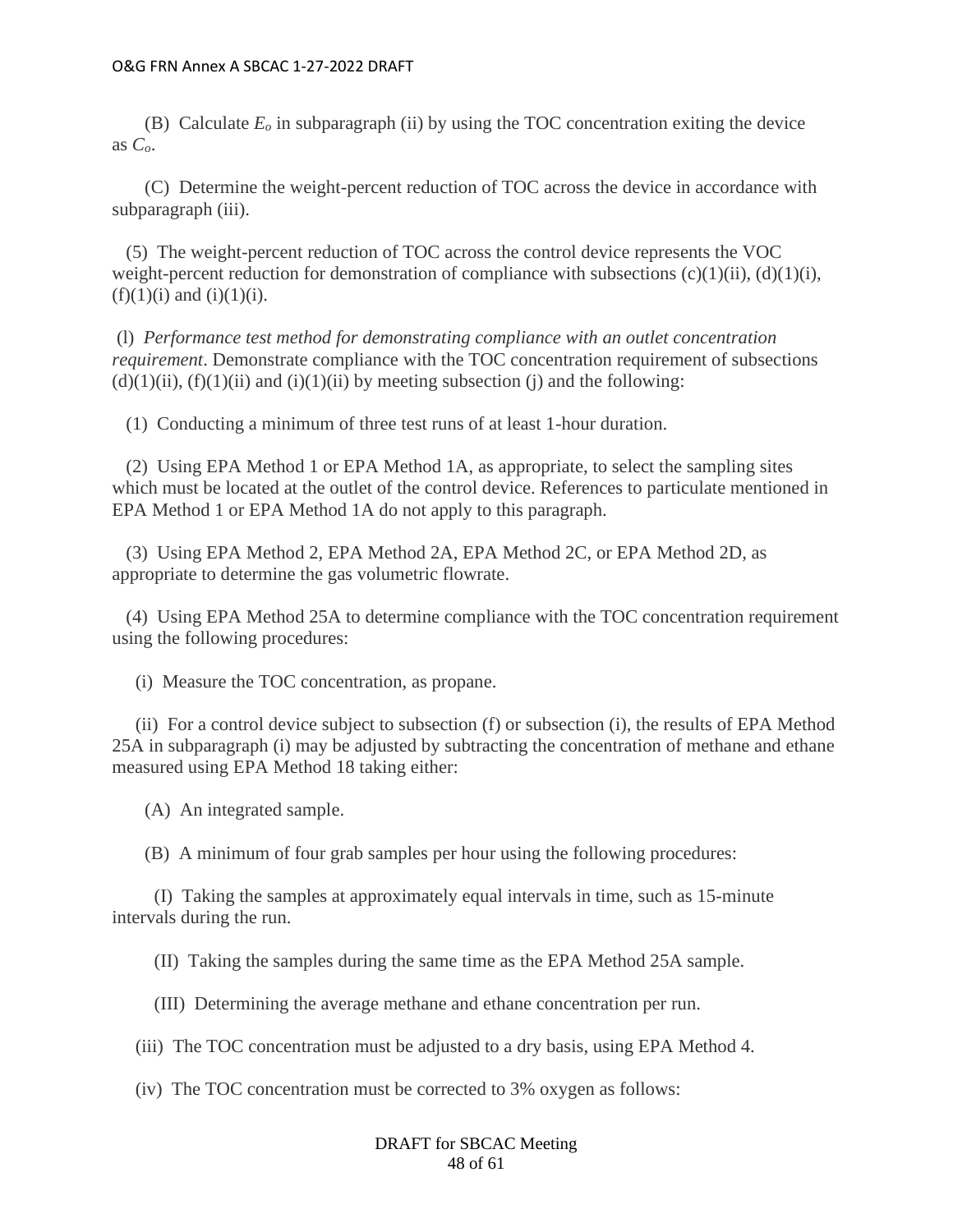(A) The oxygen concentration must be determined using the emission rate correction factor for excess air, integrated sampling and analysis procedures from one of the following methods:

(I) EPA Method 3A.

- (II) EPA Method 3B.
- (III) ASTM D6522-00.
- (IV) ANSI/ASME PTC 19.10-1981, Part 10.

 (B) The samples for clause (A) must be taken during the same time that the samples are taken for determining the TOC concentration.

(C) The TOC concentration for percent oxygen must be corrected as follows:

$$
C_c = C_m \left( \frac{17.9}{20.9 - \% O_{2m}} \right)
$$

Where:

 $C_c$  = TOC concentration, as propane, corrected to 3% oxygen, ppmvd.

 $C_m$  = TOC concentration, as propane, ppmvd.

 $\%O_{2m}$  = Concentration of oxygen, percent by volume as measured, dry.

(m) *Continuous parameter monitoring system requirements*. The owner or operator of a source subject to § 129.121(a) (relating to general provisions and applicability) and controlled by a device listed in subsections (c)—(i) that is required to install a CPMS shall:

 (1) Ensure the CPMS measures the applicable parameter at least once every hour and continuously records either:

(i) The measured operating parameter value.

 (ii) The block average operating parameter value for each 1-hour period calculated using the following procedures:

(A) The block average from all measured data values during each period.

 (B) If values are measured more frequently than once per minute, a single value for each minute may be used instead of all measured values.

> DRAFT for SBCAC Meeting 49 of 61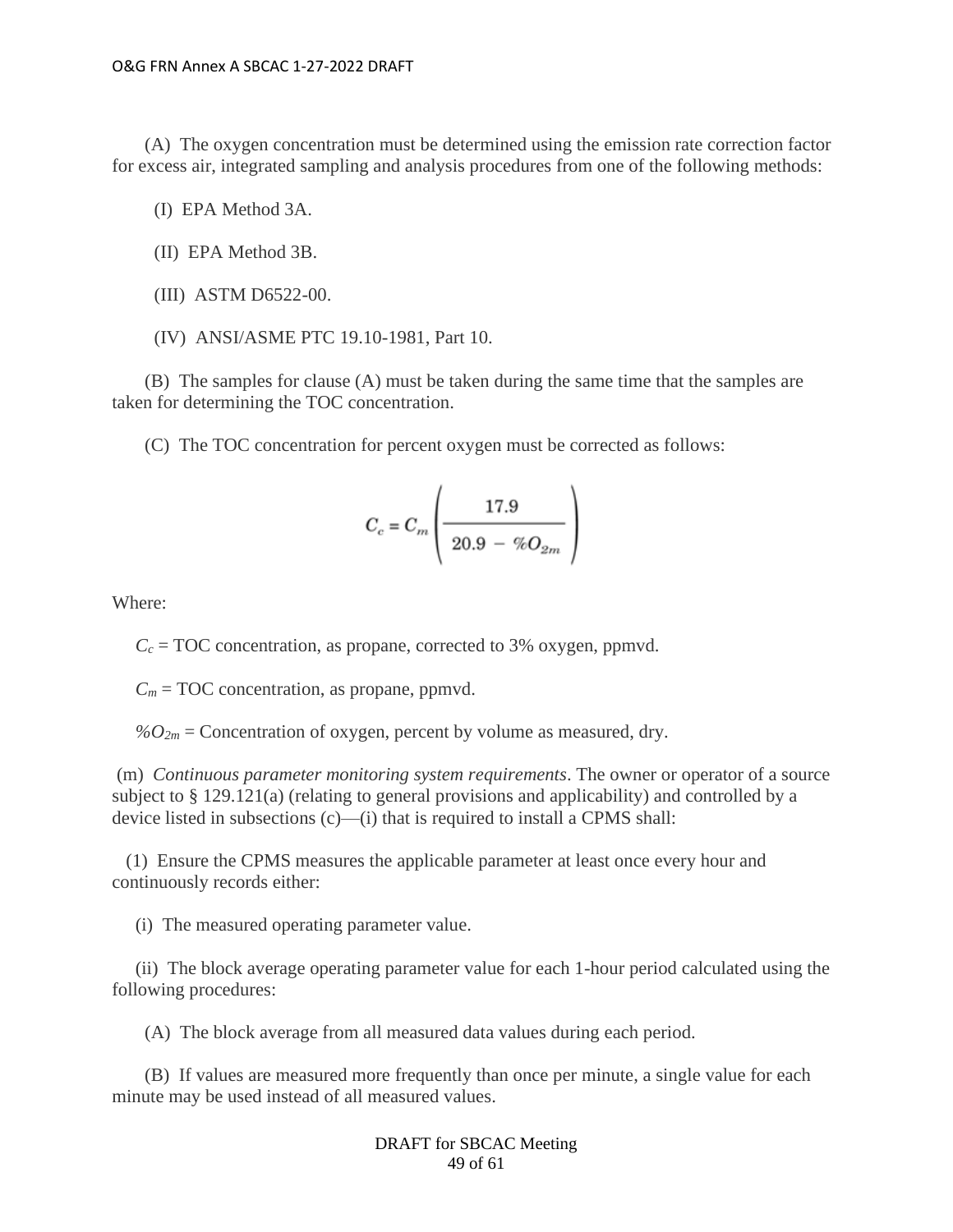(2) Ensure the flow CPMS has either:

(i) An accuracy of  $\pm 2\%$  or better at the maximum expected flow rate.

 (ii) A measurement sensitivity of 5% of the flow rate or 10 standard cubic feet per minute, whichever is greater.

 (3) Ensure the heat-sensing CPMS indicates the presence of the pilot flame while emissions are routed to the control device. Heat-sensing CPMS are exempt from the calibration, quality assurance and quality control requirements in this section.

(4) Ensure the temperature CPMS has a minimum accuracy of  $\pm 1\%$  of the temperature being monitored in °Celsius ( $\pm 1.8\%$  in °Fahrenheit) or  $\pm 2.5$  °Celsius ( $\pm 4.5$  °Fahrenheit), whichever value is greater.

 (5) Ensure the organic concentration CPMS meets the requirements of Performance Specification 8 or 9 of 40 CFR Part 60, Appendix B (relating to performance specifications).

 (6) Establish the operating parameter value to define the conditions at which the control device must be operated to continuously achieve the applicable performance requirement as follows:

 (i) For a parameter value established while conducting a performance test under subsection (k) or subsection (l):

 (A) Base each minimum operating parameter value on the value established while conducting the performance test and supplemented, as necessary, by the design analysis of subsection (g)(6), subsection (h)(2) or subsection (i)(7), the manufacturer's recommendations, or both.

 (B) Base each maximum operating parameter value on the value established while conducting the performance test and supplemented, as necessary, by the design analysis of subsection (g)(6), subsection (h)(2) or subsection (i)(7), the manufacturer's recommendations, or both.

 (ii) Except as specified in clause (C), for a parameter value established using a design analysis in subsection (g)(6), subsection (h)(2) or subsection (i)(7):

 (A) Base each minimum operating parameter value on the value established in the design analysis and supplemented, as necessary, by the manufacturer's recommendations.

 (B) Base each maximum operating parameter value on the value established in the design analysis and supplemented, as necessary, by the manufacturer's recommendations.

 (C) If the owner or operator and the Department do not agree on a demonstration of control device performance using a design analysis as specified in clause (A) or (B), then the owner or

> DRAFT for SBCAC Meeting 50 of 61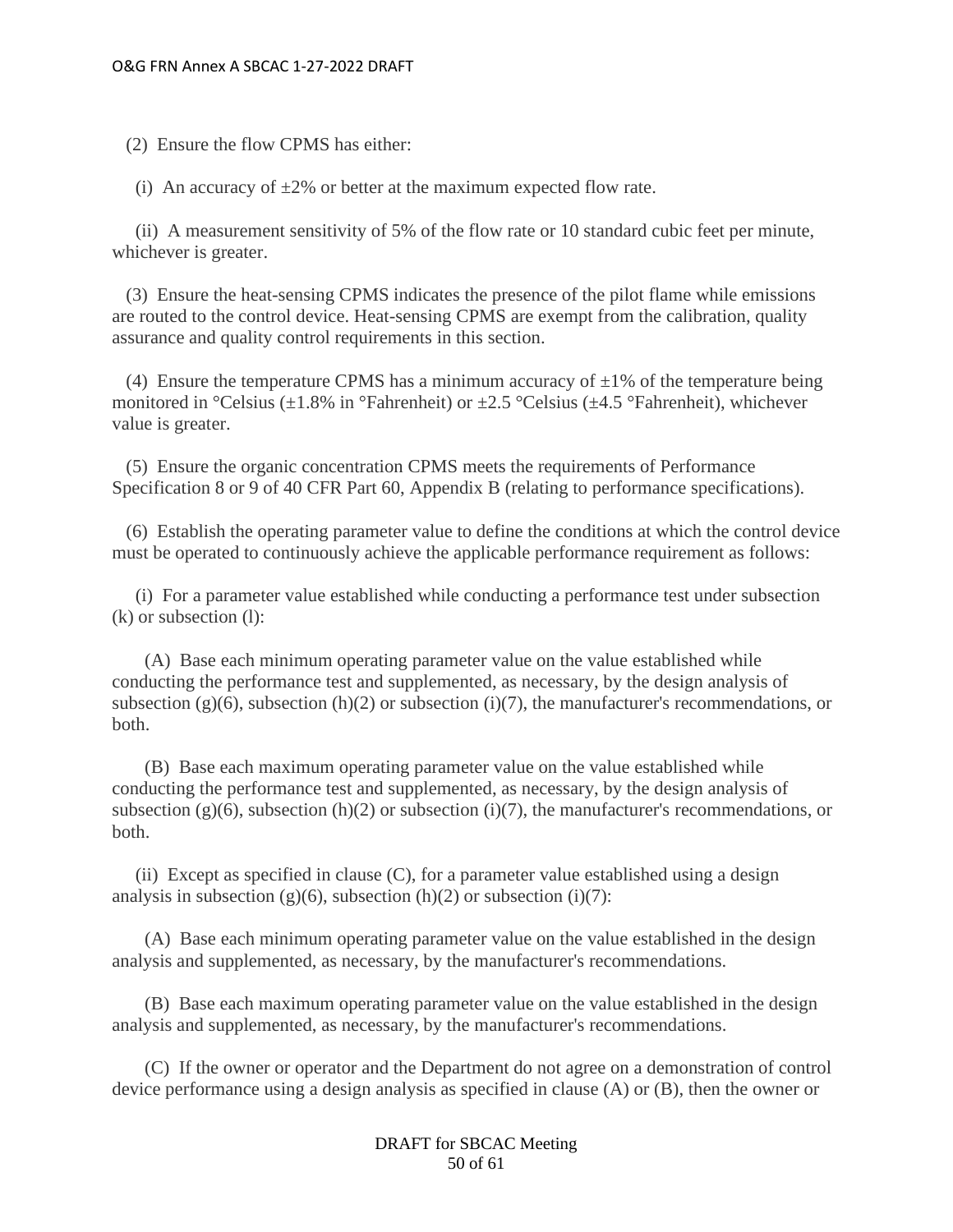operator shall perform a performance test under subsection (k) or subsection (l) to resolve the disagreement. The Department may choose to have an authorized representative observe the performance test.

 (iii) For a condenser, establish a condenser performance curve showing the relationship between condenser outlet temperature and condenser control efficiency that demonstrates the condenser complies with the applicable performance requirements in subsection (i)(1) as follows:

 (A) Based on the value measured while conducting a performance test under subsection (k) or subsection (l) and supplemented, as necessary, by a condenser design analysis performed under subsection (i)(7), the manufacturer's recommendations, or both.

 (B) Based on the value from a condenser design analysis performed under subsection (i)(7) supplemented, as necessary, by the manufacturer's recommendations.

 (7) Except for the CPMS in paragraphs (2) and (3), calculate the daily average for each monitored parameter for each operating day using the data recorded by the CPMS. Valid data points must be available for 75% of the operating hours in an operating day to compute the daily average where the operating day is:

(i) A 24-hour period if the control device operation is continuous.

(ii) The total number of hours of control device operation per 24-hour period.

(8) Except as specified in subparagraph (iii), do both of the following:

 (i) Ensure the data recorded by the CPMS is used to assess the operation of the control device and associated control system.

 (ii) Report the failure to collect the required data in paragraph (1) as a deviation of the monitoring requirements.

(iii) The requirements of subparagraphs (i) and (ii) do not apply during:

(A) A monitoring system malfunction.

(B) A repair associated with a monitoring system malfunction.

(C) A required monitoring system quality assurance or quality control activity.

 (9) Determine compliance with the established parameter value by comparing the calculated daily average to the established operating parameter value as follows: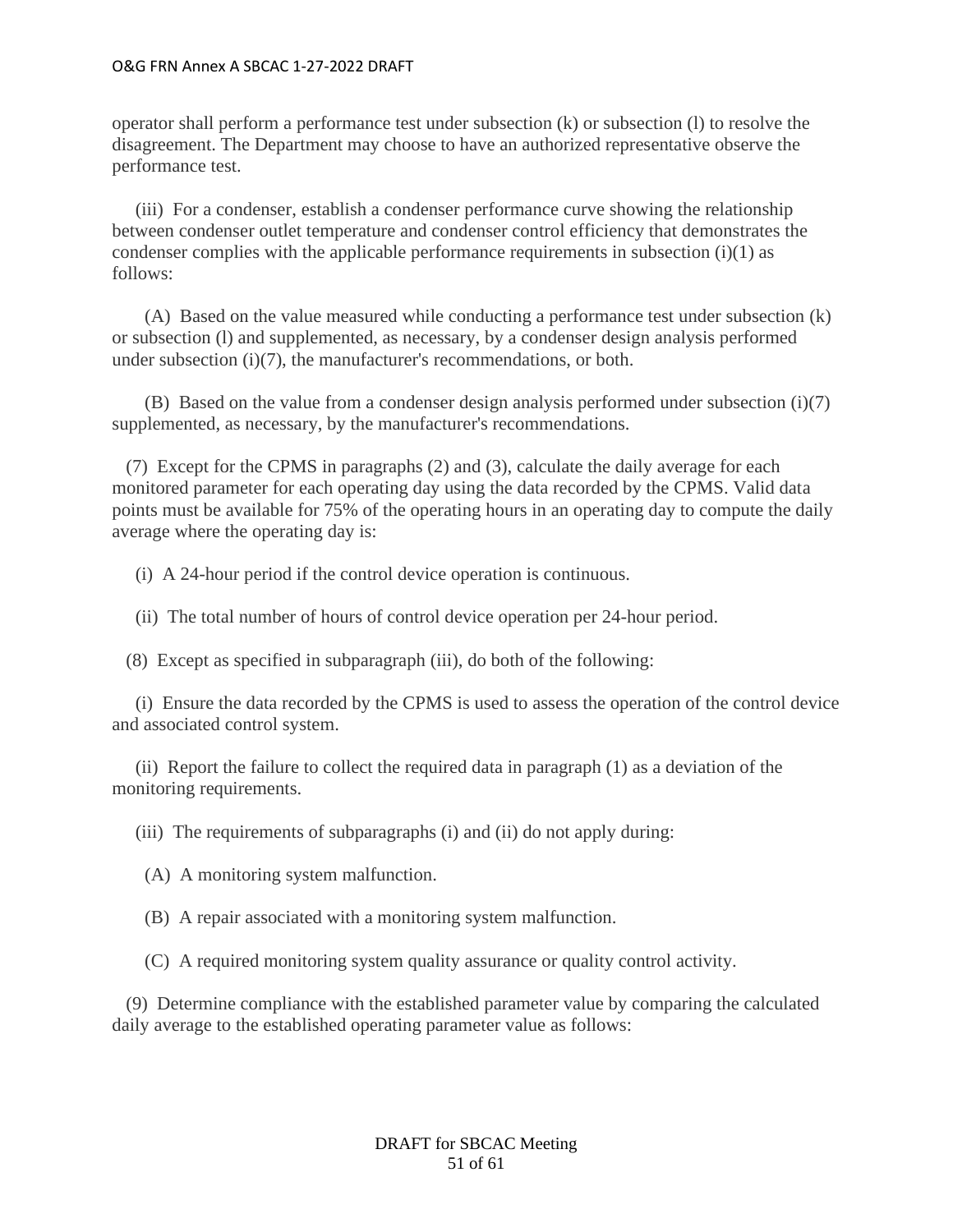(i) For a minimum operating parameter established in paragraph  $(6)(i)(A)$  or paragraph  $(6)(ii)(A)$ , the control device is in compliance if the calculated value is equal to or greater than the established value.

(ii) For a maximum operating parameter established in paragraph  $(6)(i)(B)$  or paragraph  $(6)(ii)(B)$ , the control device is in compliance if the calculated value is less than or equal to the established value.

# **§ 129.130. Recordkeeping and reporting.**

(a) *Recordkeeping*. The owner or operator of a source subject to §§ 129.121—129.129 shall maintain the applicable records onsite or at the nearest local field office for 5 years. The records shall be made available to the Department upon request.

(b) *Storage vessels*. The records for each storage vessel must include the following, as applicable:

 (1) The identification and location of each storage vessel subject to § 129.123 (relating to storage vessels). The location of the storage vessel shall be in latitude and longitude coordinates in decimal degrees to an accuracy and precision of 5 decimals of a degree using the North American Datum of 1983.

 (2) Each deviation when the storage vessel was not operated in compliance with the requirements specified in § 129.123.

 (3) The identity of each storage vessel removed from service under § 129.123(e) and the date on which it was removed from service.

 (4) The identity of each storage vessel returned to service under § 129.123(f) and the date on which it was returned to service.

 (5) The identity of each storage vessel and the VOC potential to emit calculation under § 129.123(a)(2).

 (6) The identity of each storage vessel and the actual VOC emission calculation under § 129.123(c) including the following information:

(i) The date of each monthly calculation performed under  $\S 129.123(c)(1)$ .

(ii) The calculation determining the actual VOC emissions each month.

 (iii) The calculation demonstrating that the actual VOC emissions are less than **the applicable VOC emission threshold on 2.7 TPY DETERMINED AS** a 12-month rolling **basis SUM**.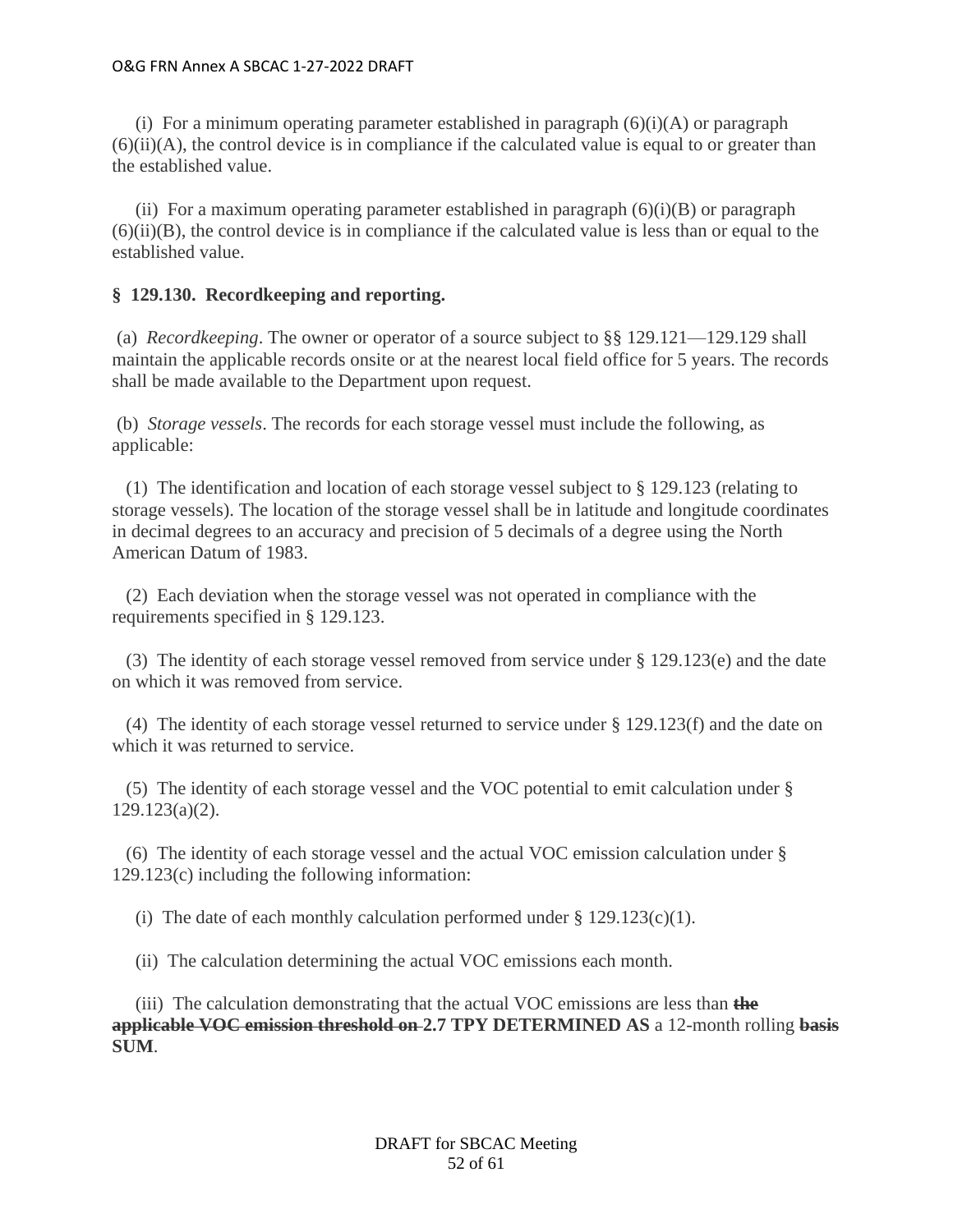(7) The records documenting the time the skid-mounted or mobile storage vessel under **§ 129.123(d)(3) § 129.123(d)(1)** is located on site. If a skid-mounted or mobile storage vessel is removed from a site and either returned or replaced within 30 calendar days to serve the same or similar function, count the entire period since the original storage vessel was removed towards the number of consecutive days.

 (8) The identity of each storage vessel required to reduce VOC emissions under § 129.123(b)(1) and the demonstration under § 129.123(b)(1)(iv).

(c) *Natural gas-driven CONTINUOUS BLEED pneumatic controllers*. The records for each natural gas-driven **CONTINUOUS BLEED** pneumatic controller must include the following, as applicable:

 (1) The **REQUIRED COMPLIANCE** date, identification, location and manufacturer specifications for each natural gas-driven **CONTINUOUS BLEED** pneumatic controller subject to § 129.124**(c)** (relating to natural gas-driven **CONTINUOUS BLEED** pneumatic controllers).

 (2) Each deviation when the **NATURAL GAS-DRIVEN CONTINUOUS BLEED** pneumatic controller was not operated in compliance with the requirements specified in § 129.124**(c)**.

 (3) If the **NATURAL GAS-DRIVEN CONTINUOUS BLEED** pneumatic controller is located at a natural gas processing plant, the documentation that the natural gas bleed rate is zero.

 (4) For a natural gas-driven **CONTINUOUS BLEED** pneumatic controller under § 129.124(b), the determination based on a functional requirement for why a natural gas bleed rate greater than the applicable standard is required. A functional requirement includes one or more of the following:

- (i) Response time.
- (ii) Safety.
- (iii) Positive actuation.

(d) *Natural gas-driven diaphragm pumps*. The records for each natural gas-driven diaphragm pump must include the following, as applicable:

 (1) The **REQUIRED COMPLIANCE** date, location and manufacturer specifications for each natural gas-driven diaphragm pump subject to § 129.125 (relating to natural gas-driven diaphragm pumps).

 (2) Each deviation when the natural gas-driven diaphragm pump was not operated in compliance with the requirements specified in § 129.125.

> DRAFT for SBCAC Meeting 53 of 61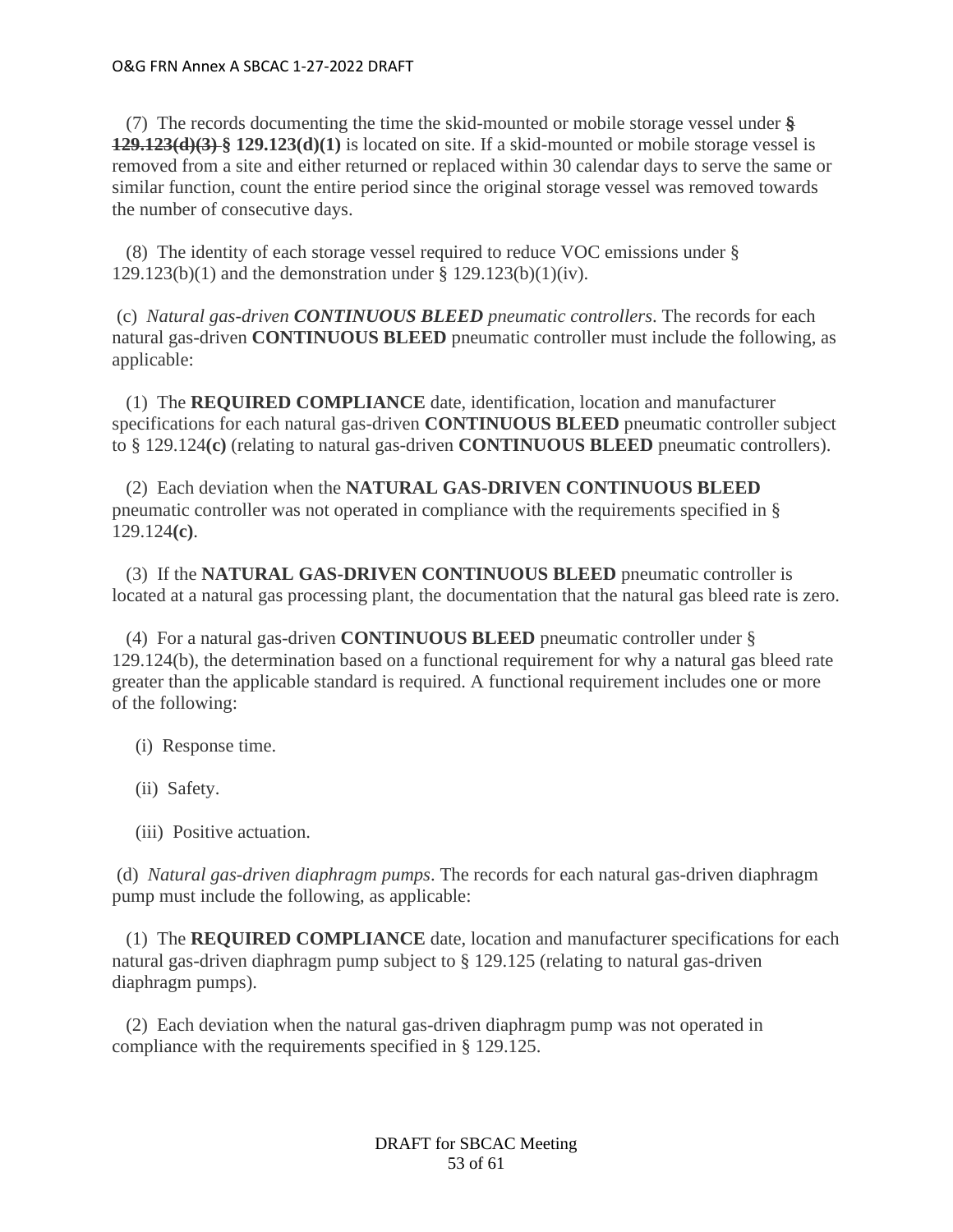(3) For a natural gas-driven diaphragm pump under § 129.125(d), the records of the days of operation each calendar year. Any period of operation during a calendar day counts toward the 90-calendar-day threshold.

(4) For a natural gas-driven diaphragm pump under  $\S 129.125(c)(1)$ , maintain the following records:

(i) The records under subsection (j) for the control device type.

(ii) One of the following:

(A) The results of a performance test under § 129.129(k) or (l) (relating to control devices).

 (B) A design evaluation indicating the percentage of VOC emissions reduction the control device is designed to achieve.

 (C) The manufacturer's specifications indicating the percentage of VOC emissions reduction the control device is designed to achieve.

(5) For a well site with no available control device or process under  $\S 129.125(c)(2)$ , maintain a copy of the certification submitted under subsection  $(k)(3)(ii)(B)$ .

(6) The engineering assessment substantiating a claim under  $\S 129.125(c)(3)$ , including the certification under  $\S 129.125(c)(3)(ii)(C)$ .

 (7) For a natural gas-driven diaphragm pump required to reduce VOC emissions under **§ 129.125(c)(1) § 129.125(b)(1)**, the demonstration under **§ 129.125(c)(1)(iii) § 129.125(b)(1)(iii)**.

(e) *Reciprocating compressors*. The records for each reciprocating compressor must include the following, as applicable:

(1) For a reciprocating compressor under  $\S 129.126(b)(1)(i)$  (relating to compressors), the following records:

(i) The cumulative number of hours of operation.

(ii) The date and time of each rod packing replacement.

(2) For a reciprocating compressor under  $\S 129.126(b)(1)(ii)$ , the following records:

- (i) The number of months since the previous replacement of the rod packing.
- (ii) The date of each rod packing replacement.
- (3) For a reciprocating compressor under § 129.126(b)(2), the following records:

DRAFT for SBCAC Meeting 54 of 61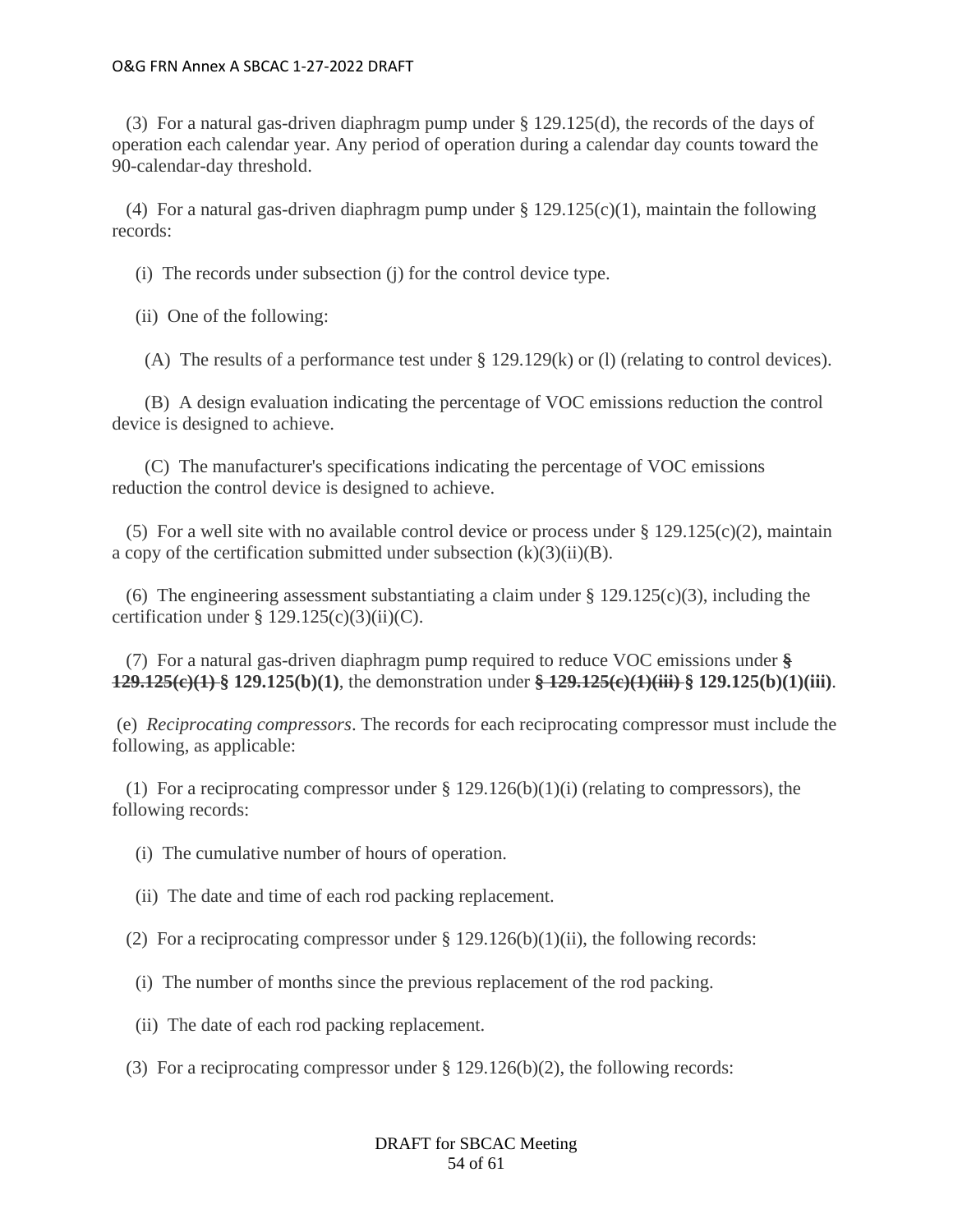(i) A statement that emissions from the rod packing are being routed to a **CONTROL DEVICE OR A** process through a closed vent system under negative pressure.

 (ii) The date of installation of a rod packing emissions collection system and closed vent system as specified in § 129.126(b)(2).

 (4) Each deviation when the reciprocating compressor was not operated in compliance with § 129.126(b).

(f) *Centrifugal compressors*. The records for each centrifugal compressor must include the following, as applicable:

 (1) An identification of each existing centrifugal compressor using a wet seal system subject to  $$129.126(c).$ 

 (2) Each deviation when the centrifugal compressor was not operated in compliance with § 129.126(c).

 (3) For a centrifugal compressor required to reduce VOC emissions under § 129.126(c)(1), the demonstration under § 129.126(c)(3).

(g) *Fugitive emissions components*. The records for each fugitive emissions component must include the following, as applicable:

(1) For **a-AN OIL** well site subject to  $\frac{129.127(b)(1)(i)}{2}$  **129.127(c)(1)(ii)** (relating to fugitive emissions components):

(i) The location of **the EACH** well and **the ITS** United States Well ID Number.

 (ii) The **annual** analysis documenting a GOR of less than 300 standard cubic feet of gas per **stock** barrel of oil produced, conducted using generally accepted methods. The analysis must be signed by and include a certification by the responsible official stating that, based on information and belief formed after reasonable inquiry, the statements and information in the document are true, accurate and complete.

# (2) **FOR EACH WELL SITE, THE AVERAGE PRODUCTION CALCULATIONS REQUIRED UNDER § 129.127(b)(1) AND § 129.127(c)(4).**

 **(3)** For a well site subject to **§ 129.127(b)(2) § 129.127(c)(2) OR (c)(3)**, a natural gas gathering and boosting station **and OR** a natural gas processing plant:

(i) The fugitive emissions monitoring plan under **§ 129.127(f) § 129.127(g)**.

 (ii) The records of each monitoring survey conducted under **§ 129.127(b)(1)(ii) or § 129.127(d)(2) § 129.127(c)(2)(ii), (c)(3)(ii) OR (e)(2)**. The monitoring survey must include the following information:

> DRAFT for SBCAC Meeting 55 of 61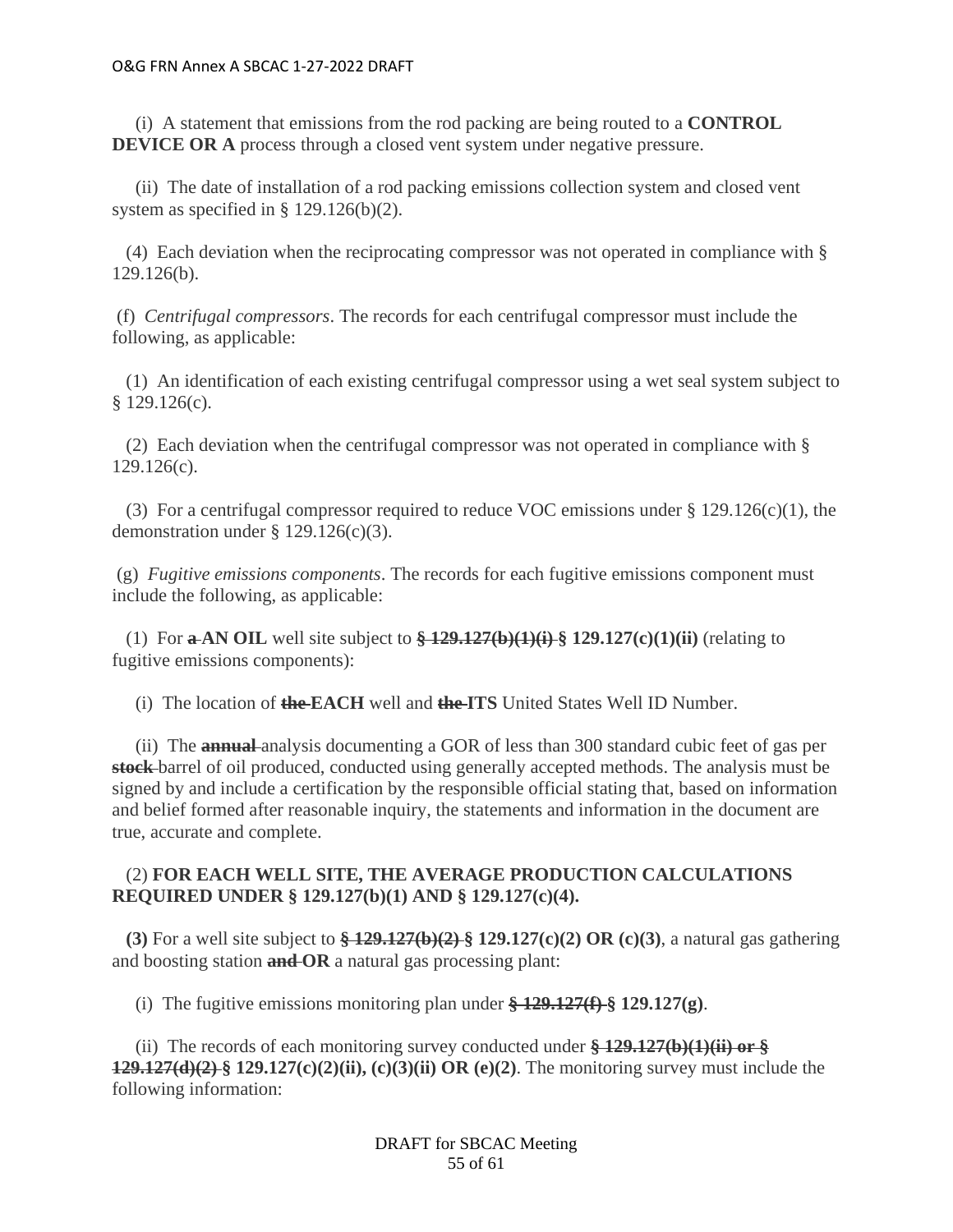(A) The facility name and location.

(B) The date, start time and end time of the survey.

(C) The name of the equipment operator performing the survey.

(D) The monitoring instrument used.

 (E) The ambient temperature, sky conditions and maximum wind speed at the time of the survey.

(F) Each deviation from the monitoring plan or a statement that there were none.

(G) Documentation of each fugitive emission including:

(I) The identification of each component from which fugitive emissions were detected.

 (II) The instrument reading of each fugitive emissions component that meets the definition of a leak under § 129.122(a) (relating to definitions, acronyms and EPA methods).

(III) The repair methods applied in each attempt to repair the component.

 (IV) The tagging or digital photographing of each component not repaired during the monitoring survey in which the fugitive emissions were discovered.

(V) The reason a component was placed on delay of repair.

(VI) The date of successful repair of the component.

 (VII) If repair of the component was not completed during the monitoring survey in which the fugitive emissions were discovered, the information on the instrumentation or the method used to resurvey the component after repair.

 **(3) For a well site subject to § 129.127(b)(1)(ii) for which the owner or operator opts to comply with § 129.127(b)(2), the calculations demonstrating the percentage of leaking components.**

(h) *Covers*. The records for each cover **includes INCLUDE** the results of each cover inspection under § 129.128(a) (relating to covers and closed vent systems).

(i) *Closed vent systems*. The records for each closed vent system must include the following, as applicable:

(1) The results of each closed vent system inspection under § 129.128(b)(2).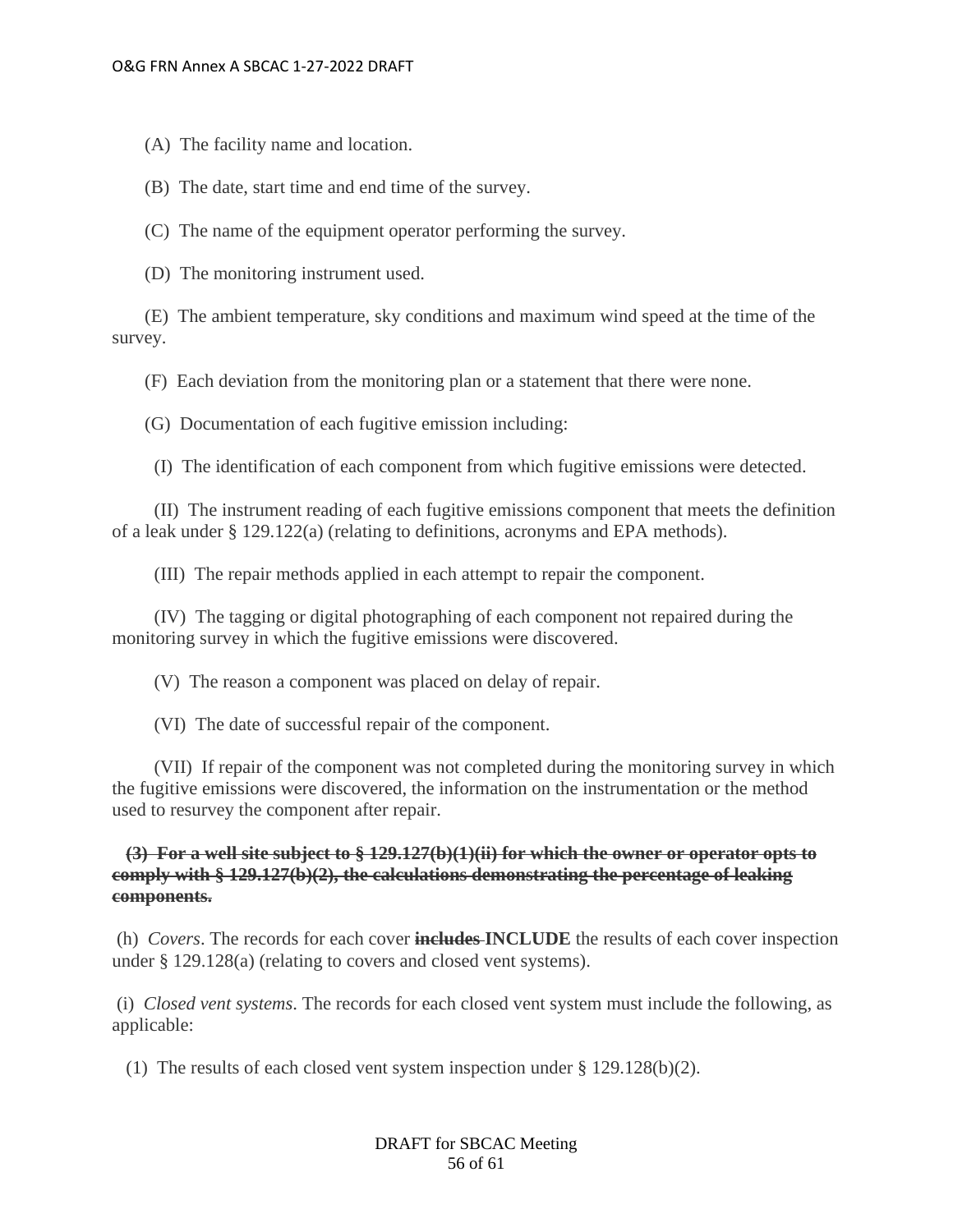(2) For the no detectable emissions inspections of  $\S 129.128(d)$ , a record of the monitoring survey as specified under subsection  $(g)(2)(ii)$   $(g)(3)(ii)$ .

 (3) The engineering assessment under § 129.128(c), including the certification under § 129.128(c)(3).

(4) If the closed vent system includes a bypass device subject to  $\S 129.128(b)(4)$ , a record of:

(i) Each time the alarm is activated.

(ii) Each time the key is checked out, as applicable.

(iii) Each inspection required under  $\S 129.128(b)(4)(ii)(B)$ .

(j) *Control devices*. The records for each control device must include the following, as applicable:

(1) Make, model and serial number of the purchased device.

(2) Date of purchase.

(3) Copy of purchase order.

 (4) Location of the control device in latitude and longitude coordinates in decimal degrees to an accuracy and precision of 5 decimals of a degree using the North American Datum of 1983.

(5) For the general requirements under § 129.129(b):

 (i) The manufacturer's written operating instructions, procedures and maintenance schedule to ensure good air pollution control practices for minimizing emissions under  $\S 129.129(b)(1)$ .

(ii) The results of each monthly physical integrity check performed under  $\S 129.129(b)(2)$ .

 (iii) The CPMS data which indicates the presence of a pilot flame during the device's operation under § 129.129(b)(3).

(iv) The results of the visible emissions test under  $\S 129.129(b)(4)$  using Figure 22-1 in EPA Method 22 or a form which includes the following:

 (A) The name of the company **THAT OWNS OR OPERATES THE CONTROL DEVICE**.

(B) The location of the control device.

(C) The name **AND AFFILIATION** of the person performing the observation.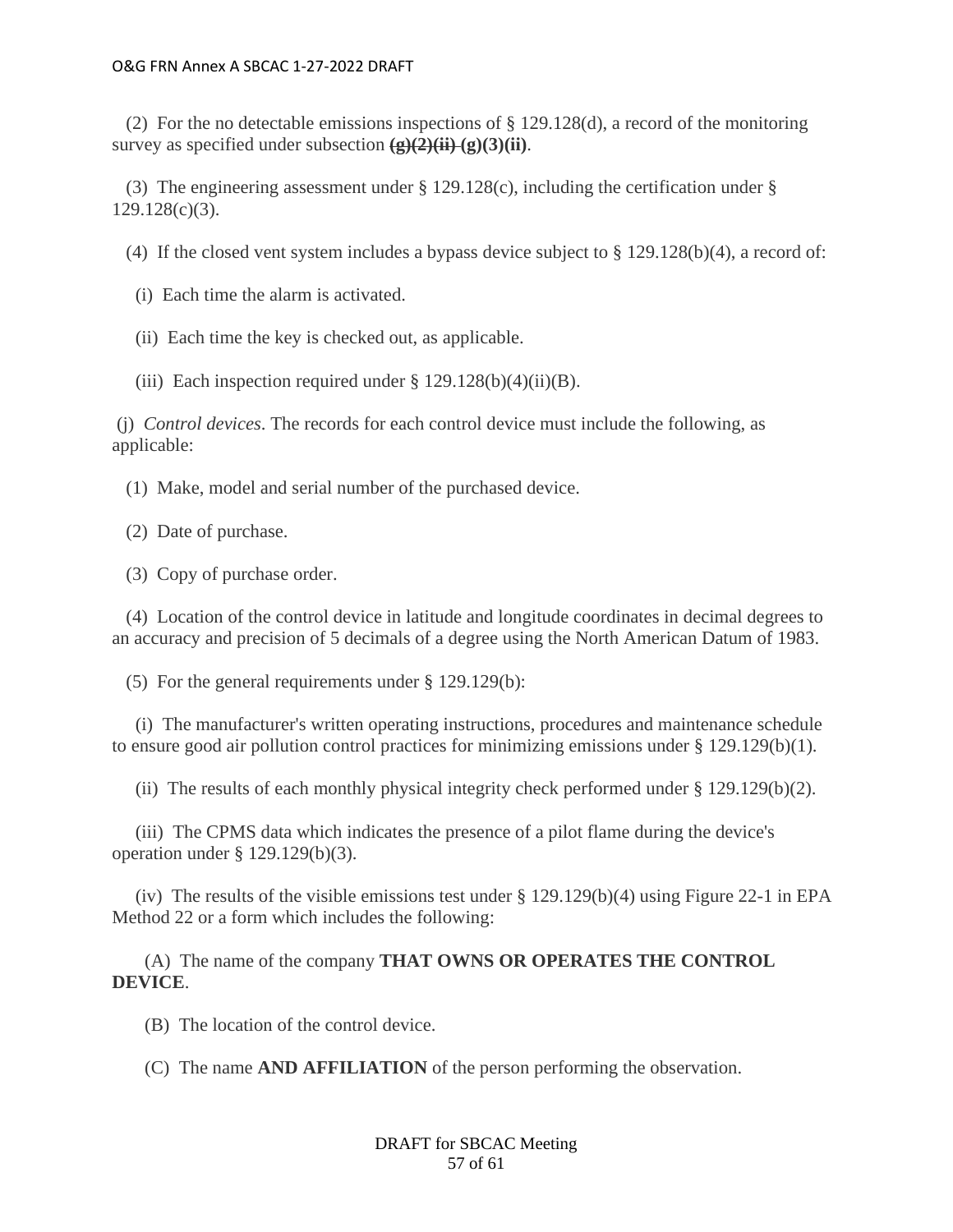(D) The sky conditions at the time of observation.

- (E) Type of control device.
- (F) The clock start time.
- (G) The observation period duration, in minutes and seconds.
- (H) The accumulated emission time, in minutes and seconds.
- (I) The clock end time.

(v) The results of the visible emissions test required in  $\S 129.129(b)(6)$  under subparagraph (iv) following a return to operation from a maintenance or repair activity performed under § 129.129(b)(5).

(vi) The maintenance and repair log under § 129.129(b)(7).

(6) For a manufacturer-tested combustion control device under  $\S 129.129(c)$ , maintain the following records:

(i) The records specified in paragraph  $(5)(i)$ —(vi).

(ii) The manufacturer's specified inlet gas flow rate.

(iii) The CPMS results under  $\S 129.129(c)(1)(i)$ .

(iv) The results of each performance test conducted under  $\S 129.129(c)(1)(ii)$  as performed under § 129.129(k).

(7) For an enclosed combustion device in § 129.129(d):

(i) The records specified in paragraph  $(5)(i)$ —(vi).

(ii) The results of each performance test conducted under  $\S 129.129(d)(1)(i)$  as performed under § 129.129(k).

(iii) The results of each performance test conducted under  $\S 129.129(d)(1)(ii)$  as performed under § 129.129(l).

 (iv) The data and calculations for the CPMS installed, operated or maintained under § 129.129(d)(2).

(8) For a flare in § 129.129(e), the records specified in paragraph  $(5)(iii)$ —(vi).

(9) For a regenerative carbon adsorption device in § 129.129(g):

## DRAFT for SBCAC Meeting 58 of 61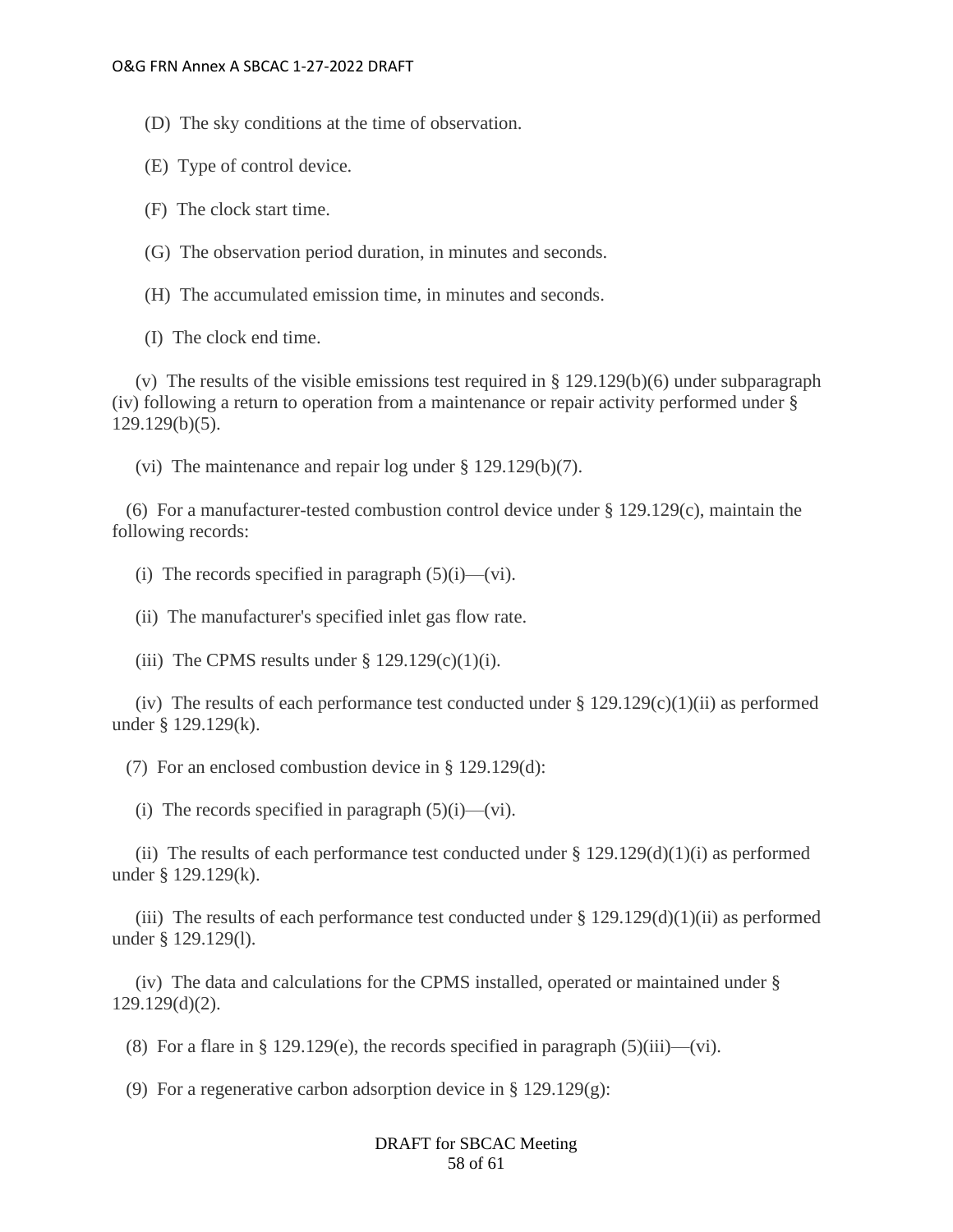(i) The records specified in paragraph  $(5)(i)$  and  $(ii)$ .

(ii) The results of the performance test conducted under  $\S 129.129(f)(1)(i)$  as performed under § 129.129(k).

(iii) The results of the performance test conducted under  $\S 129.129(f)(1)(ii)$  as performed under § 129.129(l).

(iv) The control device design analysis, if one is performed under  $\S 129.129(g)(6)$ .

 (v) The data and calculations for a CPMS installed, operated or maintained under §  $129.129(g)(1)$ —(5).

(vi) The schedule for carbon replacement, as determined by  $\S 129.129(f)(2)$  or the design analysis requirements of  $\S 129.129(g)(6)$  and records of each carbon replacement under  $\S$ 129.129(f)(3) and (4).

(10) For a non-regenerative carbon adsorption device in § 129.129(h):

(i) The records specified in paragraph  $(5)(i)$  and  $(ii)$ .

(ii) The results of the performance test conducted under  $\S 129.129(f)(1)(i)$  as performed under § 129.129(k).

(iii) The results of the performance test conducted under  $\S 129.129(f)(1)(ii)$  as performed under § 129.129(l).

(iv) The control device design analysis, if one is performed under  $\S 129.129(h)(2)$ .

(v) The schedule for carbon replacement, as determined by  $\S 129.129(f)(2)$  or the design analysis requirements of  $\S 129.129(h)(2)$  and records of each carbon replacement under  $\S$ 129.129(f)(3) and (4).

(11) For a condenser or other non-destructive control device in § 129.129(i):

(i) The records specified in paragraph  $(5)(i)$  and  $(ii)$ .

(ii) The results of the performance test conducted under  $\S 129.129(i)(1)(i)$  as performed under § 129.129(k).

(iii) The results of the performance test conducted under  $\S 129.129(i)(1)(ii)$  as performed under § 129.129(l).

(iv) The control device design analysis, if one is performed under § 129.129(i)(7).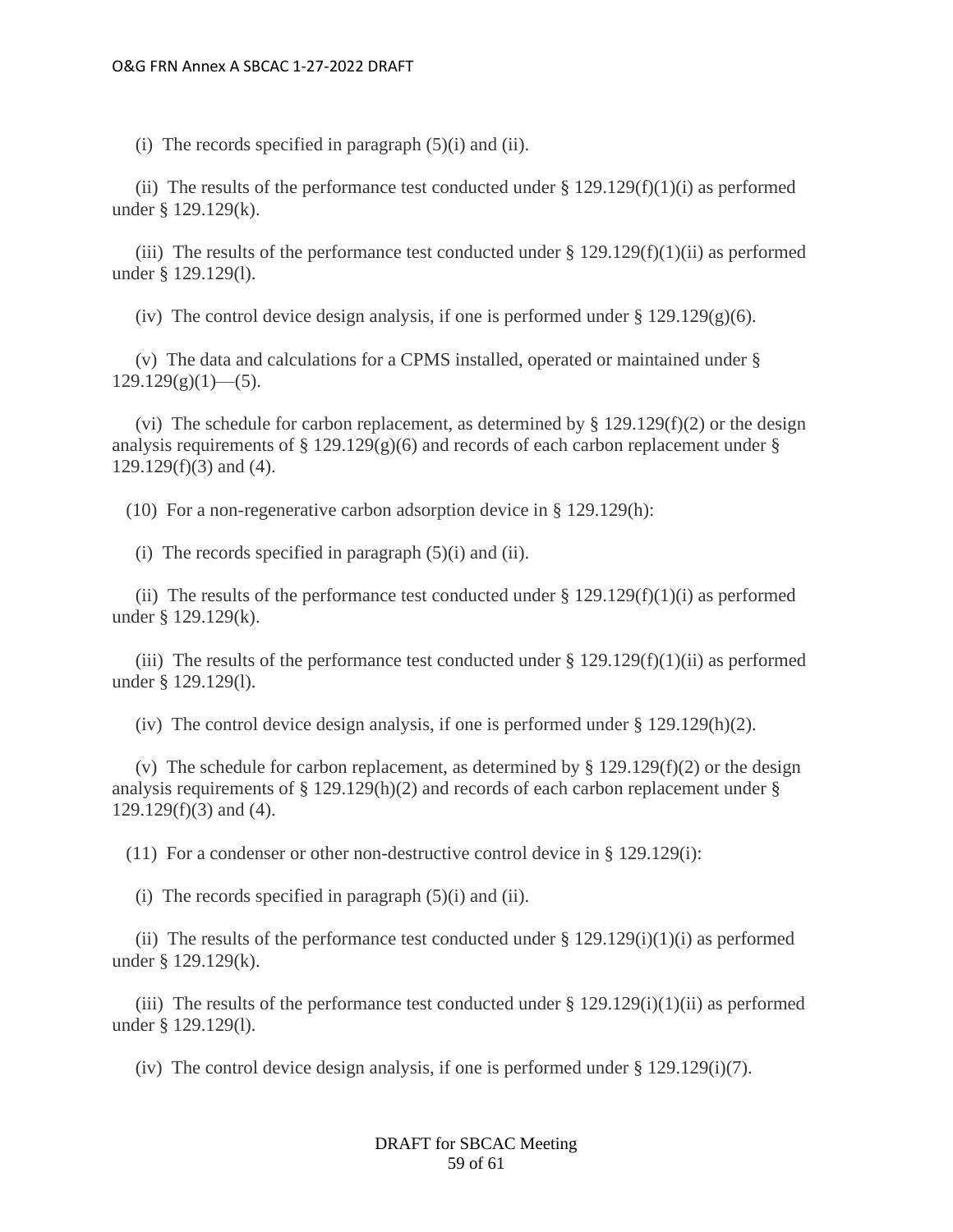(v) The site-specific monitoring plan under § 129.129(i)(2).

 (vi) The data and calculations for a CPMS installed, operated or maintained under §  $129.129(i)(3)$ —(5).

(k) *Reporting*. The owner or operator of a source subject to § 129.121(a) (relating to general provisions and applicability) shall **submit DO THE FOLLOWING:**

 **(1) SUBMIT** an initial **ANNUAL** report to the Air Program Manager of the appropriate Department Regional Office by \_\_\_\_\_\_ (*Editor's Note*: The blank refers to the date 1 year after the effective date of this rulemaking, when published as a final-form rulemaking.) and annually thereafter **ON OR BEFORE JUNE 1**.

 **(i)** The responsible official must sign, date and certify compliance and include the certification in the initial report and each subsequent annual report.

 **(ii)** The due date of the initial report **can MAY** be extended with the written approval of the Air Program Manager of the appropriate Department Regional Office.

# **(2) SUBMIT THE REPORTS UNDER PARAGRAPH (3) IN A MANNER PRESCRIBED BY THE DEPARTMENT.**

# **(3) SUBMIT THE INFORMATION SPECIFIED IN SUBPARAGRAPHS (i)—(ix) FOR EACH REPORT AS APPLICABLE:**

 **(1) (i)** *Storage vessels*. The report for each storage vessel must include the information specified in subsection  $(b)(1)$ — $(4)$  for the reporting period, as applicable.

 **(2) (ii)** *Natural gas-driven CONTINUOUS BLEED pneumatic controllers*. The initial report for each natural gas-driven **CONTINUOUS BLEED** pneumatic controller must include the information specified in subsection (c), as applicable. Subsequent reports must include the following:

 **The information specified in subsection (c)(1) and (2) for each natural gas-driven CONTINUOUS BLEED** pneumatic controller.

 $(H<sup>i</sup>)$  The information specified in subsection (c)(3) and (4) for each natural gas-driven **CONTINUOUS BLEED** pneumatic controller installed during the reporting period.

 **(3) (iii)** *Natural gas-driven diaphragm pumps*. The report for each natural gas-driven diaphragm pump must include the following:

 $\bigoplus$  **(i)** (A) The information specified in subsection (d)(1) and (2) for the reporting period, as applicable.